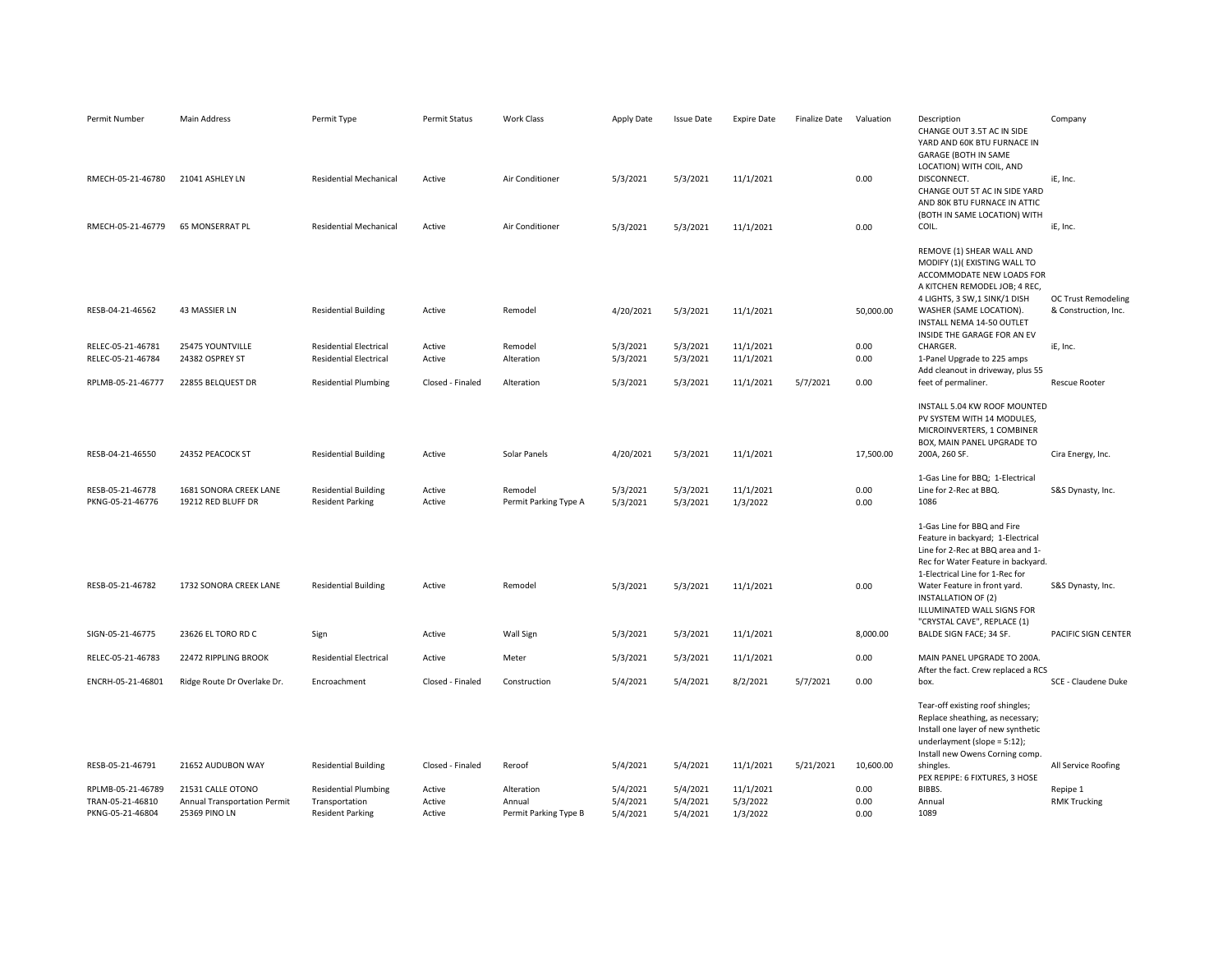|                                       |                                              |                                                        |                            |                                                                  |                       |                      |                        |           |                   | INSTALL NEW WHOLE HOUSE<br>WATER FILTER LOCATED IN                                                                                                                                                                                                                                                                  |                                               |
|---------------------------------------|----------------------------------------------|--------------------------------------------------------|----------------------------|------------------------------------------------------------------|-----------------------|----------------------|------------------------|-----------|-------------------|---------------------------------------------------------------------------------------------------------------------------------------------------------------------------------------------------------------------------------------------------------------------------------------------------------------------|-----------------------------------------------|
| RPLMB-05-21-46790                     | 21056 MONISHA                                | <b>Residential Plumbing</b>                            | Closed - Finaled           | Alteration                                                       | 5/4/2021              | 5/4/2021             | 11/1/2021              | 5/20/2021 | 0.00              | GARAGE.                                                                                                                                                                                                                                                                                                             | Repipe 1                                      |
| RESB-04-21-46757                      | 25550 COMMERCENTRE DR                        | <b>Residential Building</b>                            | Active                     | New                                                              | 4/30/2021             | 5/4/2021             | 11/1/2021              |           | 0.00              | <b>TEST</b><br>INSTALL 1 SET LED CHANNEL<br>LETTERS (ILLUMINATED) WALL<br>SIGN FOR "S&C PRO                                                                                                                                                                                                                         | City of Lake Forest                           |
| SIGN-05-21-46803                      | 20592 LAKE FOREST DR                         | Sign                                                   | Active                     | Wall Sign                                                        | 5/4/2021              | 5/4/2021             | 11/1/2021              |           | 3,000.00          | AUTOMOTIVE".<br>INSTALL A NEW EV WALL                                                                                                                                                                                                                                                                               | All Kinds of Signs, Inc.                      |
| RELEC-05-21-46799                     | 255 PINNACLE DRIVE                           | <b>Residential Electrical</b>                          | Active                     | Remodel                                                          | 5/4/2021              | 5/4/2021             | 11/1/2021              |           | 0.00              | CHARGER (JUICEBOX PRO 40)<br>INSIDE THE GARAGE.                                                                                                                                                                                                                                                                     |                                               |
|                                       |                                              |                                                        |                            |                                                                  |                       |                      |                        |           |                   | HALLWAY BATHROOM REMODEL<br>TO INCLUDE: REPLACE EXISTING<br>TUB WITH A WALK-IN TUB,<br>INSTALL 1 NEW 20A CIRCUIT FOR<br>THE TUB OUTLET, DRYWALL                                                                                                                                                                     | SAFE STEP WALK-IN                             |
| RESB-05-21-46796                      | 23195 VISTA WAY                              | <b>Residential Building</b>                            | Closed - Finaled           | Remodel                                                          | 5/4/2021              | 5/4/2021             | 11/1/2021              | 5/24/2021 | 0.00              | PATCH AS NEEDED.                                                                                                                                                                                                                                                                                                    | TUB COMPANY INC<br>Robert's Waste             |
| ENCRH-05-21-46798                     | <b>Multiple Adresses</b>                     | Encroachment                                           | Active                     | Construction                                                     | 5/4/2021              | 5/4/2021             | 5/3/2022               |           | 0.00              | Annual Dumpster Permit                                                                                                                                                                                                                                                                                              | Recycling                                     |
| RELEC-05-21-46786                     | 25892 GREENBANK                              | <b>Residential Electrical</b>                          | Closed - Finaled           | Meter                                                            | 5/4/2021              | 5/4/2021             | 11/1/2021              | 5/11/2021 | 0.00              | MAIN PANEL UPGRADE TO 200A.<br>INSTALLATION OF 17 SF NON-<br>ILLUMINATED FOAM WALL SIGN                                                                                                                                                                                                                             | <b>Electric Medics</b><br>PVL SIGNS &         |
| SIGN-05-21-46795<br>RELEC-05-21-46792 | 26247 ENTERPRISE CT<br>25550 COMMERCENTRE DR | Sign<br><b>Residential Electrical</b>                  | Active<br>Active           | Wall Sign<br><b>New</b>                                          | 5/4/2021<br>5/4/2021  | 5/4/2021<br>5/4/2021 | 11/1/2021<br>11/1/2021 |           | 1,000.00<br>0.00  | FOR "LA STARADA".<br><b>TEST</b>                                                                                                                                                                                                                                                                                    | <b>GRAPHICS INC</b>                           |
|                                       |                                              |                                                        |                            |                                                                  |                       |                      |                        |           |                   | C/O 4T A/C LOCATED IN SIDE YARD<br>AND 80K BTU FURNACE LOCATED AURA ENERGY<br>IN ATTIC (BOTH SAME LOCATION), COMPLIANCE-AURA                                                                                                                                                                                        |                                               |
| RMECH-05-21-46794                     | 29 FAIRFIELD                                 | <b>Residential Mechanical</b>                          | Active                     | Air Conditioner                                                  | 5/4/2021              | 5/4/2021             | 11/1/2021              |           | 0.00              | 1 COIL AND DISCONNECT.<br>PEX Repipe (9 fixtures and 2 hose                                                                                                                                                                                                                                                         | OPERATIONS, INC.                              |
| RPLMB-05-21-46805<br>PKNG-05-21-46787 | 25354 VIA VERDE<br>25391 ROMERA PL           | <b>Residential Plumbing</b><br><b>Resident Parking</b> | Active<br>Active           | Alteration<br>Permit Parking Type A                              | 5/4/2021<br>5/4/2021  | 5/4/2021<br>5/4/2021 | 11/1/2021<br>1/3/2022  |           | 0.00<br>0.00      | bibbs)<br>1087 1088                                                                                                                                                                                                                                                                                                 | I GOT PLUMBING, INC.                          |
| TRAN-04-21-46243                      |                                              | Transportation                                         | Active                     | Annual                                                           | 4/6/2021              | 5/5/2021             | 5/4/2022               |           | 0.00              | Annual Transportation Permit<br>Renewal                                                                                                                                                                                                                                                                             | CATTRAC<br>CONSTRUCTION INC.                  |
|                                       |                                              |                                                        |                            |                                                                  |                       |                      |                        |           |                   | ADDITION TO EXISTING PV<br>SYSTEM: INSTALL 4.55 KW ROOF<br>MOUNTED PV SYSTEM WITH 14<br>MODULES, 1 INVERTER, 254 SF                                                                                                                                                                                                 |                                               |
| RESB-04-21-46755<br>TRAN-05-21-46807  | 39 LA PERLA<br>15300 Desman Rd               | <b>Residential Building</b><br>Transportation          | Closed - Finaled<br>Active | Solar Panels<br>Single Trip                                      | 4/29/2021<br>5/4/2021 | 5/5/2021<br>5/5/2021 | 11/1/2021<br>5/6/2021  | 5/12/2021 | 10,000.00<br>0.00 | (TOTAL ARRAY: 508 SF)<br>Single Trip<br>1-Alumawood Solid Roof Patio<br>Cover (12'x32', 384 SF, ICC-ESR<br>#1953); 1-Gas Line from existing<br>outlet to BBQ and Firepit;<br>Electrical Line for 2-Heaters, 2-<br>Junction Boxes, 1-Ceiling<br>Fan/Light, 4-Lights, 6-Rec, 4-<br>Switches, 1-Subpanel (for portable | <b>VIVINT SOLAR</b><br><b>Quality Permits</b> |
| RESB-05-21-46793<br>PKNG-05-21-46821  | 24156 KATHY AV<br>25501 2ND ST               | <b>Residential Building</b><br><b>Resident Parking</b> | Active<br>Active           | Patio Cover (Over 200 sq. ft.) 5/4/2021<br>Permit Parking Type A | 5/5/2021              | 5/5/2021<br>5/5/2021 | 11/1/2021<br>1/3/2022  |           | 5,000.00<br>0.00  | spa).<br>Parking Permits 1090<br>C/O 40 GAL WATER HEATER<br>LOCATED IN BACKYARD SHED                                                                                                                                                                                                                                | SWM<br><b>RELIABLE ENERGY</b>                 |
| RPLMB-05-21-46811                     | 21143 FLAMETREE                              | <b>Residential Plumbing</b>                            | Closed - Finaled           | Water Heater                                                     | 5/5/2021              | 5/5/2021             | 11/1/2021              | 5/27/2021 | 0.00              | (SAME LOCATION).<br>REPLACE APPROX 65' WATER LINE                                                                                                                                                                                                                                                                   | MANAGEMENT INC                                |
| RPLMB-05-21-46822                     | 21755 RIMROCK ST                             | <b>Residential Plumbing</b>                            | Active                     | Alteration                                                       | 5/5/2021              | 5/5/2021             | 11/1/2021              |           | 0.00              | FROM METER TO HOUSE.                                                                                                                                                                                                                                                                                                | <b>Rescue Rooter</b>                          |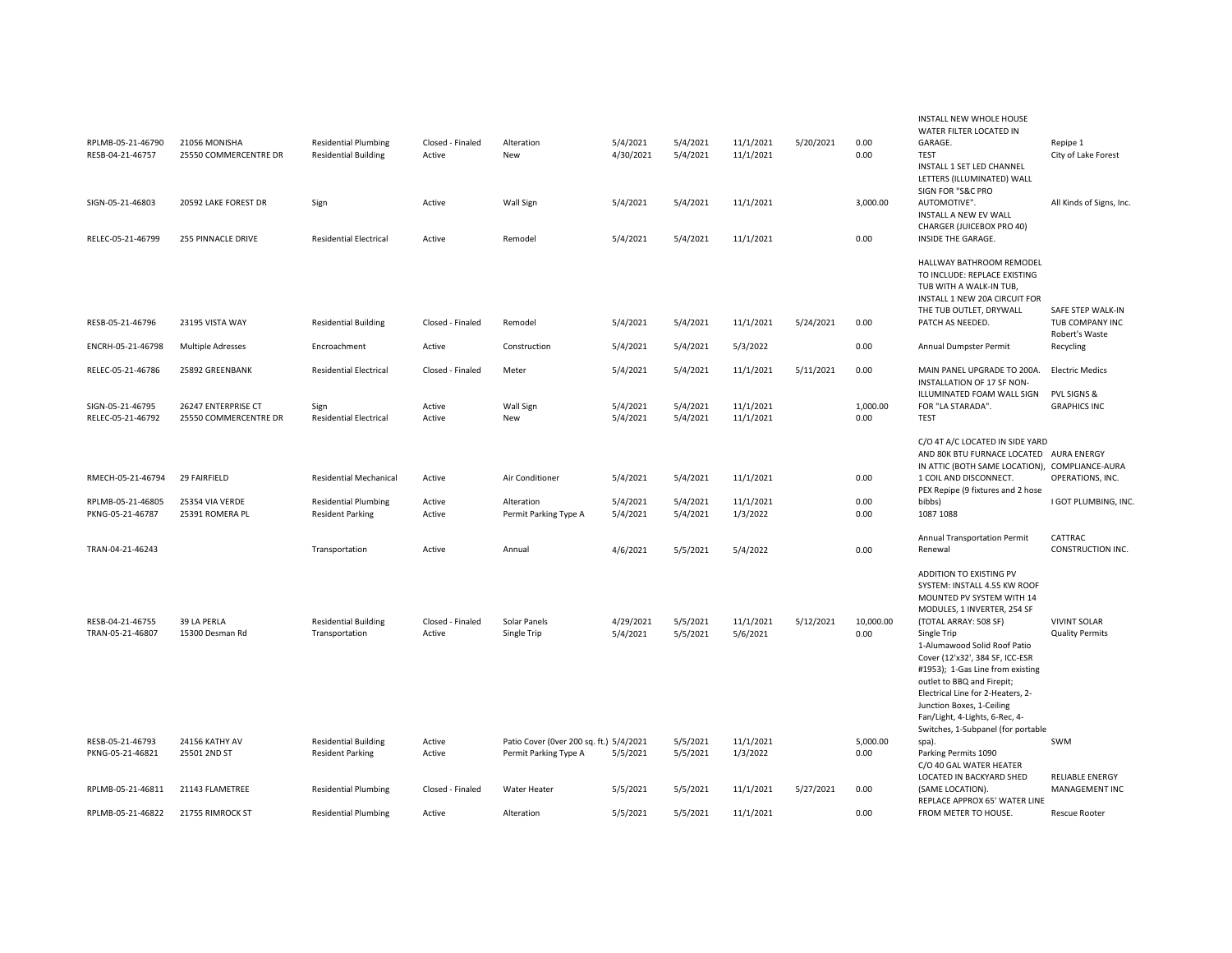|                                      |                                                      |                                                     |                  |                        |                       |                      |           |           |                   |                                                                                                                                                                                                      | CATTRAC                                  |
|--------------------------------------|------------------------------------------------------|-----------------------------------------------------|------------------|------------------------|-----------------------|----------------------|-----------|-----------|-------------------|------------------------------------------------------------------------------------------------------------------------------------------------------------------------------------------------------|------------------------------------------|
| TRAN-04-21-46245                     |                                                      | Transportation                                      | Active           | Annual                 | 4/6/2021              | 5/5/2021             | 5/4/2022  |           | 0.00              | Annual<br>INSTALL 8.16 KW ROOF MOUNTED                                                                                                                                                               | <b>CONSTRUCTION INC.</b>                 |
| RESB-04-21-46580                     | 21061 CANTEBURY LN                                   | <b>Residential Building</b>                         | Active           | Solar Panels           | 4/21/2021             | 5/5/2021             | 11/1/2021 |           | 16,000.00         | PV SYSTEM WITH 24 MODULES, 1<br>INVERTER, 472 SF.                                                                                                                                                    | <b>TESLA</b>                             |
| RPLMB-05-21-46841                    | 26113 HILLSFORD PL                                   | <b>Residential Plumbing</b>                         | Active           | Alteration             | 5/6/2021              | 5/6/2021             | 11/2/2021 |           | 0.00              | PEX REPIPE: 9 FIXTURES, 2 HOSE<br>BIBBS.                                                                                                                                                             | SEVERSON<br>PLUMBING, INC.               |
|                                      | 21031,21035,21037,21041,21045                        |                                                     |                  |                        |                       |                      |           |           |                   | T/O 7800 SF 6:12 SLOPED TILE<br>ROOF; WOOD REPAIR AS NEEDED;<br><b>INSTALL 2 LAYERS OF #40</b><br>UNDERLAYMENT; INSTALL NEW<br>EAGLE CAPISTRANO CONCRETE                                             | <b>JORDAN ROOF</b>                       |
| RESB-04-21-46763                     | <b>MARIN</b>                                         | <b>Residential Building</b>                         | Active           | Reroof                 | 4/30/2021             | 5/6/2021             | 11/2/2021 |           | 40,000.00         | TILES (9 PSF PER IAPMO ER-1900). COMPANY                                                                                                                                                             |                                          |
| PKNG-05-21-46833                     | 22892 BROADLEAF                                      | <b>Guest Parking</b>                                | Active           | <none></none>          | 5/6/2021              | 5/6/2021             |           |           | 0.00              | PEX REPIPE: 9 FIXTURES, 2 HOSE                                                                                                                                                                       | SEVERSON                                 |
| RPLMB-05-21-46843                    | 26122 HILLSFORD PL                                   | <b>Residential Plumbing</b>                         | Closed - Finaled | Alteration             | 5/6/2021              | 5/6/2021             | 11/2/2021 | 5/27/2021 | 0.00              | BIBBS.<br>PEX REPIPE: 12 FIXTURES, 3 HOSE Ultimate Builders, Inc.                                                                                                                                    | PLUMBING, INC.                           |
| RPLMB-05-21-46836                    | 29002 MODJESKA PEAK LN                               | <b>Residential Plumbing</b>                         | Active           | Alteration             | 5/6/2021              | 5/6/2021             | 11/2/2021 |           | 0.00              | BIBB.S<br>CHANGE OUT 4T AC IN SIDE YARD<br>AND 80K BTU FURNACE IN<br>GARAGE (BOTH IN SAME                                                                                                            | (Repipe 1)                               |
| RMECH-05-21-46842                    | 19401 HIGHRIDGE WAY                                  | <b>Residential Mechanical</b>                       | Active           | Air Conditioner        | 5/6/2021              | 5/6/2021             | 11/2/2021 |           | 0.00              | LOCATION) WITH COIL AND<br>DISCONENCT.                                                                                                                                                               | <b>Advanced Permit</b><br>Services, Inc. |
| RPLMB-05-21-46829                    | 26196 HILLSFORD PL                                   | <b>Residential Plumbing</b>                         | Active           | Alteration             | 5/5/2021              | 5/6/2021             | 11/2/2021 |           | 0.00              | PEX REPIPE: 9 FIXTURES, 2 HOSE<br>BIBBS.                                                                                                                                                             | SEVERSON<br>PLUMBING, INC.               |
| PKNG-05-21-46832                     | 22892 BROADLEAF                                      | <b>Guest Parking</b>                                | Active           | <none></none>          | 5/6/2021              | 5/6/2021             |           |           | 0.00              |                                                                                                                                                                                                      |                                          |
| RESB-04-21-46760<br>PKNG-05-21-46831 | 21031,21035,21041,21045<br>JENNER<br>22892 BROADLEAF | <b>Residential Building</b><br><b>Guest Parking</b> | Active<br>Active | Reroof<br>$<$ NONE $>$ | 4/30/2021<br>5/6/2021 | 5/6/2021<br>5/6/2021 | 11/2/2021 |           | 30,000.00<br>0.00 | T/O 5800 SF 6:12 SLOPED TILE<br>ROOF; WOOD REPAIR AS NEEDED;<br><b>INSTALL 2 LAYERS OF #40</b><br>UNDERLAYMENT; INSTALL NEW<br>EAGLE CAPISTRANO CONCRETE<br>TILES (9 PSF PER IAPMO ER-1900). COMPANY | <b>JORDAN ROOF</b>                       |
| RESB-04-21-46761                     | 21051,21055,21061,21065 MARIN Residential Building   |                                                     | Active           | Reroof                 | 4/30/2021             | 5/6/2021             | 11/2/2021 |           | 30,000.00         | T/O 5800 SF 6:12 SLOPED TILE<br>ROOF; WOOD REPAIR AS NEEDED;<br><b>INSTALL 2 LAYERS OF #40</b><br>UNDERLAYMENT; INSTALL NEW<br>EAGLE CAPISTRANO CONCRETE<br>TILES (9 PSF PER IAPMO ER-1900). COMPANY | <b>JORDAN ROOF</b>                       |
| RELEC-05-21-46854                    | 25161 RIVENDELL DR                                   | <b>Residential Electrical</b>                       | Closed - Finaled | Alteration             | 5/6/2021              | 5/6/2021             | 11/2/2021 | 5/14/2021 | 0.00              | Add two (2) new circuits for 2 new<br>outlets in kitchen (for microwave<br>and countertop). NOTE: New 200<br>amp main panel under separate<br>permit (EP #46736).                                    |                                          |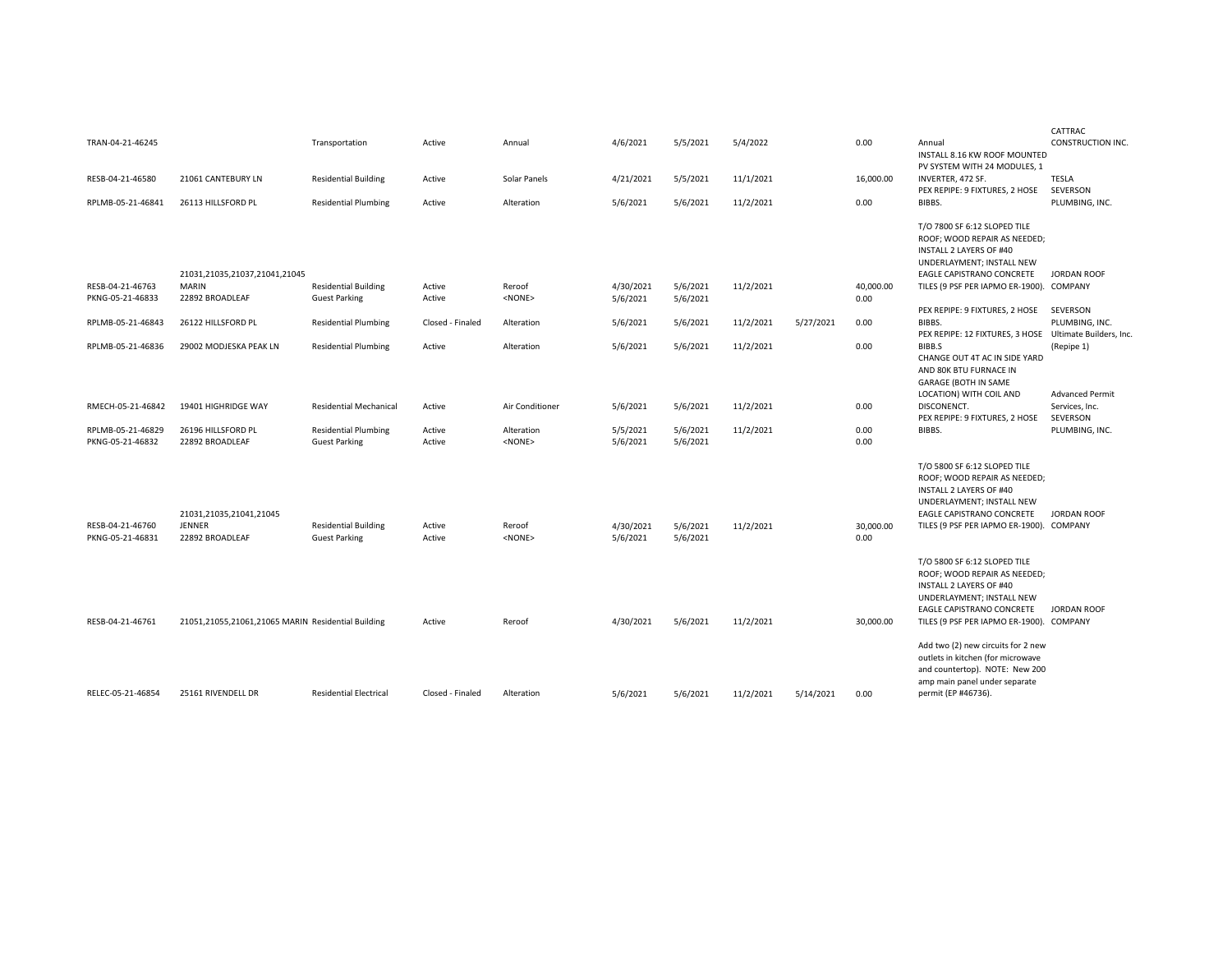|                                                           |                                                                |                                                                               |                                      |                                               |                                  |                                  |           |           |                      | 3 ton, both in same locations in<br>backyard); 2-Coils; 1-FAU<br>Changeout (80,000 BTU, in same<br>garage location); 1-Air Handling<br>Unit Changeout (in same attic<br>location). ** CONTRACTOR<br>SHOULD BE AVAILABLE AT SITE<br>AND MUST HAVE LADDER OF<br>APPROPRIATE SIZE AND<br>STRENGTH SETUP FOR ATTIC<br>ACCESS AT THE TIME OF |                                      |
|-----------------------------------------------------------|----------------------------------------------------------------|-------------------------------------------------------------------------------|--------------------------------------|-----------------------------------------------|----------------------------------|----------------------------------|-----------|-----------|----------------------|-----------------------------------------------------------------------------------------------------------------------------------------------------------------------------------------------------------------------------------------------------------------------------------------------------------------------------------------|--------------------------------------|
| RMECH-05-21-46840<br>PKNG-05-21-46850<br>PKNG-05-21-46834 | 24102 BROOKFIELD CIR<br><b>25452 MINA CT</b><br>23897 GOWDY AV | <b>Residential Mechanical</b><br><b>Guest Parking</b><br><b>Guest Parking</b> | Closed - Finaled<br>Active<br>Active | Alteration<br><none><br/><none></none></none> | 5/6/2021<br>5/6/2021<br>5/6/2021 | 5/6/2021<br>5/6/2021<br>5/6/2021 | 11/2/2021 | 5/28/2021 | 0.00<br>0.00<br>0.00 | INSPECTION**                                                                                                                                                                                                                                                                                                                            | Hunter's Heating & Air               |
| RPLMB-05-21-46846                                         | 22064 SUMMIT HILL DR                                           | <b>Residential Plumbing</b>                                                   | Closed - Finaled                     | Alteration                                    | 5/6/2021                         | 5/6/2021                         | 11/2/2021 | 5/14/2021 | 0.00                 | PEX REPIPE: 13 FIXTURES.                                                                                                                                                                                                                                                                                                                | <b>GREAT PARK</b><br>PLUMBING        |
| RPLMB-05-21-46835                                         | 24701 RAYMOND WAY 140                                          | <b>Residential Plumbing</b>                                                   | Void                                 | Water Heater                                  | 5/6/2021                         | 5/6/2021                         | 11/2/2021 | 5/11/2021 | 0.00                 | REPLACE 50 GAL WATER HEATER<br>IN OUT DOOR UTILITY CLOSET<br>(SIDE YARD, SAME LOCATION).                                                                                                                                                                                                                                                | PERMIT RUNNER                        |
| RESB-04-21-46766<br>PKNG-05-21-46856                      | 21011,21015,21021,21025<br>JENNER<br>25931 GLENHURST           | <b>Residential Building</b><br><b>Guest Parking</b>                           | Active<br>Active                     | Reroof<br><none></none>                       | 4/30/2021<br>5/6/2021            | 5/6/2021<br>5/6/2021             | 11/2/2021 |           | 30,000.00<br>0.00    | T/O 5800 SF 6:12 SLOPED TILE<br>ROOF; WOOD REPAIR AS NEEDED;<br>INSTALL 2 LAYERS OF #40<br>UNDERLAYMENT; INSTALL NEW<br>EAGLE CAPISTRANO CONCRETE<br>TILES (9 PSF PER IAPMO ER-1900).                                                                                                                                                   | JORDAN ROOF<br>COMPANY               |
| RPLMB-05-21-46847                                         | 22022 SUMMIT HILL DR                                           | <b>Residential Plumbing</b>                                                   | Closed - Finaled                     | Alteration                                    | 5/6/2021                         | 5/6/2021                         | 11/2/2021 | 5/18/2021 | 0.00                 | PEX REPIPE: 13 FIXTURES.                                                                                                                                                                                                                                                                                                                | <b>GREAT PARK</b><br>PLUMBING        |
| RPLMB-05-21-46828                                         | 26182 HILLSFORD PL                                             | <b>Residential Plumbing</b>                                                   | Active                               | Alteration                                    | 5/5/2021                         | 5/6/2021                         | 11/2/2021 |           | 0.00                 | PEX REPIPE: 9 FIXTURES, 2 HOSE<br>BIBBS.<br>Bore/Open Trench to place PVC                                                                                                                                                                                                                                                               | SEVERSON<br>PLUMBING, INC.           |
| ENCRH-04-21-46311<br>PKNG-05-21-46849                     | 19701 Da Vinci<br><b>25452 MINA CT</b>                         | Encroachment<br><b>Guest Parking</b>                                          | Active<br>Active                     | Construction<br><none></none>                 | 4/8/2021<br>5/6/2021             | 5/6/2021<br>5/6/2021             | 8/4/2021  |           | 0.00<br>0.00         | Conduit for fiber optic cable<br>installation                                                                                                                                                                                                                                                                                           | Inland Engineering                   |
| RESB-04-21-46570<br>PKNG-05-21-46855                      | 23155 GUINEA ST<br>25931 GLENHURST                             | <b>Residential Building</b><br><b>Guest Parking</b>                           | Active<br>Active                     | Addition<br><none></none>                     | 4/20/2021                        | 5/6/2021                         | 11/2/2021 |           | 30,000.00<br>0.00    | Room Addition (368 SF) to create<br>a master bedroom with a master<br>bathroom and walk-in closet; 2-<br>Hose Bibbs 1-Sink 1-Shower 1-<br>Toilet 1-Sewer Connection; 11-<br>Rec 12-Lights 10-Switches 1-Fan<br>1-Subpanel; 1-Mini-Split Ductless<br>HVAC Unit 1-Vent Fan.                                                               | Harrison Building, Inc.              |
|                                                           |                                                                |                                                                               |                                      |                                               | 5/6/2021                         | 5/6/2021                         |           |           |                      | TILE RELAY: REMOVE AND STORE<br>TILES, WOOD REPAIR AS NEEDED;<br><b>INSTALL 2 LAYERS OF #40</b><br>UNDERLAYMENT; RE-INSTALL<br>EXISTING TILES, 4500 SF 4:12                                                                                                                                                                             | <b>GOTCHA COVERED</b>                |
| RESB-05-21-46845                                          | 19002 WOODLAND WAY                                             | <b>Residential Building</b>                                                   | Active                               | Reroof                                        | 5/6/2021                         | 5/6/2021                         | 11/2/2021 |           | 13,000.00            | SLOPED ROOF.                                                                                                                                                                                                                                                                                                                            | ROOFING COMPANY<br><b>GREAT PARK</b> |
| RPLMB-05-21-46848                                         | 26381 MOUNTAIN GROVE CIR                                       | <b>Residential Plumbing</b>                                                   | Closed - Finaled                     | Alteration                                    | 5/6/2021                         | 5/6/2021                         | 11/2/2021 | 5/19/2021 | 0.00                 | PEX REPIPE: 13 FIXTURES.                                                                                                                                                                                                                                                                                                                | PLUMBING                             |

2-AC Changeouts (1- 4 ton and 1-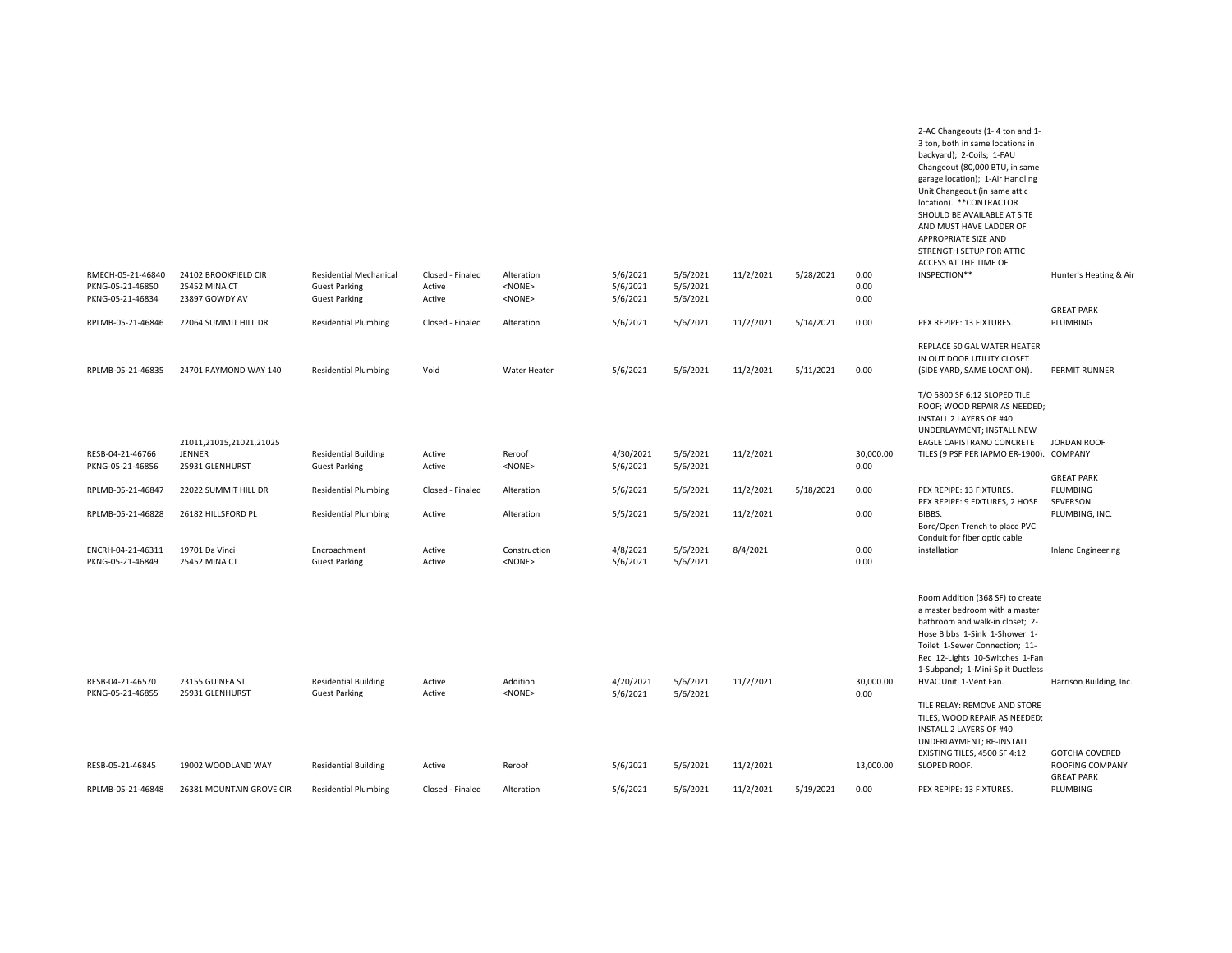| RESB-05-21-46844<br>RESB-05-21-46858 | 19012 WOODLAND WAY<br><b>20965 MARIN</b>      | <b>Residential Building</b><br><b>Residential Building</b> | Active<br>Active | Reroof<br>Remodel  | 5/6/2021<br>5/7/2021 | 5/6/2021<br>5/7/2021 | 11/2/2021<br>11/3/2021 | 13,000.00<br>0.00 | TILE RELAY: REMOVE AND STORE<br>TILES, WOOD REPAIR AS NEEDED;<br>INSTALL 2 LAYERS OF #40<br>UNDERLAYMENT; RE-INSTALL<br>EXISTING TILES, 4500 SF 4:12<br>SLOPED ROOF.<br>REMOVE EXISTING INSULATION<br>AND INSTALL 500 SF FIBERGLASS<br>BLOWN IN R-38 INSULATION<br>LAYER IN ATTIC.                                                                                                                                                                                                                                                                                                                                                                                                                                                                                            | <b>GOTCHA COVERED</b><br>ROOFING COMPANY |
|--------------------------------------|-----------------------------------------------|------------------------------------------------------------|------------------|--------------------|----------------------|----------------------|------------------------|-------------------|-------------------------------------------------------------------------------------------------------------------------------------------------------------------------------------------------------------------------------------------------------------------------------------------------------------------------------------------------------------------------------------------------------------------------------------------------------------------------------------------------------------------------------------------------------------------------------------------------------------------------------------------------------------------------------------------------------------------------------------------------------------------------------|------------------------------------------|
| RESB-05-21-46825                     | 22170, 22172, 22176 NEWBRIDGE<br>WAY BLDG #25 | <b>Residential Building</b>                                | Active           | Reroof             | 5/5/2021             | 5/7/2021             | 11/3/2021              | 15,580.00         | REROOF BLDG. #25 (3-UNIT<br>BLDG): Tear-off existing sloped<br>roof and flat roof; Replace<br>plywood deck & fascia board, as<br>needed. SLOPED ROOF (3,870 SF):<br>Install GAF Shingle Mate<br>underlayment, 26-gauge<br>galvanized sheet metal, 2"x2" drip<br>edge metal for eaves, GAF<br>TimberCrest 10" Cool for hip and<br>ridge, and Timberline HDZ RS<br>Shingles. FLAT ROOF (1,044 SF):<br>Install BUR-GAF NB5G/P6 System -<br>one layer of red rosin sheathing<br>paper; one ply GAF #75 base<br>sheet; hot mop four plies GAF<br>Flexply 6 ply sheet with Type III<br>asphalt; and hot mop (apply flood<br>coat of Type III asphalt at rate of<br>60 lbs / 100 SF and broadcast new<br>Gravel Aggregate - 4/5 Granite<br>into hot asphalt at 400 lbs / 100<br>SF). | Fontaine<br>Weatherproofing, Inc.        |
| COMB-04-21-46375                     | 25242 ARCTIC OCEAN DR                         | <b>Commercial Building</b>                                 | Active           | Tenant Improvement | 4/12/2021            | 5/7/2021             | 11/3/2021              | 55,000.00         | (ROLL PLANS) 1,575 SF INTERIOR<br>OFFICE T/I FOR "MAKENA<br>PROPERTIES" TO INCLUDE: DEMO.<br>EXTG WALLS/CEILING, NEW<br>WALLS, CREATE NEW ADA<br>BATHROOM; 18 REC, 6 SW, 19<br>LIGHTS, 1 VENT. FAN, 1<br>TRANSFORMER, 200A NEW SUB<br>PANEL, 2 SINKS, 1 TOILET, 1 WALL<br>MOUNTED WH, 1 BELOW SINK<br>WH, EXTENSION TO WATER<br>LINE/SEWER LINE, DUCTWORK,<br>NEW ELECT. CONDUIT.                                                                                                                                                                                                                                                                                                                                                                                             |                                          |
| RESB-04-21-46113                     | 22592 LAKE FOREST LN                          | <b>Residential Building</b>                                | Active           | Addition           | 4/1/2021             | 5/7/2021             | 11/3/2021              | 3,000.00          | LEGALIZE UNPERMITTED JOB TO<br>INCLUDE: ADDITION OF 60 SF BY<br>CONVERTING EXTG 1'ST FL<br>COVERED PATIO TO EXPAND<br>DINING ROOM; ADDITION OF 60<br>SF BY CONVERTING EXTG 2D FL<br>COVERED DECK TO EXPAND<br>BEDROOM; ADDITION OF 10 SF<br>BY RELOCATION OF EXTG 1'ST FL<br>SLIDER. NO MEP INCLUDED.                                                                                                                                                                                                                                                                                                                                                                                                                                                                         |                                          |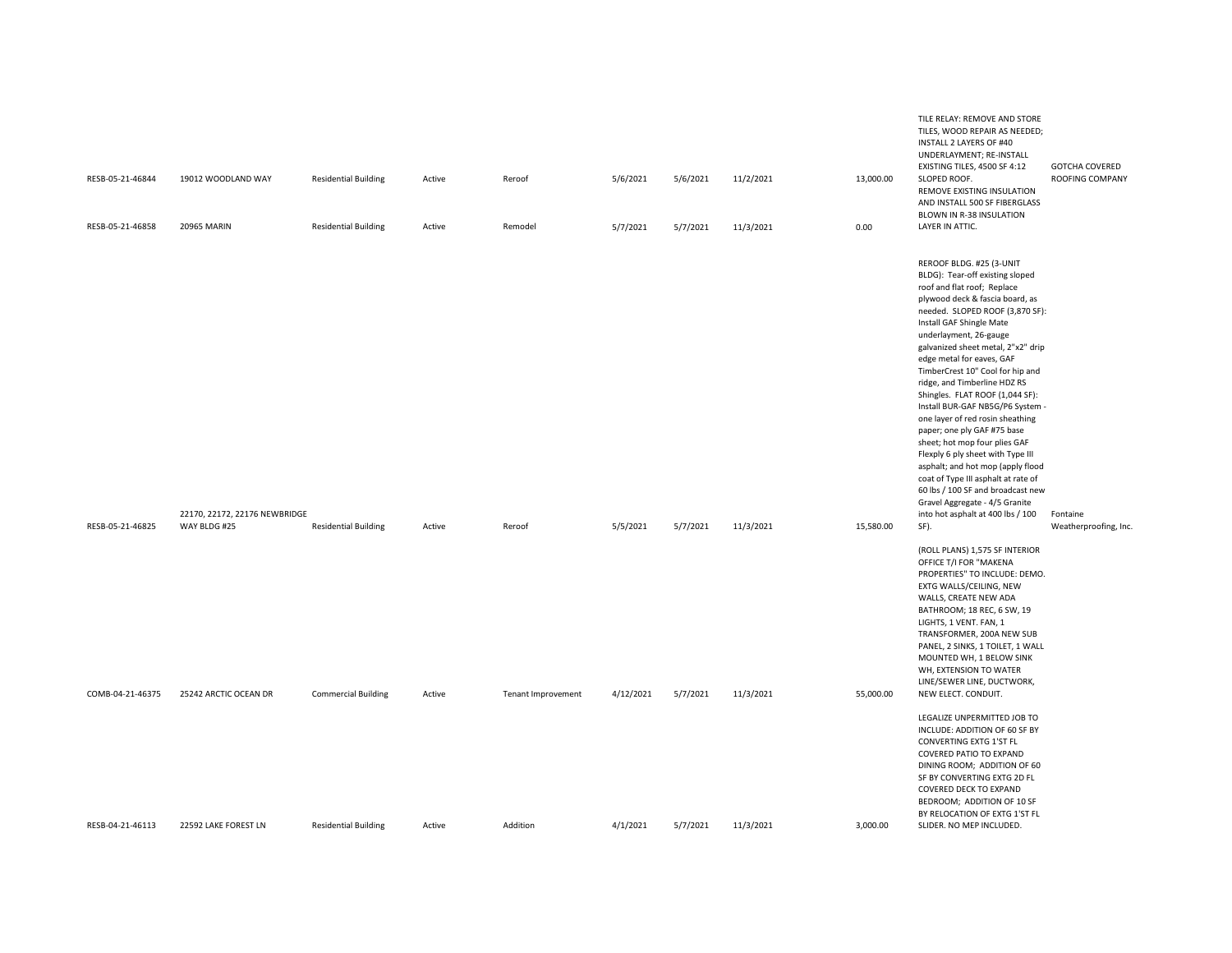| RESB-05-21-46824 | 22191, 22195, 22201, 22205<br>NEWBRIDGE WAY BLDG #70 | <b>Residential Building</b> | Active | Reroof | 5/5/2021 | 5/7/2021 | 11/3/2021 | 21,993.00 | REROOF BLDG. #70 (4-UNIT<br>BLDG): Tear-off existing sloped<br>roof and flat roof; Replace<br>plywood deck & fascia board, as<br>needed. SLOPED ROOF (4,830 SF):<br>Install GAF Shingle Mate<br>underlayment, 26-gauge<br>galvanized sheet metal, 2"x2" drip<br>edge metal for eaves, GAF<br>TimberCrest 10" Cool for hip and<br>ridge, and Timberline HDZ RS<br>Shingles. FLAT ROOF (1,853 SF):<br>Install BUR-GAF NB5G/P6 System -<br>one layer of red rosin sheathing<br>paper; one ply GAF #75 base<br>sheet; hot mop four plies GAF<br>Flexply 6 ply sheet with Type III<br>asphalt; and hot mop (apply flood<br>coat of Type III asphalt at rate of<br>60 lbs / 100 SF and broadcast new<br>Gravel Aggregate - 4/5 Granite<br>into hot asphalt at 400 lbs / 100<br>SF). | Fontaine<br>Weatherproofing, Inc. |
|------------------|------------------------------------------------------|-----------------------------|--------|--------|----------|----------|-----------|-----------|-------------------------------------------------------------------------------------------------------------------------------------------------------------------------------------------------------------------------------------------------------------------------------------------------------------------------------------------------------------------------------------------------------------------------------------------------------------------------------------------------------------------------------------------------------------------------------------------------------------------------------------------------------------------------------------------------------------------------------------------------------------------------------|-----------------------------------|
|                  |                                                      |                             |        |        |          |          |           |           | REROOF BLDG. #24 (3-UNIT<br>BLDG): Tear-off existing sloped<br>roof and flat roof; Replace<br>plywood deck & fascia board, as                                                                                                                                                                                                                                                                                                                                                                                                                                                                                                                                                                                                                                                 |                                   |
|                  |                                                      |                             |        |        |          |          |           |           | needed. SLOPED ROOF (3,870 SF):<br>Install GAF Shingle Mate<br>underlayment, 26-gauge<br>galvanized sheet metal, 2"x2" drip                                                                                                                                                                                                                                                                                                                                                                                                                                                                                                                                                                                                                                                   |                                   |
|                  |                                                      |                             |        |        |          |          |           |           | edge metal for eaves, GAF<br>TimberCrest 10" Cool for hip and<br>ridge, and Timberline HDZ RS<br>Shingles. FLAT ROOF (1,044 SF):                                                                                                                                                                                                                                                                                                                                                                                                                                                                                                                                                                                                                                              |                                   |
|                  |                                                      |                             |        |        |          |          |           |           | Install BUR-GAF NB5G/P6 System -<br>one layer of red rosin sheathing<br>paper; one ply GAF #75 base                                                                                                                                                                                                                                                                                                                                                                                                                                                                                                                                                                                                                                                                           |                                   |
|                  |                                                      |                             |        |        |          |          |           |           | sheet; hot mop four plies GAF<br>Flexply 6 ply sheet with Type III<br>asphalt; and hot mop (apply flood<br>coat of Type III asphalt at rate of                                                                                                                                                                                                                                                                                                                                                                                                                                                                                                                                                                                                                                |                                   |
|                  |                                                      |                             |        |        |          |          |           |           | 60 lbs / 100 SF and broadcast new<br>Gravel Aggregate - 4/5 Granite                                                                                                                                                                                                                                                                                                                                                                                                                                                                                                                                                                                                                                                                                                           |                                   |
| RESB-05-21-46826 | 22182, 22186, 22192 NEWBRIDGE<br>WAY BLDG #24        | <b>Residential Building</b> | Active | Reroof | 5/5/2021 | 5/7/2021 | 11/3/2021 | 15,580.00 | into hot asphalt at 400 lbs / 100<br>SF).                                                                                                                                                                                                                                                                                                                                                                                                                                                                                                                                                                                                                                                                                                                                     | Fontaine<br>Weatherproofing, Inc. |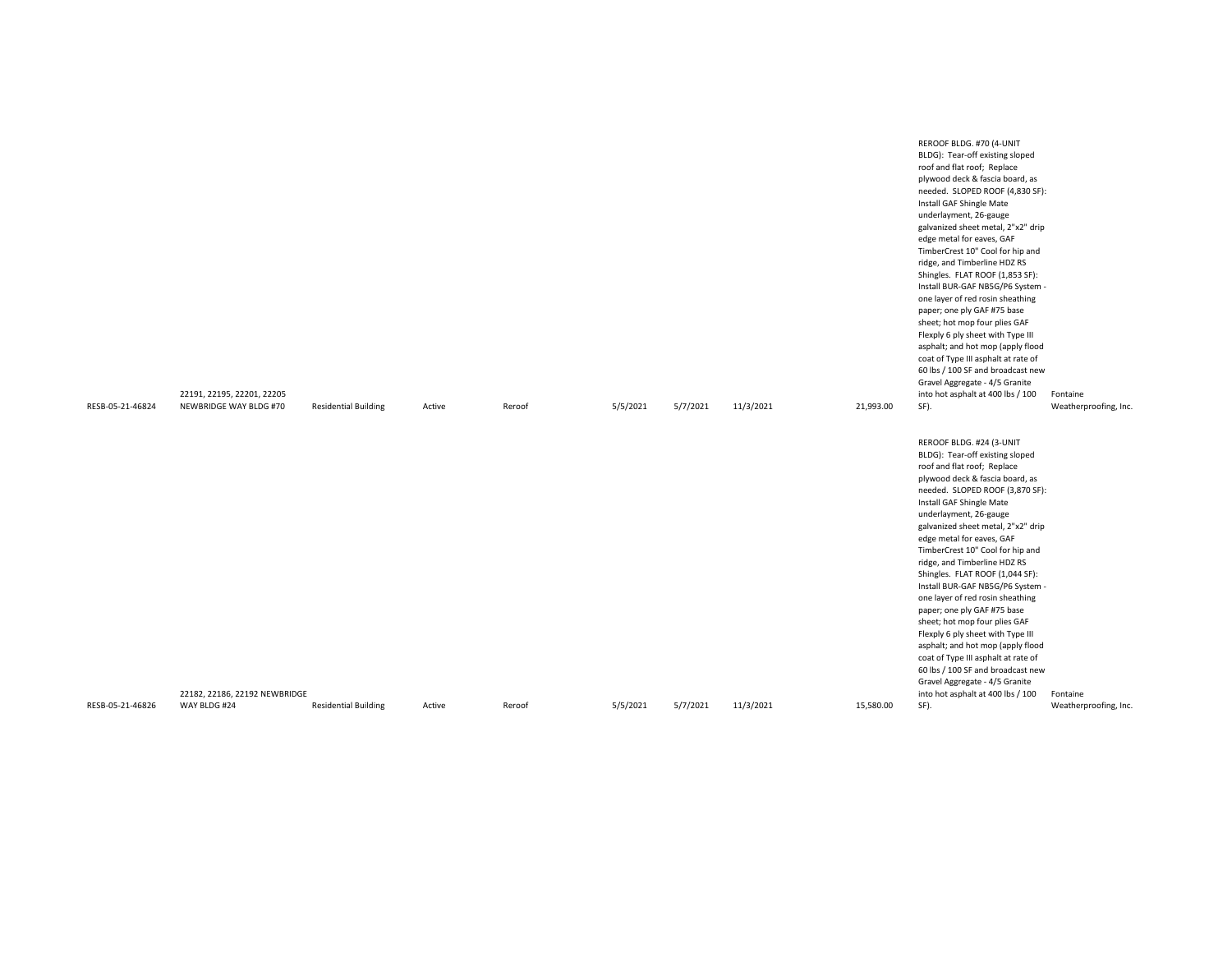| RESB-05-21-46823  | 22171, 22175, 22181, 22185<br>NEWBRIDGE WAY BLDG #72 | <b>Residential Building</b> | Active           | Reroof     | 5/5/2021 | 5/7/2021 | 11/3/2021 |           | 21,993.00 | REROOF BLDG. #72 (4-UNIT<br>BLDG): Tear-off existing sloped<br>roof and flat roof; Replace<br>plywood deck & fascia board, as<br>needed. SLOPED ROOF (4,830 SF):<br>Install GAF Shingle Mate<br>underlayment, 26-gauge<br>galvanized sheet metal, 2"x2" drip<br>edge metal for eaves, GAF<br>TimberCrest 10" Cool for hip and<br>ridge, and Timberline HDZ RS<br>Shingles. FLAT ROOF (1,853 SF):<br>Install BUR-GAF NB5G/P6 System -<br>one layer of red rosin sheathing<br>paper; one ply GAF #75 base<br>sheet; hot mop four plies GAF<br>Flexply 6 ply sheet with Type III<br>asphalt; and hot mop (apply flood<br>coat of Type III asphalt at rate of<br>60 lbs / 100 SF and broadcast new<br>Gravel Aggregate - 4/5 Granite<br>into hot asphalt at 400 lbs / 100<br>SF). | Fontaine<br>Weatherproofing, Inc. |
|-------------------|------------------------------------------------------|-----------------------------|------------------|------------|----------|----------|-----------|-----------|-----------|-------------------------------------------------------------------------------------------------------------------------------------------------------------------------------------------------------------------------------------------------------------------------------------------------------------------------------------------------------------------------------------------------------------------------------------------------------------------------------------------------------------------------------------------------------------------------------------------------------------------------------------------------------------------------------------------------------------------------------------------------------------------------------|-----------------------------------|
|                   |                                                      |                             |                  |            |          |          |           |           |           | REROOF BLDG. #23 (3-UNIT<br>BLDG): Tear-off existing sloped<br>roof and flat roof; Replace                                                                                                                                                                                                                                                                                                                                                                                                                                                                                                                                                                                                                                                                                    |                                   |
|                   |                                                      |                             |                  |            |          |          |           |           |           | plywood deck & fascia board, as<br>needed. SLOPED ROOF (3,870 SF):<br>Install GAF Shingle Mate                                                                                                                                                                                                                                                                                                                                                                                                                                                                                                                                                                                                                                                                                |                                   |
|                   |                                                      |                             |                  |            |          |          |           |           |           | underlayment, 26-gauge<br>galvanized sheet metal, 2"x2" drip                                                                                                                                                                                                                                                                                                                                                                                                                                                                                                                                                                                                                                                                                                                  |                                   |
|                   |                                                      |                             |                  |            |          |          |           |           |           | edge metal for eaves, GAF<br>TimberCrest 10" Cool for hip and<br>ridge, and Timberline HDZ RS                                                                                                                                                                                                                                                                                                                                                                                                                                                                                                                                                                                                                                                                                 |                                   |
|                   |                                                      |                             |                  |            |          |          |           |           |           | Shingles. FLAT ROOF (1,044 SF):<br>Install BUR-GAF NB5G/P6 System -                                                                                                                                                                                                                                                                                                                                                                                                                                                                                                                                                                                                                                                                                                           |                                   |
|                   |                                                      |                             |                  |            |          |          |           |           |           | one layer of red rosin sheathing<br>paper; one ply GAF #75 base                                                                                                                                                                                                                                                                                                                                                                                                                                                                                                                                                                                                                                                                                                               |                                   |
|                   |                                                      |                             |                  |            |          |          |           |           |           | sheet; hot mop four plies GAF<br>Flexply 6 ply sheet with Type III                                                                                                                                                                                                                                                                                                                                                                                                                                                                                                                                                                                                                                                                                                            |                                   |
|                   |                                                      |                             |                  |            |          |          |           |           |           | asphalt; and hot mop (apply flood<br>coat of Type III asphalt at rate of<br>60 lbs / 100 SF and broadcast new                                                                                                                                                                                                                                                                                                                                                                                                                                                                                                                                                                                                                                                                 |                                   |
|                   | 22212, 22216, 22222 NEWBRIDGE                        |                             |                  |            |          |          |           |           |           | Gravel Aggregate - 4/5 Granite<br>into hot asphalt at 400 lbs / 100                                                                                                                                                                                                                                                                                                                                                                                                                                                                                                                                                                                                                                                                                                           | Fontaine                          |
| RESB-05-21-46827  | WAY BLDG #23                                         | <b>Residential Building</b> | Active           | Reroof     | 5/5/2021 | 5/7/2021 | 11/3/2021 |           | 15,580.00 | SF).                                                                                                                                                                                                                                                                                                                                                                                                                                                                                                                                                                                                                                                                                                                                                                          | Weatherproofing, Inc.             |
| RPLMB-05-21-46857 | 26712 LAREDO LN                                      | <b>Residential Plumbing</b> | Closed - Finaled | Alteration | 5/7/2021 | 5/7/2021 | 11/3/2021 | 5/10/2021 | 0.00      | 1-Cold Water Line Reroute (30 ft,<br>from fridge to sink with PEX pipe). Rescue Rooter                                                                                                                                                                                                                                                                                                                                                                                                                                                                                                                                                                                                                                                                                        |                                   |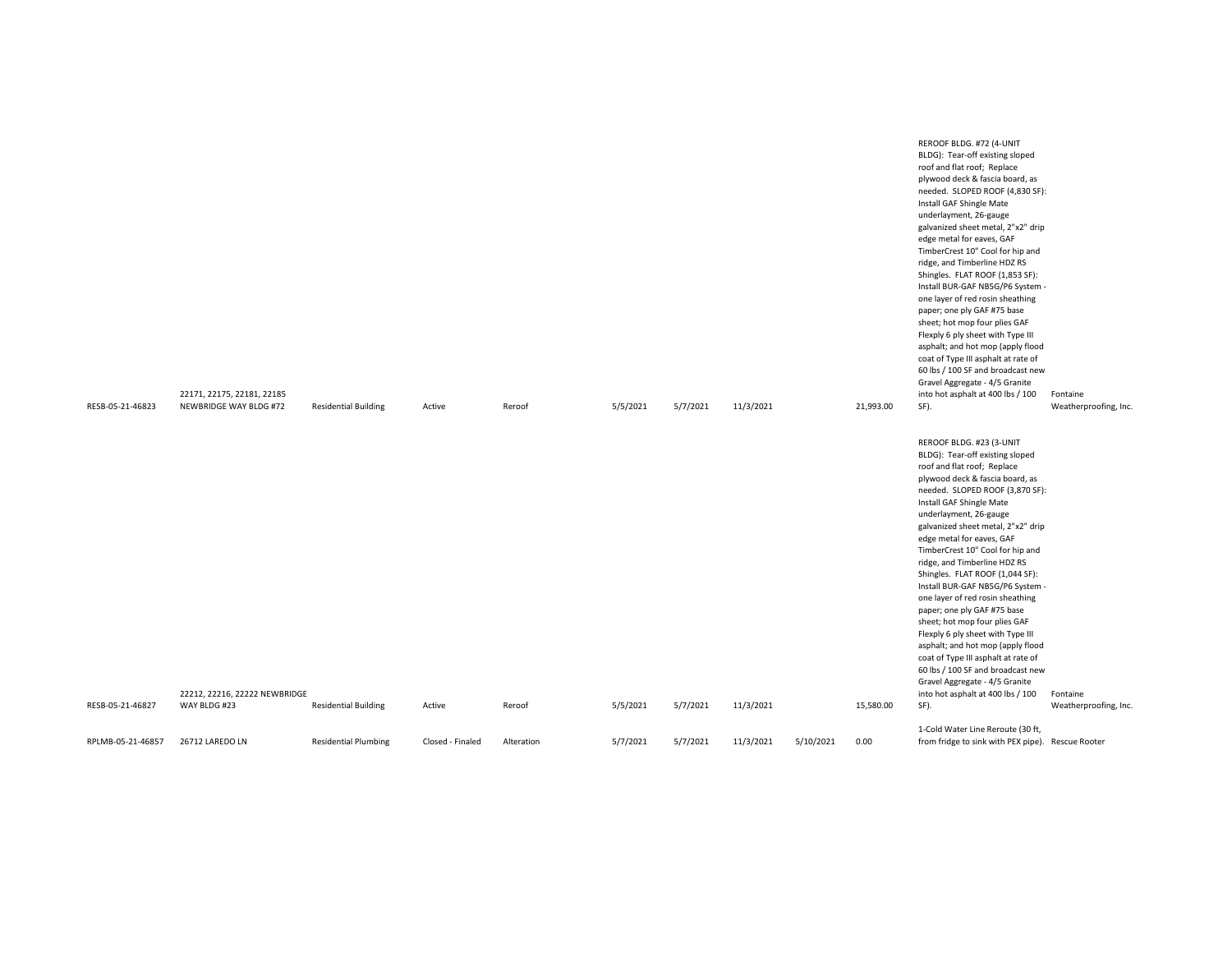|                                       | 20702 EL TORO 45-47, 70, 135-           |                                                       |                  |                                          |                        |                        |           |              | EXISTING ROOFING MATERIAL,<br>WOOD REPAIR AS NEEDED,<br>INSTALL SOPREMA COLD PROCESS<br>ROOFING SYSTEM (GARAGE 7,<br>CARPORTS #135,136,70,47,46,45); Hylkema Roofing Dba                                                                                                                                                                                                                       |                          |
|---------------------------------------|-----------------------------------------|-------------------------------------------------------|------------------|------------------------------------------|------------------------|------------------------|-----------|--------------|------------------------------------------------------------------------------------------------------------------------------------------------------------------------------------------------------------------------------------------------------------------------------------------------------------------------------------------------------------------------------------------------|--------------------------|
| RESB-05-21-46817                      | 136                                     | <b>Residential Building</b>                           | Active           | Reroof                                   | 5/5/2021               | 5/10/2021              | 11/8/2021 | 24,200.00    | 1600 SF.                                                                                                                                                                                                                                                                                                                                                                                       | <b>Superior Roofing</b>  |
|                                       |                                         |                                                       |                  |                                          |                        |                        |           |              | C/O 4T A/C IN SIDE YARD AND 80K<br><b>BTU FURNANCE IN INDOOR</b><br>CLOSET (BOTH SAME LOCATION),<br>1 COIL, 1 DISCONNECT,                                                                                                                                                                                                                                                                      |                          |
| RMECH-05-21-46868<br>PKNG-05-21-46876 | 23622 DUNE MEAR RD<br>25985 FALLBROOK   | <b>Residential Mechanical</b><br><b>Guest Parking</b> | Active<br>Active | Air Conditioner<br><none></none>         | 5/10/2021<br>5/10/2021 | 5/10/2021<br>5/10/2021 | 11/8/2021 | 0.00<br>0.00 | DUCTWORK (10 RUNS).                                                                                                                                                                                                                                                                                                                                                                            | iE, INC.                 |
|                                       |                                         |                                                       |                  |                                          |                        |                        |           |              | C/O 5T A/C IN SIDE YARD AND 80K<br>BTU FURNACE IN GARAGE (BOTH<br>SAME LOCATION), 1 COIL, 1<br>DISCONNECT, DUCTWORK (8                                                                                                                                                                                                                                                                         | <b>ADVANCED PERMIT</b>   |
| RMECH-05-21-46862<br>PKNG-05-21-46871 | 21481 COUNTRYSIDE DR<br>25985 FALLBROOK | <b>Residential Mechanical</b><br><b>Guest Parking</b> | Active<br>Active | Air Conditioner<br>$<$ NONE $>$          | 5/10/2021<br>5/10/2021 | 5/10/2021<br>5/10/2021 | 11/8/2021 | 0.00<br>0.00 | INLETS).                                                                                                                                                                                                                                                                                                                                                                                       | SERVICES, INC.           |
|                                       |                                         |                                                       |                  |                                          |                        |                        |           |              | CARPORT FLAT RE-ROOF TO<br>INCLUDE: T/O 1 LAYER OF<br>EXISTING ROOFING MATERIAL,<br>WOOD REPAIR AS NEEDED,<br>INSTALL SOPREMA COLD PROCESS<br>ROOFING SYSTEM (GARAGE 8,                                                                                                                                                                                                                        | Hylkema Roofing Dba      |
| RESB-05-21-46818                      | 20702 EL TORO 59-60, 71-72              | <b>Residential Building</b>                           | Active           | Reroof                                   | 5/5/2021               | 5/10/2021              | 11/8/2021 | 17,200.00    | CARPORTS #71,72,59,60); 1000 SF. Superior Roofing<br>C/O 3T HEAT PUMP LOCATED IN<br>SIDE YARD AND 60K BTU AIR<br>HANDLER IN IN-DOOR CLOSET                                                                                                                                                                                                                                                     |                          |
| RMECH-05-21-46869                     | 54 ANACAPA CT                           | <b>Residential Mechanical</b>                         | Active           | Air Conditioner                          | 5/10/2021              | 5/10/2021              | 11/8/2021 | 0.00         | (BOTH SAME LOCATION).                                                                                                                                                                                                                                                                                                                                                                          | iE, INC.                 |
|                                       |                                         |                                                       |                  |                                          |                        |                        |           |              | (ROLL PLANS) 1030 SF INT/EXT T/I<br>@ "SERRANO HIGHLANDS<br>APARTMENT HOMES" LEASING<br>OFFICE TO INCLUDE: REMOVE 1<br>EXT. DOOR/1 EXT. WINDOW;<br>DEMO. INT. WALLS,<br>CONSTRUCTION OF NEW WALLS<br>TO CREATE LOBBY, OFFICE, BREAK<br>ROOM, NEW ADA BATHROOM; 3<br>SINKS, 1 TOILET, 1 VENT. FAN, 29<br>REC, 20 LIGHTS, 7 SW, 1<br>MICROWAVE ** IMPROVEMENT<br>ON 1'ST FL ONLY, 2'D FL REMAINS |                          |
| COMB-03-21-45973                      | 25421 ALTA LOMA                         | <b>Commercial Building</b>                            | Active           | <b>Tenant Improvement</b>                | 3/25/2021              | 5/10/2021              | 11/8/2021 | 25,000.00    | AS A RESIDENCE**<br><b>CONSTRUCTION OF 200 SF</b><br>DETTACHED SOLID ROOF<br>ALUMINUM PATIO COVER; 6                                                                                                                                                                                                                                                                                           | <b>GIMA CONSTRUCTION</b> |
| RESB-05-21-46861                      | 25503 SHAWNEE DR                        | <b>Residential Building</b>                           | Active           | Patio Cover (Over 200 sq. ft.) 5/10/2021 |                        | 5/10/2021              | 11/8/2021 | 10,000.00    | LIGHTS, 2 REC, 3 SW.                                                                                                                                                                                                                                                                                                                                                                           | Rooms N' Covers, Etc.    |

CARPORT FLAT RE-ROOF TO INCLUDE: T/O 1 LAYER OF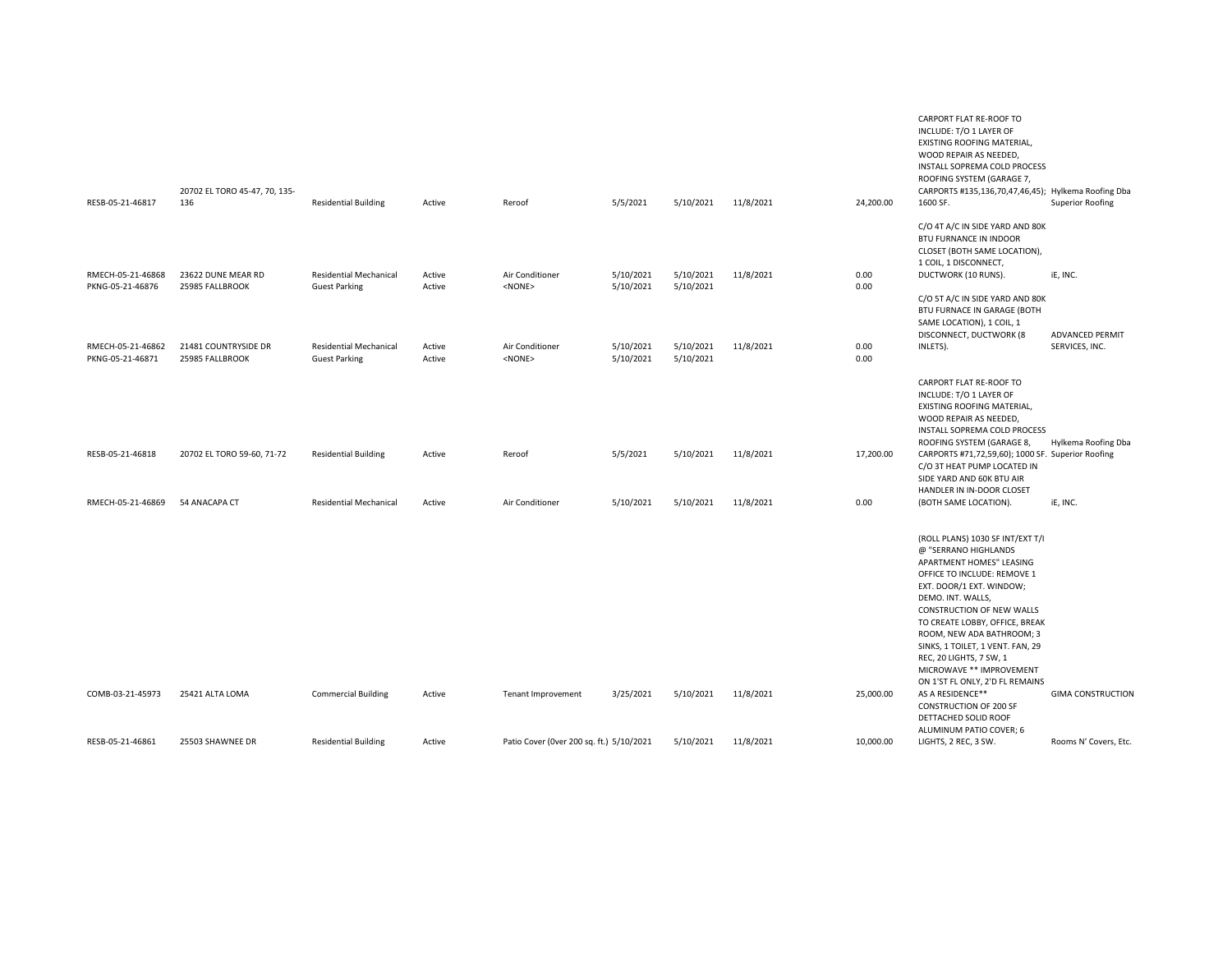| RESB-05-21-46816                      | 20702 EL TORO 19-20, 48, 50,<br>65,66  | <b>Residential Building</b>                            | Active                     | Reroof                                | 5/5/2021               | 5/10/2021              | 11/8/2021             |           | 24,200.00         | EXISTING ROOFING MATERIAL,<br>WOOD REPAIR AS NEEDED,<br>INSTALL SOPREMA COLD PROCESS<br>ROOFING SYSTEM (GARAGE 6,<br>CARPORTS #48,50,19,20,65,66);<br>1600 SF.<br>GAS LINE TO BBQ; ELECT. LINE                                | Hylkema Roofing Dba<br><b>Superior Roofing</b><br><b>JZ CONSTRUCTION</b> |
|---------------------------------------|----------------------------------------|--------------------------------------------------------|----------------------------|---------------------------------------|------------------------|------------------------|-----------------------|-----------|-------------------|-------------------------------------------------------------------------------------------------------------------------------------------------------------------------------------------------------------------------------|--------------------------------------------------------------------------|
| RESB-05-21-46881                      | 5367 HERITAGE OAK                      | <b>Residential Building</b>                            | Active                     | Remodel                               | 5/10/2021              | 5/10/2021              | 11/8/2021             |           | 0.00              | WITH 1 OUTLET.                                                                                                                                                                                                                | PRO                                                                      |
| RESB-04-21-46583                      | 24564 VIA RAZA                         | <b>Residential Building</b>                            | Active                     | Solar Panels                          | 4/21/2021              | 5/10/2021              | 11/8/2021             |           | 17,160.00         | INSTALL 8.58 KW ROOF MOUNTED<br>PV SYSTEM WITH 26 MODULES, 1<br>INVERTER, 472.5 SF.                                                                                                                                           | <b>SUNGRADE SOLAR</b>                                                    |
| RESB-05-21-46815<br>PKNG-05-21-46877  | 20702 EL TORO 33-36<br>25985 FALLBROOK | <b>Residential Building</b><br><b>Guest Parking</b>    | Active<br>Active           | Reroof<br><none></none>               | 5/5/2021<br>5/10/2021  | 5/10/2021<br>5/10/2021 | 11/8/2021             |           | 17,200.00<br>0.00 | CARPORT FLAT RE-ROOF TO<br>INCLUDE: T/O 1 LAYER OF<br>EXISTING ROOFING MATERIAL,<br>WOOD REPAIR AS NEEDED,<br>INSTALL SOPREMA COLD PROCESS<br>ROOFING SYSTEM (GARAGE 5,<br>CARPORTS #33,34,35,36); 1000 SF. Superior Roofing  | Hylkema Roofing Dba                                                      |
|                                       |                                        |                                                        |                            |                                       |                        |                        |                       |           |                   | NEW ELECTRIC LINE FROM                                                                                                                                                                                                        |                                                                          |
| RELEC-05-21-46859                     | 175 DENALI                             | <b>Residential Electrical</b>                          | Closed - Finaled           | Remodel                               | 5/10/2021              | 5/10/2021              | 11/8/2021             | 5/26/2021 | 0.00              | EXISTING OUTLET FOR FUTURE<br>WATER FEATURE.                                                                                                                                                                                  | SAVANNASCAPES<br>Southern California                                     |
| ENCRH-03-21-45793<br>PKNG-05-21-46879 | 24962 El Caballo St<br>25382 ESROSE CT | Encroachment<br><b>Resident Parking</b>                | Active<br>Active           | Construction<br>Permit Parking Type A | 3/18/2021<br>5/10/2021 | 5/10/2021<br>5/10/2021 | 8/9/2021<br>1/3/2022  |           | 0.00<br>0.00      | Excavate to repair gas leak<br>Pakring Permit 1093<br>CARPORT FLAT RE-ROOF TO<br>INCLUDE: T/O 1 LAYER OF<br>EXISTING ROOFING MATERIAL,<br>WOOD REPAIR AS NEEDED,<br>INSTALL SOPREMA COLD PROCESS<br>ROOFING SYSTEM (GARAGE 1, | Gas Company                                                              |
| RESB-04-21-46725                      | 20702 EL TORO 5-8,12,160               | <b>Residential Building</b>                            | Active                     | Reroof                                | 4/28/2021              | 5/10/2021              | 11/8/2021             |           | 24,200.00         | CARPORTS #160,5,6,7,8,12); 1600 Hylkema Roofing Dba<br>SF.                                                                                                                                                                    | <b>Superior Roofing</b>                                                  |
| RPLMB-05-21-46887                     | 62 ANACAPA CT                          | <b>Residential Plumbing</b>                            | Active                     | Alteration                            | 5/10/2021              | 5/10/2021              | 11/8/2021             |           | 0.00              | PEX REPIPE: 7 FIXTURES, 2 HOSE<br>BIBS.<br>REMOVE A COLUMN AND A<br>BEWM BETWEEN LEVING AND                                                                                                                                   | <b>ULTIMATE BUILDERS</b><br>INC., DBA REPIPE 1                           |
| RESB-04-21-46758<br>PKNG-05-21-46878  | 21512 VIA SERPIENTE<br>23241 SKY DR    | <b>Residential Building</b><br><b>Resident Parking</b> | Closed - Finaled<br>Active | Remodel<br>Permit Parking Type B      | 4/30/2021<br>5/10/2021 | 5/10/2021<br>5/10/2021 | 11/8/2021<br>1/3/2022 | 5/18/2021 | 5,500.00<br>0.00  | DINNING ROOM; INSTALL 2 NEW<br>POSTS AND 1 BEAM.<br>Parking Permits 1091*1092<br>(1) 400A TEMP POWER POLE AND<br>(1) 400A DISTRIBUTION PANEL<br>FOR CONSTRUCTION TRIALER @                                                    | APEX Kitchen Bath<br>Flooring                                            |
| CELEC-05-21-46892                     | 26214.5 ENTERPRISE COURT               | <b>Commercial Electrical</b>                           | Closed - Finaled           | Meter                                 | 5/10/2021              | 5/10/2021              | 11/8/2021             | 5/13/2021 | 0.00              | "MEADOWS" CONSTRUCTION<br>SITE.<br>CARPORT FLAT RE-ROOF TO<br>INCLUDE: T/O 1 LAYER OF<br>EXISTING ROOFING MATERIAL,<br>WOOD REPAIR AS NEEDED,<br>INSTALL SOPREMA COLD PROCESS<br>ROOFING SYSTEM (GARAGE 2,                    | Power Plus                                                               |
| RESB-05-21-46812                      | 20702 EL TORO 1-4,17,18                | <b>Residential Building</b>                            | Active                     | Reroof                                | 5/5/2021               | 5/10/2021              | 11/8/2021             |           | 24,200.00         | CARPORTS #1,2,3,4,17,18); 1600<br>SF.                                                                                                                                                                                         | Hylkema Roofing Dba<br><b>Superior Roofing</b>                           |

CARPORT FLAT RE-ROOF TO INCLUDE: T/O 1 LAYER OF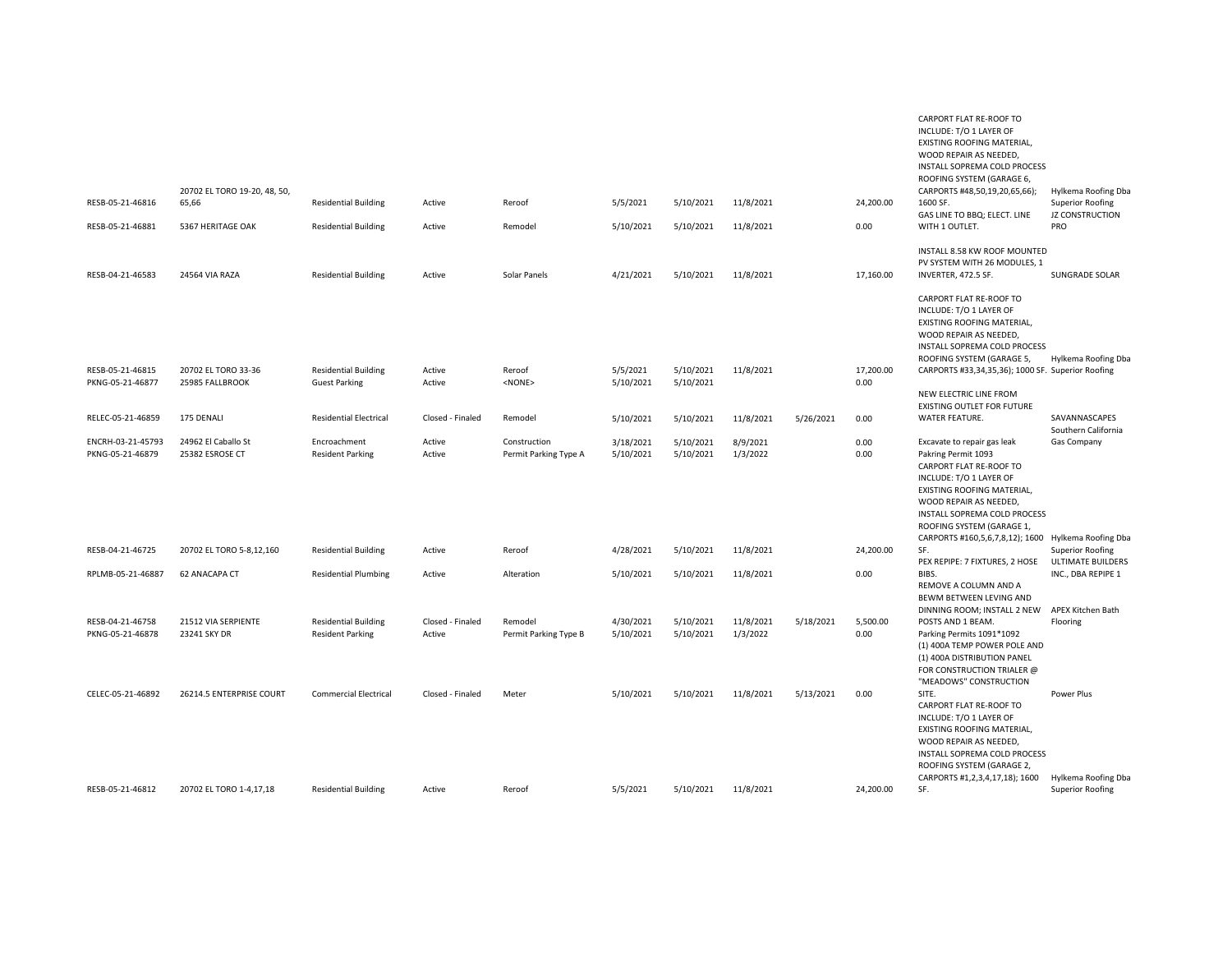|                                       |                                        |                                                            |                            |                                 |                        |                        |                        |           |                   | INCLUDE: T/O 1 LAYER OF<br>EXISTING ROOFING MATERIAL,<br>WOOD REPAIR AS NEEDED,<br>INSTALL SOPREMA COLD PROCESS<br>ROOFING SYSTEM (GARAGE 9,                                                          | Hylkema Roofing Dba                            |
|---------------------------------------|----------------------------------------|------------------------------------------------------------|----------------------------|---------------------------------|------------------------|------------------------|------------------------|-----------|-------------------|-------------------------------------------------------------------------------------------------------------------------------------------------------------------------------------------------------|------------------------------------------------|
| RESB-05-21-46819                      | 20702 EL TORO 63-64, 81-82             | <b>Residential Building</b>                                | Active                     | Reroof                          | 5/5/2021               | 5/10/2021              | 11/8/2021              |           | 17,200.00         | CARPORTS #81,82,63,64); 1000 SF. Superior Roofing<br>Emergent work. Break Concrete                                                                                                                    |                                                |
| ENCRH-05-21-46891                     | 21759 Lake Vista                       | Encroachment                                               | Closed - Finaled           | Construction                    | 5/10/2021              | 5/10/2021              | 11/10/2021             | 5/13/2021 | 0.00              | Panel.<br>GAS LINE TO BBQ; ELECT. LINE                                                                                                                                                                | SCE - Claudene Duke                            |
| RESB-05-21-46880<br>PKNG-05-21-46863  | 5372 HERITAGE OAK<br>22892 BROADLEAF   | <b>Residential Building</b><br><b>Guest Parking</b>        | Active<br>Active           | Remodel<br>$<$ NONE $>$         | 5/10/2021<br>5/10/2021 | 5/10/2021<br>5/10/2021 | 11/8/2021              |           | 0.00<br>0.00      | WITH 1 OUTLET; 1 SINK WITH<br>SEWER LINE/WATER LINE.                                                                                                                                                  | JZ CONSTRUCTION<br>PRO                         |
|                                       |                                        |                                                            |                            |                                 |                        |                        |                        |           |                   | CARPORT FLAT RE-ROOF TO<br>INCLUDE: T/O 1 LAYER OF<br>EXISTING ROOFING MATERIAL,<br>WOOD REPAIR AS NEEDED,<br>INSTALL SOPREMA COLD PROCESS<br>ROOFING SYSTEM (GARAGE 4,                               | Hylkema Roofing Dba                            |
| RESB-05-21-46814                      | 20702 EL TORO 41-44                    | <b>Residential Building</b>                                | Active                     | Reroof                          | 5/5/2021               | 5/10/2021              | 11/8/2021              |           | 17,200.00         | CARPORTS #41-44; 1000 SF).<br>INSTALL 1000 SF BLOWN IN R-38                                                                                                                                           | <b>Superior Roofing</b>                        |
| RESB-05-21-46875                      | 28491 CEDAR RIDGE RD                   | <b>Residential Building</b>                                | Closed - Finaled           | Remodel                         | 5/10/2021              | 5/10/2021              | 11/8/2021              | 5/19/2021 | 0.00              | INSULATION IN ATTIC.                                                                                                                                                                                  | iE, INC.                                       |
| RELEC-05-21-46883                     | 24882 CAVANAUGH RD                     | <b>Residential Electrical</b>                              | Active                     | Meter                           | 5/10/2021              | 5/10/2021              | 11/8/2021              |           | 0.00              | MAIN PANEL UPGRADE TO 200A.                                                                                                                                                                           | <b>BERT SMIT</b>                               |
| RESB-05-21-46860<br>RPLMB-05-21-46889 | 32 LILAC<br>28432 KLONDIKE DR          | <b>Residential Building</b><br><b>Residential Plumbing</b> | Active<br>Active           | Patio Cover<br>Alteration       | 5/10/2021<br>5/10/2021 | 5/10/2021<br>5/10/2021 | 11/8/2021<br>11/8/2021 |           | 3,000.00<br>0.00  | CONSTRUCTION OF 114.75 SF<br>ALLUMINUM ATTACHED OPEN<br>LATTICE PATIO COVER; 1 OUTLET. Rooms N' Covers, Etc.<br>PEX REPIPE: 9 FIXTURES, 3 HOSE<br>BIBS.                                               | <b>ULTIMATE BUILDERS</b><br>INC., DBA REPIPE 1 |
| RESB-05-21-46813<br>PKNG-05-21-46874  | 20702 EL TORO 37-40<br>25985 FALLBROOK | <b>Residential Building</b><br><b>Guest Parking</b>        | Active<br>Active           | Reroof<br><none></none>         | 5/5/2021<br>5/10/2021  | 5/10/2021<br>5/10/2021 | 11/8/2021              |           | 17,200.00<br>0.00 | CARPORT FLAT RE-ROOF TO<br>INCLUDE: T/O 1 LAYER OF<br>EXISTING ROOFING MATERIAL,<br>WOOD REPAIR AS NEEDED,<br>INSTALL SOPREMA COLD PROCESS<br>ROOFING SYSTEM (GARAGE 3,<br>CARPORTS #37-40); 1000 SF. | Hylkema Roofing Dba<br><b>Superior Roofing</b> |
|                                       |                                        |                                                            |                            |                                 |                        |                        |                        |           |                   | CARPORT FLAT RE-ROOF TO<br>INCLUDE: T/O 1 LAYER OF<br>EXISTING ROOFING MATERIAL,<br>WOOD REPAIR AS NEEDED,<br>INSTALL SOPREMA COLD PROCESS<br>ROOFING SYSTEM (GARAGE 10,                              | Hylkema Roofing Dba                            |
| RESB-05-21-46820                      | 20702 EL TORO 606-611                  | <b>Residential Building</b>                                | Active                     | Reroof                          | 5/5/2021               | 5/10/2021              | 11/8/2021              |           | 24,200.00         | CARPORTS #606-611); 1600 SF.                                                                                                                                                                          | <b>Superior Roofing</b><br>Mission Landscape   |
| ENCRH-05-21-46882                     | Santa Rita Ridge Pittsford Dr          | Encroachment                                               | Active                     | Construction                    | 5/10/2021              | 5/10/2021              | 8/9/2021               |           | 0.00              | <b>Tree Trimming</b><br>PEX REPIPE: 8 FIXTURES, 3 HOSE                                                                                                                                                | Companies, Inc.<br><b>ULTIMATE BUILDERS</b>    |
| RPLMB-05-21-46888<br>PKNG-05-21-46870 | 25532 FALLENWOOD<br>25985 FALLBROOK    | <b>Residential Plumbing</b><br><b>Guest Parking</b>        | Closed - Finaled<br>Active | Alteration<br>$<$ NONE $>$      | 5/10/2021<br>5/10/2021 | 5/10/2021<br>5/10/2021 | 11/8/2021              | 6/2/2021  | 0.00<br>0.00      | BIBS.                                                                                                                                                                                                 | INC., DBA REPIPE 1                             |
|                                       |                                        |                                                            |                            |                                 |                        |                        |                        |           |                   | C/O 5T A/C IN SIDE YARD AND<br>100K BTU FURNANCE LOCATED IN<br>HALL CLOSET (BOTH SAME                                                                                                                 | 1st Choice Heating &                           |
| RMECH-05-21-46866<br>PKNG-05-21-46873 | 22133 PHEASANT ST<br>25985 FALLBROOK   | <b>Residential Mechanical</b><br><b>Guest Parking</b>      | Active<br>Active           | Air Conditioner<br>$<$ NONE $>$ | 5/10/2021<br>5/10/2021 | 5/10/2021<br>5/10/2021 | 11/8/2021              |           | 0.00<br>0.00      | LOCATION), 1 COIL.                                                                                                                                                                                    | Air Conditioning, Inc.                         |

CARPORT FLAT RE-ROOF TO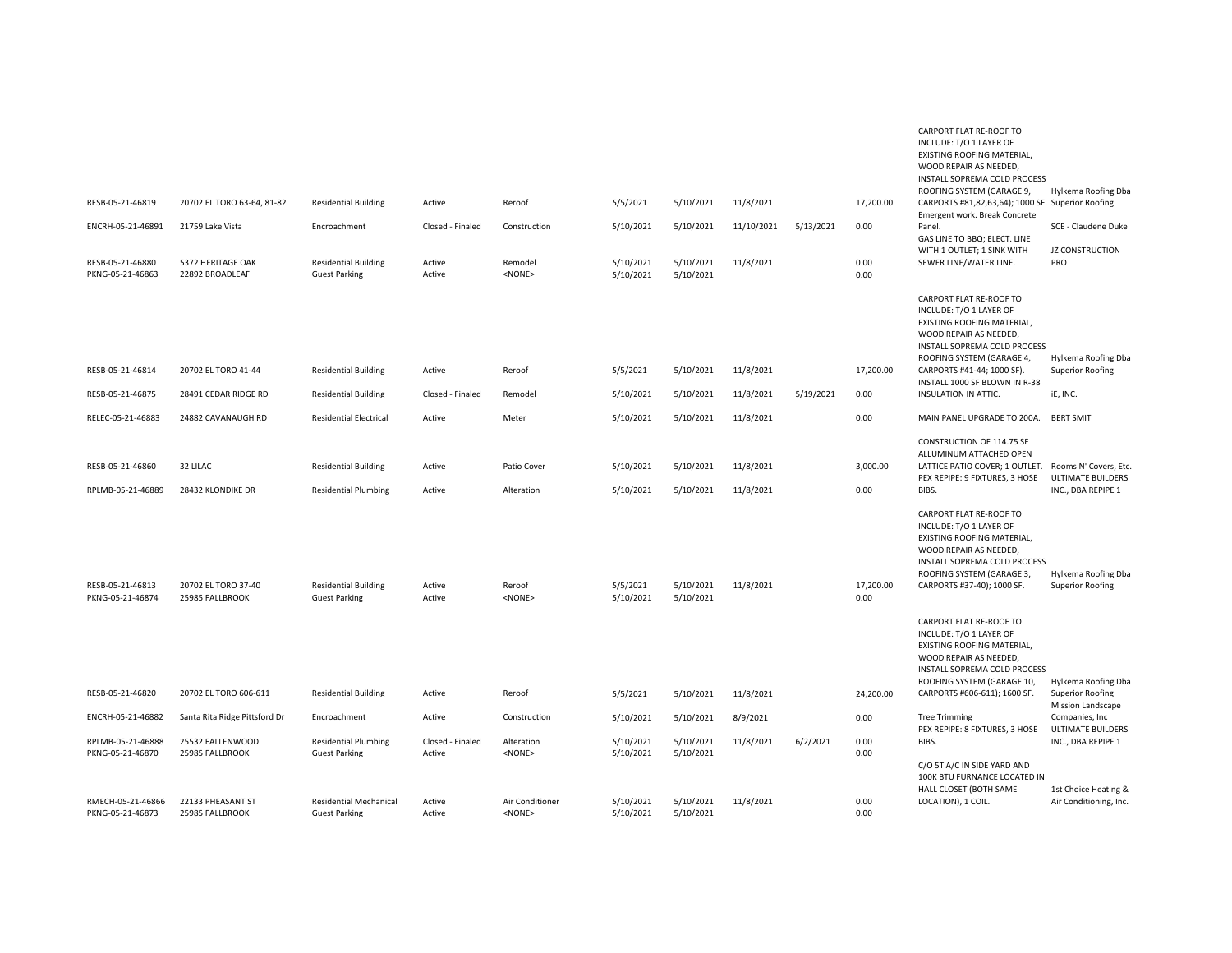| RPLMB-05-21-46900                     | 21522 MONTBURY DR                                            | <b>Residential Plumbing</b>                                | Active                               | Alteration                       | 5/11/2021              | 5/11/2021              | 11/8/2021              |                        | 0.00              | PEX REPIPE: 12 FIXTURES, 3 HOSE ULTIMATE BUILDERS<br>BIBS.                                                                                                                                                                                                                                                                                                                                                                                                             | INC., DBA REPIPE 1                         |
|---------------------------------------|--------------------------------------------------------------|------------------------------------------------------------|--------------------------------------|----------------------------------|------------------------|------------------------|------------------------|------------------------|-------------------|------------------------------------------------------------------------------------------------------------------------------------------------------------------------------------------------------------------------------------------------------------------------------------------------------------------------------------------------------------------------------------------------------------------------------------------------------------------------|--------------------------------------------|
| TRAN-05-21-46809<br>TRAN-05-21-46808  | Annual Transportation Permit<br>Annual Transportation Permit | Transportation<br>Transportation                           | Active<br>Active                     | Annual<br>Annual                 | 5/4/2021<br>5/4/2021   | 5/11/2021<br>5/11/2021 | 5/10/2022<br>5/10/2022 |                        | 0.00<br>0.00      | Annual<br>Annual<br>INSTALL NEMA 14-50 OUTLET<br>INSIDE THE GARAGE FOR AN EV                                                                                                                                                                                                                                                                                                                                                                                           | <b>RMK Trucking</b><br><b>RMK Trucking</b> |
| RELEC-05-21-46904                     | 1506 VIEJO RIDGE                                             | <b>Residential Electrical</b>                              | Closed - Finaled                     | Remodel                          | 5/11/2021              | 5/11/2021              | 11/8/2021              | 5/25/2021              | 0.00              | WALL CHARGER.<br>INSTALL 6.175 KW ROOF<br>MOUNTED PV SYSTEM WITH 19                                                                                                                                                                                                                                                                                                                                                                                                    | iE, INC.                                   |
| RESB-05-21-46864                      | 23821 LANDISVIEW AV                                          | <b>Residential Building</b>                                | Active                               | Solar Panels                     | 5/10/2021              | 5/11/2021              | 11/8/2021              |                        | 13,585.00         | MODULES, 1 INVERTER, 347 SF.                                                                                                                                                                                                                                                                                                                                                                                                                                           | <b>VIVINT SOLAR</b>                        |
| RESB-03-21-45687                      | 26292 LILY GLEN                                              | <b>Residential Building</b>                                | Active                               | Patio Cover                      | 3/11/2021              | 5/11/2021              | 11/8/2021              |                        | 10,000.00         | CONSTRUCTION OF 109.25 SF<br>ATTACHED OPEN LATTICE<br>ALUMINUM PATIO COVER; 1 REC.                                                                                                                                                                                                                                                                                                                                                                                     | <b>PRO STAR BUILDERS</b><br><b>INC</b>     |
| RPLMB-05-21-46897                     | 22115 RICHFORD DR                                            | <b>Residential Plumbing</b>                                | Active                               | Alteration                       | 5/11/2021              | 5/11/2021              | 11/8/2021              |                        | 0.00              | PEX Repipe (16 fixtures)                                                                                                                                                                                                                                                                                                                                                                                                                                               | Pacific Coast Copper<br>Repipe, Inc.       |
| RPLMB-05-21-46908                     | 26127 HILLSFORD PL                                           | <b>Residential Plumbing</b>                                | Active                               |                                  |                        | 5/11/2021              | 11/8/2021              |                        | 0.00              | PEX REPIPE: 9 FIXTURES, 2 HOSE<br>BIBS.                                                                                                                                                                                                                                                                                                                                                                                                                                | SEVERSON<br>PLUMBING, INC.                 |
|                                       |                                                              |                                                            |                                      | Alteration                       | 5/11/2021              |                        |                        |                        |                   |                                                                                                                                                                                                                                                                                                                                                                                                                                                                        |                                            |
|                                       |                                                              |                                                            |                                      |                                  |                        |                        |                        |                        |                   | (ROLL PLANS) 1,408 SF INT. T/I<br>FOR "CRUMBLE COOKIES" TO<br><b>INCLUDE: DEMO EXTG</b><br>WALLS/CEILING; CONSTRUCTION<br>OF NEW WALLS/SUSPENDED<br>CEILING, INSTALLATION OF 6'6"<br>MAX HIGH PRE-FABRICATED<br>SHELVES, 1 FL SINK, EXTENSION<br>TO GAS LINE/WATER LINE/SEWER<br>LINE, 5 SINKS, 1 TOILET, 1 TRAP<br>PRIMER, 2 TANKLESS WH, 1 ROOF<br>TOPT KITCHEN MAKEUP AIR UNIT,<br>1 COMM. TYPEII HOOD,<br>DUCTWORK, 1 VENT. FAN, 50<br>LIGHTS, 5 SW, 20 REC, 1 AIR | JCF Construction Co.,                      |
| COMB-03-21-45622                      | 23702 EL TORO RD                                             | <b>Commercial Building</b>                                 | Active                               | Tenant Improvement               | 3/8/2021               | 5/11/2021              | 11/8/2021              |                        | 125,000.00        | CURTAIN, 2 OVENS, 1 SUB PANEL. Inc.<br>INSTALL 9.15 KW ROOF MOUNTED<br>PV SYSTEM WITH 30 MODULES, 1                                                                                                                                                                                                                                                                                                                                                                    |                                            |
| RESB-04-21-46466<br>RPLMB-05-21-46902 | 24501 VIA TEQUILA<br>24662 VIA TONADA                        | <b>Residential Building</b><br><b>Residential Plumbing</b> | Closed - Finaled<br>Closed - Finaled | Solar Panels<br>Alteration       | 4/15/2021<br>5/11/2021 | 5/11/2021<br>5/11/2021 | 11/8/2021<br>11/8/2021 | 5/25/2021<br>5/18/2021 | 18,300.00<br>0.00 | INVERTER, 544 SF.<br>PEX REPIPE: 15 FIXTURES.<br>ADDITION TO AN EXISTING PV<br>SYSTEM: INSTALL 3.6 KW ROOF<br>MOUNTED PV SYSTEM WITH 10<br>MODULES, MICROINVERTERS, 473                                                                                                                                                                                                                                                                                                | <b>Bright Planet Solar</b><br>iE, INC.     |
| RESB-05-21-46867                      | 67 BERNA                                                     | <b>Residential Building</b>                                | Active                               | Solar Panels                     | 5/10/2021              | 5/11/2021              | 11/8/2021              |                        | 15,000.00         | SF TOTAL ARRAY.                                                                                                                                                                                                                                                                                                                                                                                                                                                        | PRECIS SOLAR                               |
| RESB-05-21-46830<br>PKNG-05-21-46896  | 23912 BARTON ST<br>25551 LOGANBERRY LN                       | <b>Residential Building</b><br><b>Resident Parking</b>     | Active<br>Active                     | Remodel<br>Permit Parking Type A | 5/6/2021<br>5/11/2021  | 5/11/2021<br>5/11/2021 | 11/2/2021<br>1/3/2022  |                        | 0.00<br>0.00      | 1ST FLOOR MASTER BATHROOM<br>REMODEL TO INCLUDE: R/R<br>ACRYLIC SHOWER PAN WITH NEW<br>WALLS, 1 SINK, 1 TOILET, 1 VENT<br>FAN, 1 REC.<br>Parking Permits 1094*1095<br>INSTALL 5.525 KW ROOF                                                                                                                                                                                                                                                                            | PERMIT RUNNER                              |
| RESB-05-21-46865                      | 23126 EL CABALLO ST                                          | <b>Residential Building</b>                                | Active                               | Solar Panels                     | 5/10/2021              | 5/11/2021              | 11/8/2021              |                        | 12,155.00         | MOUNTED PV SYSTEM WITH 17<br>MODULES, 1 INVERTER, 310 SF.<br>C/O 5T A/C IN BACKYARD AND<br>100K BTU FURNACE IN ATTIC                                                                                                                                                                                                                                                                                                                                                   | <b>VIVINT SOLAR</b>                        |
| RMECH-05-21-46903                     | 33 BLAZEWOOD                                                 | <b>Residential Mechanical</b>                              | Active                               | Air Conditioner                  | 5/11/2021              | 5/11/2021              | 11/8/2021              |                        | 0.00              | (BOTH SAME LOCATION).                                                                                                                                                                                                                                                                                                                                                                                                                                                  | iE, INC.                                   |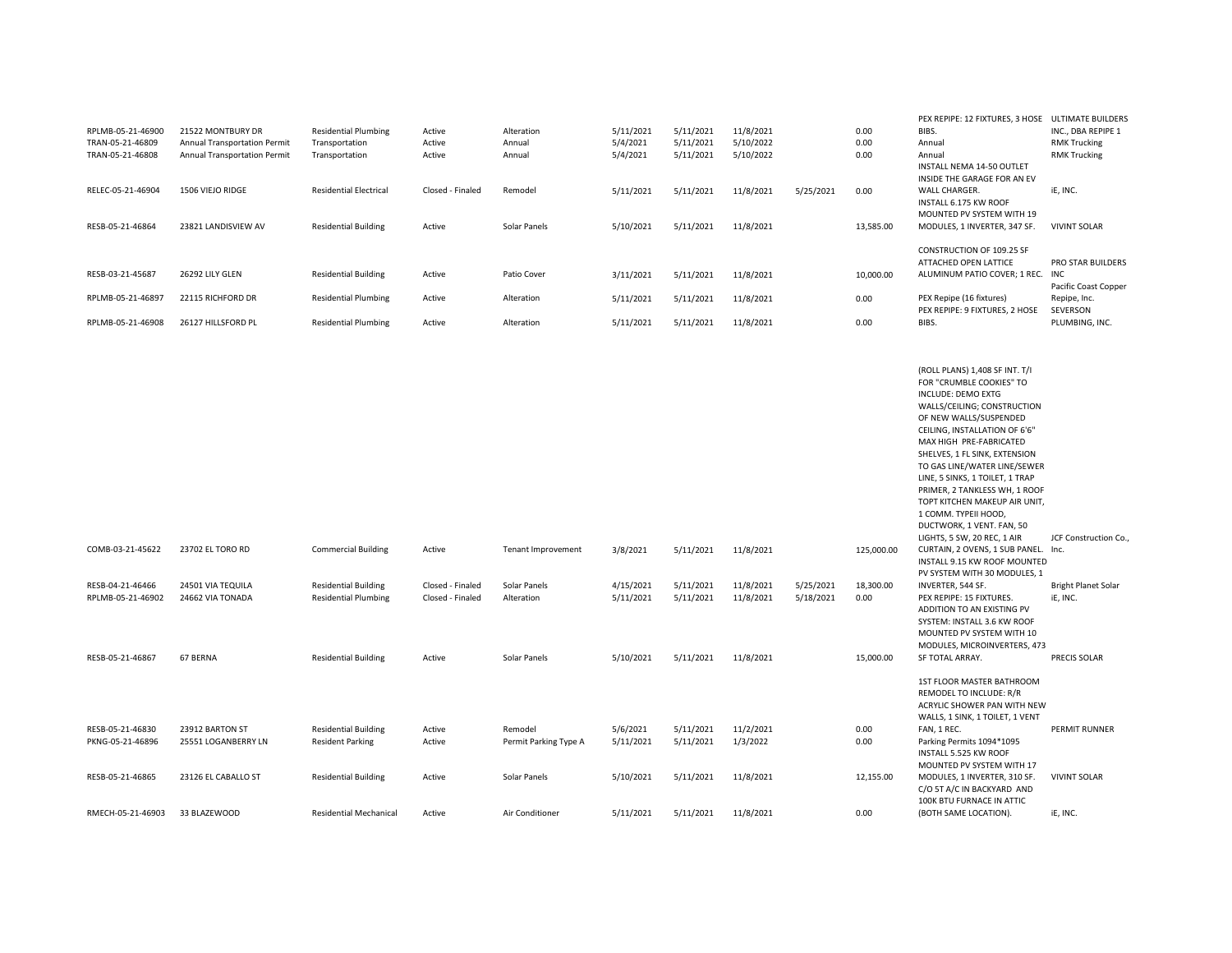| RESB-05-21-46901                                          | 21596 AUDUBON WAY                                      | <b>Residential Building</b>                                                                | Closed - Finaled                     | Remodel                          | 5/11/2021                           | 5/11/2021                           | 11/8/2021                           | 6/1/2021  | 3,000.00                       | WINDOWS TO DOORS.                                                                                                                                                                                                                                                                                                                                                                                                                                                                                                                                                                                                                                                                                                                                                                                                                                                                                                                                                                                          |                                                 |
|-----------------------------------------------------------|--------------------------------------------------------|--------------------------------------------------------------------------------------------|--------------------------------------|----------------------------------|-------------------------------------|-------------------------------------|-------------------------------------|-----------|--------------------------------|------------------------------------------------------------------------------------------------------------------------------------------------------------------------------------------------------------------------------------------------------------------------------------------------------------------------------------------------------------------------------------------------------------------------------------------------------------------------------------------------------------------------------------------------------------------------------------------------------------------------------------------------------------------------------------------------------------------------------------------------------------------------------------------------------------------------------------------------------------------------------------------------------------------------------------------------------------------------------------------------------------|-------------------------------------------------|
| RPLMB-05-21-46899                                         | 24101 BIRDROCK DR                                      | <b>Residential Plumbing</b>                                                                | Active                               | Alteration                       | 5/11/2021                           | 5/11/2021                           | 11/8/2021                           |           | 0.00                           | PEX REPIPE: 7 FIXTURES, 3 HOSE<br>BIBS.<br><b>INSTALL 2 - ILLUMINATED</b>                                                                                                                                                                                                                                                                                                                                                                                                                                                                                                                                                                                                                                                                                                                                                                                                                                                                                                                                  | ULTIMATE BUILDERS<br>INC., DBA REPIPE 1         |
| SIGN-05-21-46916                                          | 25432 TRABUCO RD 103                                   | Sign                                                                                       | Active                               | Wall Sign                        | 5/11/2021                           | 5/11/2021                           | 11/8/2021                           |           | 5,000.00                       | CHANNEL LETTER WALL SIGNS<br>FOR "KRAK BOBA.", 33 SF.<br>INSTALL 4.16 KW ROOF MOUNTED                                                                                                                                                                                                                                                                                                                                                                                                                                                                                                                                                                                                                                                                                                                                                                                                                                                                                                                      | Direct Sign                                     |
| RESB-05-21-46886                                          | 5637 HERITAGE OAK                                      | <b>Residential Building</b>                                                                | Active                               | Solar Panels                     | 5/10/2021                           | 5/11/2021                           | 11/8/2021                           |           | 9,152.00                       | PV SYSTEM WITH 13 MODULES, 1<br>INVERTER, 233 SF.<br>PEX REPIPE: 7 FIXTURES, 3 HOSE                                                                                                                                                                                                                                                                                                                                                                                                                                                                                                                                                                                                                                                                                                                                                                                                                                                                                                                        | <b>VIVINT SOLAR</b><br><b>ULTIMATE BUILDERS</b> |
| RPLMB-05-21-46898                                         | 21425 STONEHAVEN LN                                    | <b>Residential Plumbing</b>                                                                | Closed - Finaled                     | Alteration                       | 5/11/2021                           | 5/11/2021                           | 11/8/2021                           | 6/1/2021  | 0.00                           | BIBS.                                                                                                                                                                                                                                                                                                                                                                                                                                                                                                                                                                                                                                                                                                                                                                                                                                                                                                                                                                                                      | INC., DBA REPIPE 1                              |
| RESB-04-21-46496<br>CELEC-05-21-46923<br>RESB-05-21-46911 | 21706 SUPERIOR LN<br>25882 WRIGHT<br>22525 OVERLAKE DR | <b>Residential Building</b><br><b>Commercial Electrical</b><br><b>Residential Building</b> | Active<br>Active<br>Closed - Finaled | Addition<br>Alteration<br>Reroof | 4/16/2021<br>5/12/2021<br>5/11/2021 | 5/11/2021<br>5/12/2021<br>5/12/2021 | 11/8/2021<br>11/8/2021<br>11/8/2021 | 5/18/2021 | 200,000.00<br>0.00<br>3,100.00 | (ROLL PLANS) INTERIOR 1524 SF<br>DEMO OF 1'ST FL; REMODEL 1524<br>SF 1'ST FL; ADDITION OF 132 SF<br>ON 1'ST FL TO EXTEND THE EXTG<br>BEDROOM WITH A BATHROOM;<br>ADDITION OF 1616 SF ON 2'D FL<br>TO ADD 3 BEDROOMS, LIBRARY,<br>FAMILY ROOM, 2 BATHROOMS,<br>LAUNDRY; CONSTRUCTION OF (1)<br>237 SF AND (1) 58 SF 2'D FL<br>DECKS; GARAGE REMAINS AS IS;<br>(2) ROOFTOP AC (BOTH <5T) WITH<br>2 COILS, C/O (1) FAU IN INT.<br>CLOSET AND INSTALL (1) NEW<br>FAU IN ATTIC (BOTH <100K BTU),<br>DUCTWORK, 1 HOOD, 6 VENT.<br>FANS, 2 TUBS, 1 CLOTHES.W, 1<br>DISH. W, I DRYER, 7 SINKS, 2<br>SHOWERS, 4 TOILETS, 1 TANKLESS<br>WH IN GARAGE, EXTENSION TO<br>GAS/WATER/SEWER LINES, 62<br>REC, 84 LIGHTS, 38 SW, 1<br>DISPOSAL, 1 OVEN.<br>At "Mission Flavors" - Install six (6)<br>new receptacles and two (2) new<br>power apps for 2 new "speed<br>doors".<br>TEAR OFF 400 SF ROCK ROOF ON<br>GARAGE, INSTALL NEW BUILT-UP<br>ROOF WITH USING 2 LAYERS HOT<br>MOP, ASPHALT FLOOD COAT AND<br>#5 GRAVEL. | Absolut Roofing, Inc.                           |
|                                                           |                                                        |                                                                                            |                                      |                                  |                                     |                                     |                                     |           |                                | 351 SF 1'ST FL ADDITION TO<br>ENLARGE KITCHEN AND FAMILY<br>ROOM; 281 SF 1'ST FL SOLID ROOF<br>ATTACHED PATIO COVER; 562 SF<br>2'D FL DECK; 2 NEW SLIDERS/2                                                                                                                                                                                                                                                                                                                                                                                                                                                                                                                                                                                                                                                                                                                                                                                                                                                |                                                 |
| RESB-04-21-46526                                          | 21641 MONTBURY DR                                      | <b>Residential Building</b>                                                                | Active                               | Addition                         | 4/19/2021                           | 5/12/2021                           | 11/8/2021                           |           | 50,000.00                      | NEW WINDOWS, DUCTWORK, 6<br>REC, 8 LIGHTS, 3 SW.                                                                                                                                                                                                                                                                                                                                                                                                                                                                                                                                                                                                                                                                                                                                                                                                                                                                                                                                                           | Kenneth G. Brown &<br>Co.                       |
|                                                           |                                                        |                                                                                            |                                      |                                  |                                     |                                     |                                     |           |                                | PEX REPIPE: 7 FIXTURES, 2 HOSE                                                                                                                                                                                                                                                                                                                                                                                                                                                                                                                                                                                                                                                                                                                                                                                                                                                                                                                                                                             | <b>ULTIMATE BUILDERS</b>                        |
| RPLMB-05-21-46922                                         | 24855 OAK CREEK LN                                     | <b>Residential Plumbing</b>                                                                | Closed - Finaled                     | Alteration                       | 5/12/2021                           | 5/12/2021                           | 11/8/2021                           | 5/27/2021 | 0.00                           | BIBS.<br>PEX REPIPE: 13 FIXTURES, 1 HOSE<br>BIB, 1 50 GAL WATER HEATER<br>LOCATED IN GARAGE (SAME                                                                                                                                                                                                                                                                                                                                                                                                                                                                                                                                                                                                                                                                                                                                                                                                                                                                                                          | INC., DBA REPIPE 1<br><b>ULTIMATE BUILDERS</b>  |
| RPLMB-05-21-46921                                         | 19491 MISTY RIDGE LN                                   | <b>Residential Plumbing</b>                                                                | Closed - Finaled                     | Alteration                       | 5/12/2021                           | 5/12/2021                           | 11/8/2021                           | 5/28/2021 | 0.00                           | LOCATION).                                                                                                                                                                                                                                                                                                                                                                                                                                                                                                                                                                                                                                                                                                                                                                                                                                                                                                                                                                                                 | INC., DBA REPIPE 1                              |

CONVERT (2) EXTERIOR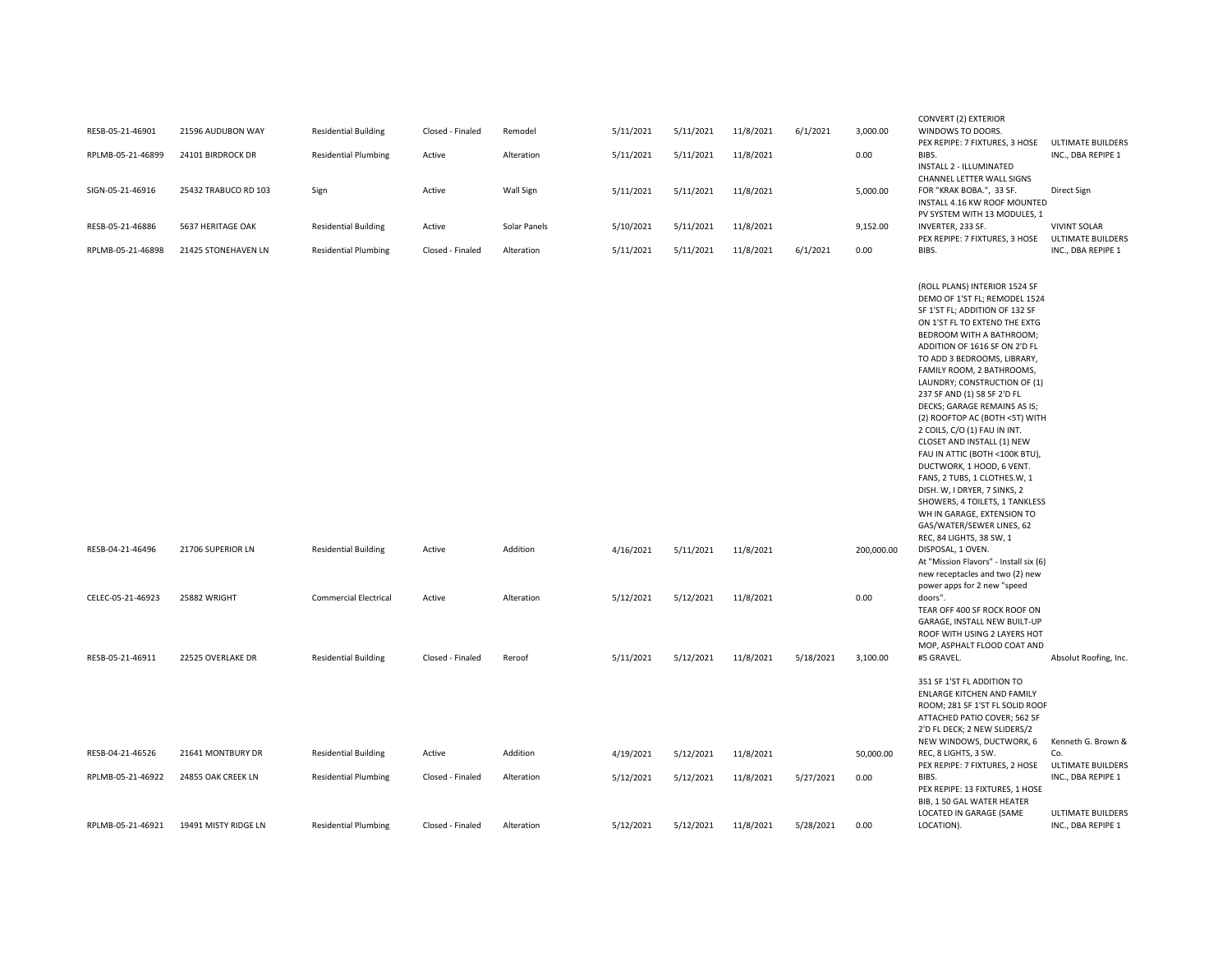| RESB-05-21-46920                      | 22612 CORAL PL                       | <b>Residential Building</b>                                | Active                               | Solar Panels         | 5/12/2021              | 5/12/2021              | 11/8/2021              |                        | 30,000.00         | PV SYSTEM WITH 15 MODULES,<br>MICROINVERTERS, 13.5 KWH<br><b>ENERGY STORAGE SYSTEM WITH 1</b><br>POWERWALL, 2 LOAD CENTERS, 1<br>BACKUP GATEWAY, MAIN PANEL<br>UPGRADE TO 225A, 270.5 SF.<br>INSTALL 10.080 KW ROOF<br>MOUNTED PV SYSTEM WITH 28             | Semper Solaris                                |
|---------------------------------------|--------------------------------------|------------------------------------------------------------|--------------------------------------|----------------------|------------------------|------------------------|------------------------|------------------------|-------------------|--------------------------------------------------------------------------------------------------------------------------------------------------------------------------------------------------------------------------------------------------------------|-----------------------------------------------|
| RESB-05-21-46913                      | 19632 DORADO DR                      | <b>Residential Building</b>                                | Active                               | Solar Panels         | 5/11/2021              | 5/12/2021              | 11/8/2021              |                        | 27,616.00         | MODULES, MICROINVERTERS, 1<br>COMBINER BOX, 527.50 SF.                                                                                                                                                                                                       | <b>TLP Electric</b><br>Integrations, Inc.     |
| RPLMB-05-21-46953                     | 22112 SUMMIT HILL DR                 | <b>Residential Plumbing</b>                                | Closed - Finaled                     | Alteration           |                        |                        |                        | 5/21/2021              | 0.00              | PEX REPIPE: 13 FIXTURES.                                                                                                                                                                                                                                     | <b>GREAT PARK</b><br>PLUMBING                 |
| RESB-05-21-46884                      | 27201 EASTRIDGE DR                   | <b>Residential Building</b>                                | Active                               | Reroof               | 5/13/2021<br>5/10/2021 | 5/13/2021<br>5/13/2021 | 11/9/2021<br>11/9/2021 |                        | 9,600.00          | T/O EXISTING 2200 SF 4:12<br>SLOPED ROOF AND HAUL AWAY,<br>INSTALL 1 LAYER #30<br>UNDERLAYMENT, INSTALL NEW<br>MALARKEY ASPHALT SHINGLES.                                                                                                                    | <b>VALLEY VIEW</b><br><b>ROOFING</b>          |
| RESB-04-21-46406                      | <b>15 LONTANO</b>                    | <b>Residential Building</b>                                | Active                               | Solar Panels         | 5/11/2021              | 5/13/2021              | 11/9/2021              |                        | 12,000.00         | INSTALL 4.20 KW ROOF MOUNTED<br>PV SYSTEM WITH 12 MODULES,<br>MICROINVERTERS, 215 SF.<br>WHOLE HOUSE PEX REPIPE: 10                                                                                                                                          | Sunpower<br>Corporation                       |
| RPLMB-05-21-46961                     | 22632 ROCKFORD DR                    | <b>Residential Plumbing</b>                                | Closed - Finaled                     | Alteration           | 5/13/2021              | 5/13/2021              | 11/9/2021              | 5/25/2021              | 0.00              | FIXTURES, 2 HOSE BIBS.                                                                                                                                                                                                                                       | SIMPEX REPIPE INC                             |
| RESB-04-21-46403                      | 10 LONTANO                           | <b>Residential Building</b>                                | Active                               | Solar Panels         | 5/11/2021              | 5/13/2021              | 11/9/2021              |                        | 12,000.00         | INSTALL 4.20 KW ROOF MOUNTED<br>PV SYSTEM WITH 12 MODULES,<br>MICROINVERTERS, 215 SF.                                                                                                                                                                        | Sunpower<br>Corporation                       |
| COMB-10-20-42550                      | 24251 LOS ALISOS BLVD                | <b>Commercial Building</b>                                 | Active                               | Cell Site            | 10/8/2020              | 5/13/2021              | 11/9/2021              |                        | 25,000.00         | (ROLL PLANS) CELL SITE<br>MODIFICATION FOR "T-MOBILE"<br>TO INCLUDE: REMOVE/REPLACE 3<br>ANTENNAS AND 3 RRUS;<br>UPGRADE EQUIPMENT WITHIN<br>EXISTING GROUND SPACE.                                                                                          | Tricom Networks, Inc                          |
| RESB-05-21-46910                      | 19 LONTANO                           | <b>Residential Building</b>                                | Active                               | Solar Panels         | 5/11/2021              | 5/13/2021              | 11/9/2021              |                        | 12,000.00         | INSTALL 4.20 KW ROOF MOUNTED<br>PV SYSTEM WITH 12 MODULES,<br>MICROINVERTERS, 215 SF.<br>** PERMIT REVISED ON 5/27/21<br>TO CHANGE THE SYSTEM TO 5.25 Sunpower<br>KW WITH 15 MODULES, 268 SF** Corporation                                                   |                                               |
| RPLMB-05-21-46950                     | 26376 MOUNTAIN GROVE CIR             | <b>Residential Plumbing</b>                                | Closed - Finaled                     | Alteration           | 5/13/2021              | 5/13/2021              | 11/9/2021              | 5/24/2021              | 0.00              | PEX REPIPE: 13 FIXTURES.                                                                                                                                                                                                                                     | <b>GREAT PARK</b><br>PLUMBING                 |
| RESB-04-21-46404                      | 12 LONTANO                           | <b>Residential Building</b>                                | Active                               | Solar Panels         | 5/11/2021              | 5/13/2021              | 11/9/2021              |                        | 12,000.00         | INSTALL 4.20 KW ROOF MOUNTED<br>PV SYSTEM WITH 12 MODULES,<br>MICROINVERTERS, 215 SF.                                                                                                                                                                        | Sunpower<br>Corporation                       |
| RESB-05-21-46964<br>RPLMB-05-21-46958 | 22891 ASPAN ST<br>21226 JASMINES WAY | <b>Residential Building</b><br><b>Residential Plumbing</b> | Closed - Finaled<br>Closed - Finaled | Reroof<br>Alteration | 5/13/2021<br>5/13/2021 | 5/13/2021<br>5/13/2021 | 11/9/2021<br>11/9/2021 | 5/27/2021<br>5/24/2021 | 11,000.00<br>0.00 | T/O 2500 SF 5:12 SLOPED ROOF;<br>INSTALL 1 LAYER GAF TIGER PAW<br>UNDERLAYMENT; INSTALL BORAL<br>PINE-CREST SHAKE METAL TILES<br>(1.3 PSF PER ICC-ESR-3098); T/O<br>300 SF FLAT ROOF; INSTALL NEW<br>TORCH DOWN (2800 TOTAL SF).<br>PEX REPIPE: 13 FIXTURES. | <b>Western Roofing</b><br>Systems<br>iE, Inc. |
|                                       |                                      |                                                            |                                      |                      |                        |                        |                        |                        |                   |                                                                                                                                                                                                                                                              |                                               |

INSTALL 5.55 KW ROOF MOUNTED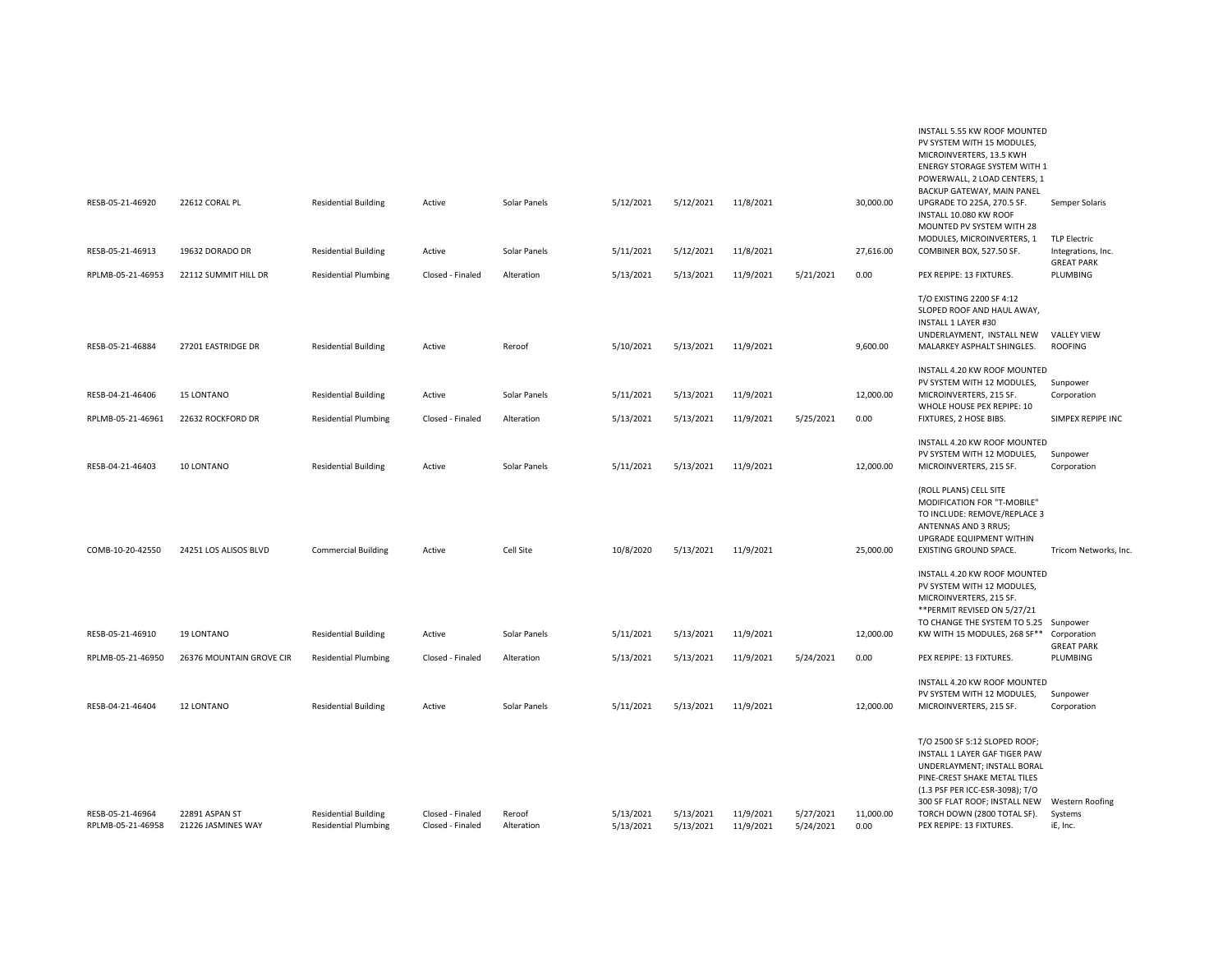| RMECH-05-21-46949<br>RPLMB-05-21-46959                                          | 26742 LAREDO LN<br>21222 JASMINES WAY                                                | <b>Residential Mechanical</b><br><b>Residential Plumbing</b>                                                             | Active<br>Closed - Finaled                               | Air Conditioner<br>Alteration                            | 5/13/2021<br>5/13/2021                          | 5/13/2021<br>5/13/2021                           | 11/9/2021<br>11/9/2021                           | 5/27/2021              | 0.00<br>0.00                      | CHANGE OUT 3.5T AC IN SIDE<br>YARD AND 42K BTU FAURNACE IN<br>CLOSET WITH DUCTWORKS.<br>PEX REPIPE: 8 FIXTURES.                                                                                                                                                                                                                | iE, Inc.<br>iE, Inc.                                                 |
|---------------------------------------------------------------------------------|--------------------------------------------------------------------------------------|--------------------------------------------------------------------------------------------------------------------------|----------------------------------------------------------|----------------------------------------------------------|-------------------------------------------------|--------------------------------------------------|--------------------------------------------------|------------------------|-----------------------------------|--------------------------------------------------------------------------------------------------------------------------------------------------------------------------------------------------------------------------------------------------------------------------------------------------------------------------------|----------------------------------------------------------------------|
| RESB-04-21-46232<br>RPLMB-05-21-46952<br>RPLMB-05-21-46956<br>RPLMB-05-21-46946 | 28992 MODJESKA PEAK LN<br>21234 JASMINE WAY<br>21236 JASMINES WAY<br>24332 TOLEDO LN | <b>Residential Building</b><br><b>Residential Plumbing</b><br><b>Residential Plumbing</b><br><b>Residential Plumbing</b> | Active<br>Closed - Finaled<br>Closed - Finaled<br>Active | Solar Panels<br>Alteration<br>Alteration<br>Water Heater | 4/6/2021<br>5/13/2021<br>5/13/2021<br>5/13/2021 | 5/13/2021<br>5/13/2021<br>5/13/2021<br>5/13/2021 | 11/9/2021<br>11/9/2021<br>11/9/2021<br>11/9/2021 | 5/21/2021<br>5/21/2021 | 31,000.00<br>0.00<br>0.00<br>0.00 | INSTALL 8.16 KW ROOF MOUNTED<br>PV SYSTEM WITH 24 MODULES. 1<br>INVERTER, 1 LOAD CENTER, 1<br>DISTRIBUTION PANEL, 1 BACKUP<br>GATEWAY, 27 KWH ENERGY<br>STORAGE SYSTEM WITH 2<br>POWERWALLS, 472 SF.<br>PEX REPIPE: 11 FIXTURES.<br>PEX REPIPE: 13 FIXTURES.<br>C/O 50 GAL WATER HEATER IN<br>LAUNDRY ROOM (SAME<br>LOCATION). | <b>TESLA</b><br>iE, Inc.<br>iE, Inc.<br>Fast Water Heater<br>Company |
| RESB-05-21-46969                                                                | 24410 OVERLAKE DR                                                                    | <b>Residential Building</b>                                                                                              | Active                                                   | Reroof                                                   | 5/13/2021                                       | 5/13/2021                                        | 11/9/2021                                        |                        | 16,000.00                         | T/O 2100 SF 2 EXISTING LAYERS<br>COMP SHINGLES ON 4:12 SLOPED<br>ROOF; INSTALL: SOLID CDX<br>PLYWOOD SHEATHING; 1 LAYER<br>OWENS CORNING SYNTHETIC<br>DECK DEFENSE UNDERLAYMENT;<br>OWENS CORNING COOL<br>DURATION TRUDEF SHINGLES<br>AND ALL NEW METAL FLASHINGS,<br>DRIPEDGE, AND RIDGE VENT AT<br>RIDGE COMPLETE.           | <b>Bienek Roofing</b><br>Construction, Inc.                          |
| RESB-04-21-46407                                                                | 17 LONTANO                                                                           | <b>Residential Building</b>                                                                                              | Active                                                   | Solar Panels                                             | 5/11/2021                                       | 5/13/2021                                        | 11/9/2021                                        |                        | 12,000.00                         | INSTALL 4.20 KW ROOF MOUNTED<br>PV SYSTEM WITH 12 MODULES,<br>MICROINVERTERS, 215 SF.<br>** PERMIT REVISED ON 5/28/21<br>TO CHANGE THE SYSTEM TO 5.25 Sunpower<br>KW WITH 15 MODULES, 268 SF** Corporation                                                                                                                     |                                                                      |
| RESB-05-21-46942<br>POOL-05-21-46785                                            | 21541 RUSHFORD DR<br>4 CELONOVA PL                                                   | <b>Residential Building</b><br>Combination Pool/Spa                                                                      | Closed - Finaled<br>Active                               | Reroof<br>Residential                                    | 5/13/2021<br>5/3/2021                           | 5/13/2021<br>5/13/2021                           | 11/9/2021<br>11/9/2021                           | 5/25/2021              | 28,750.00<br>50,000.00            | T/O 3500 SF TILE ROOF; INSTALL 2<br>LAYERS OF #30 UNDERLAYMENT;<br>INSTALL BORAL SAXONY 600 -<br>SHAKE CONCRETE TILES (5.9 PSF<br>PER IAPMO ER-412).<br>CONSTRUCTION OF 341 SF POOL<br>AND 39 SF SPA WITH<br><b>EQUIPMENTS; GAS LINE TO</b><br>FUTURE FIRE PIT.                                                                | Above It All Roofing,<br>Inc.<br>POOL ELEMENT                        |
| RPLMB-05-21-46954                                                               | 21238 JASMINE WAY                                                                    | <b>Residential Plumbing</b>                                                                                              | Closed - Finaled                                         | Alteration                                               | 5/13/2021                                       | 5/13/2021                                        | 11/9/2021                                        | 5/27/2021              | 0.00                              | PEX REPIPE: 11 FIXTURES; CHANGE<br>OUT 50 GAL WATER HEATER IN<br>INSIDE CLOSET (SAME LOCATION). iE, Inc.<br>C/O 50 GAL WATER HEATER IN                                                                                                                                                                                         | Fast Water Heater                                                    |
| RPLMB-05-21-46948                                                               | 24091 GEMWOOD DR                                                                     | <b>Residential Plumbing</b>                                                                                              | Active                                                   | Water Heater                                             | 5/13/2021                                       | 5/13/2021                                        | 11/9/2021                                        |                        | 0.00                              | GARAGE (SAME LOCATION).<br>PEX REPIPE: 9 FIXTURES, 2 HOSE                                                                                                                                                                                                                                                                      | Company                                                              |
| RPLMB-05-21-46909                                                               | 26233 HILLSFORD PL                                                                   | <b>Residential Plumbing</b>                                                                                              | Active                                                   | Alteration                                               | 5/11/2021                                       | 5/13/2021                                        | 11/9/2021                                        |                        | 0.00                              | BIBS.<br>C/O 40 GAL WATER HEATER IN<br><b>GARAGE (SAME SIZE AND</b>                                                                                                                                                                                                                                                            | SEVERSON<br>PLUMBING, INC.                                           |
| RPLMB-05-21-46912                                                               | 21095 SKYLARK DR                                                                     | <b>Residential Plumbing</b>                                                                                              | Active                                                   | <b>Water Heater</b>                                      | 5/11/2021                                       | 5/13/2021                                        | 11/9/2021                                        |                        | 0.00                              | LOCATION).                                                                                                                                                                                                                                                                                                                     | All Star Water Heater:                                               |
| RPLMB-05-21-46945                                                               | 21982 TRAILWAY LN                                                                    | <b>Residential Plumbing</b>                                                                                              | Void                                                     | Alteration                                               | 5/13/2021                                       | 5/13/2021                                        | 11/9/2021                                        | 5/18/2021              | 0.00                              | PEX REPIPE: 14 FIXTURES.                                                                                                                                                                                                                                                                                                       | PACIFIC COAST<br>COPPER REPIPE, INC.                                 |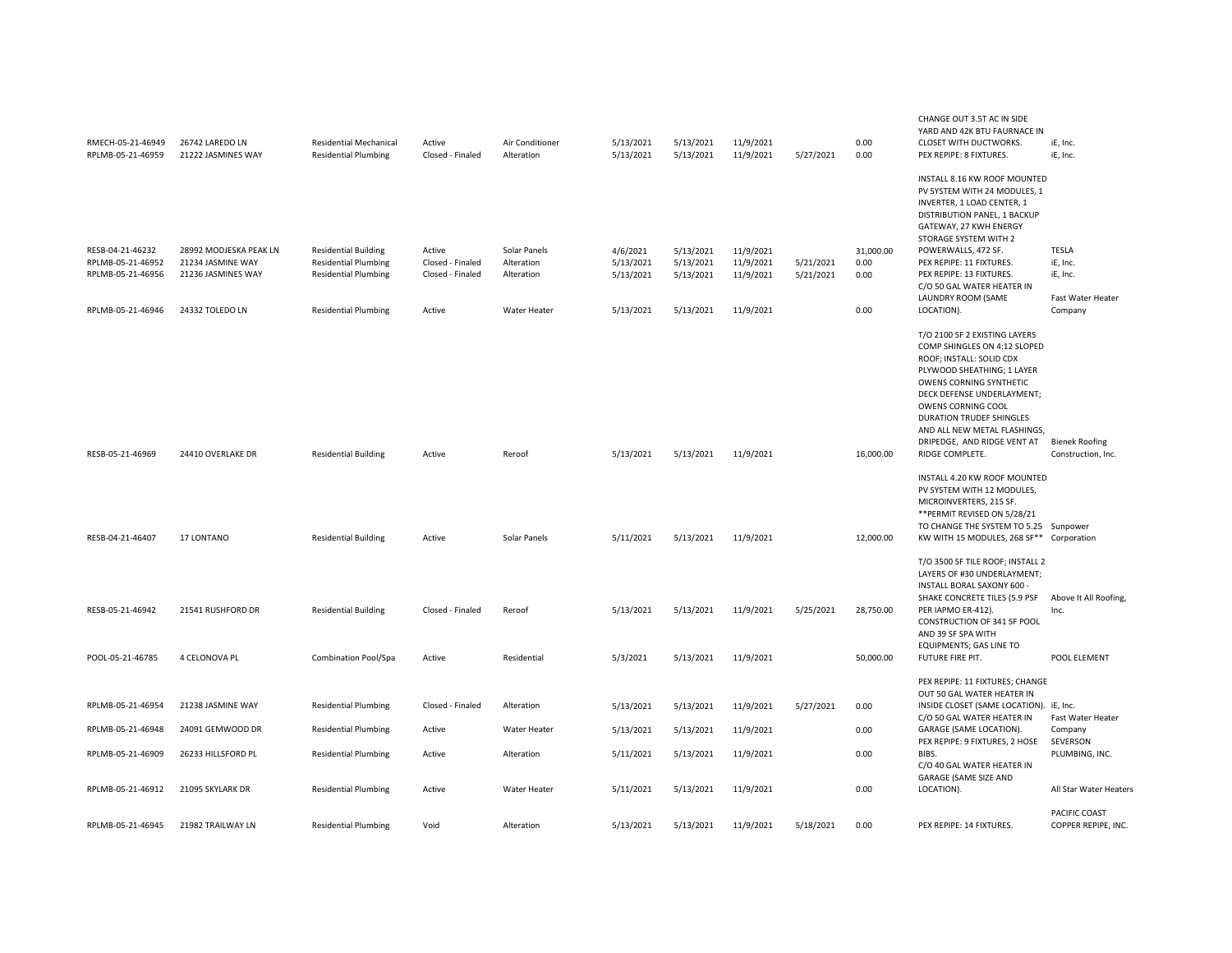|                                       |                                            |                                                            |                  |                               |                        |                        |                        |           |                   | INSTALL 4.20 KW ROOF MOUNTED<br>PV SYSTEM WITH 12 MODULES,                                                                                                                                                                                                                                                      | Sunpower                                                   |
|---------------------------------------|--------------------------------------------|------------------------------------------------------------|------------------|-------------------------------|------------------------|------------------------|------------------------|-----------|-------------------|-----------------------------------------------------------------------------------------------------------------------------------------------------------------------------------------------------------------------------------------------------------------------------------------------------------------|------------------------------------------------------------|
| RESB-04-21-46405                      | 13 LONTANO                                 | <b>Residential Building</b>                                | Active           | Solar Panels                  | 5/11/2021              | 5/13/2021              | 11/9/2021              |           | 12,000.00         | MICROINVERTERS, 215 SF.<br>C/O 60K BTU FURNACE IN<br>GARAGE AND 40 GAL WATER                                                                                                                                                                                                                                    | Corporation                                                |
| RESB-05-21-46965                      | 23143 CHERRY AV                            | <b>Residential Building</b>                                | Active           | Remodel                       | 5/13/2021              | 5/13/2021              | 11/9/2021              |           | 0.00              | HEATER IN GARAGE (BOTH SAME<br>LOCATION).                                                                                                                                                                                                                                                                       | <b>FREE ENERGY</b><br>SAVINGS COMPANY<br><b>GREAT PARK</b> |
| RPLMB-05-21-46951                     | 22151 NEWBRIDGE WAY                        | <b>Residential Plumbing</b>                                | Closed - Finaled | Alteration                    | 5/13/2021              | 5/13/2021              | 11/9/2021              | 5/20/2021 | 0.00              | PEX REPIPE: 13 FIXTURES.                                                                                                                                                                                                                                                                                        | PLUMBING                                                   |
| RPLMB-05-21-46957                     | 21232 JASMINES WAY                         | <b>Residential Plumbing</b>                                | Closed - Finaled | Alteration                    | 5/13/2021              | 5/13/2021              | 11/9/2021              | 5/21/2021 | 0.00              | PEX REPIPE: 11 FIXTURES.                                                                                                                                                                                                                                                                                        | iE, Inc.                                                   |
| POOL-05-21-46943<br>RPLMB-05-21-46960 | 5407 HERITAGE OAK DR<br>21224 JASMINES WAY | <b>Combination Pool/Spa</b><br><b>Residential Plumbing</b> | Active<br>Active | Residential<br>Alteration     | 5/13/2021<br>5/13/2021 | 5/13/2021<br>5/13/2021 | 11/9/2021<br>11/9/2021 |           | 80,000.00<br>0.00 | <b>CONSTRUCTION OF 444 SF</b><br>STANDARD POOL AND 49 SF SPA<br>WITH EQUIPMENTS; GAS LINE TO<br>FUTURE BBQ AND FIRE FEATURE;<br>ELECTRIC LINE WITH 2 OUTLETS.<br>PEX REPIPE: 13 FIXTURES.                                                                                                                       | TESERRA<br>iE, Inc.                                        |
|                                       |                                            |                                                            |                  |                               |                        |                        |                        |           |                   |                                                                                                                                                                                                                                                                                                                 |                                                            |
|                                       |                                            |                                                            |                  |                               |                        |                        |                        |           |                   | INSTALL 8.16 KW ROOF MOUNTED<br>PV SYSTEM WITH 24 MODULES,<br>27 KWH ENERGY STORAGE<br>SYSTEM WITH 2 POWERWALLS, 1<br><b>BACKUP GATEWAY, 1</b>                                                                                                                                                                  |                                                            |
| RESB-05-21-46914                      | 23031 ARDEN ST                             | <b>Residential Building</b>                                | Active           | Solar Panels                  | 5/11/2021              | 5/13/2021              | 11/9/2021              |           | 31,000.00         | DISTRIBUTION PANEL, 472 SF.                                                                                                                                                                                                                                                                                     | TESLA                                                      |
| RMECH-05-21-46941                     | 61 TOULON AV                               | <b>Residential Mechanical</b>                              | Closed - Finaled | Air Conditioner               | 5/13/2021              | 5/13/2021              | 11/9/2021              | 6/3/2021  | 0.00              | CHANGE OUT 4T AC IN BACK YARD ROCKLIN HEATING<br>AND 60K BTU FURNACE IN ATTIC<br>(BOTH IN SAME LOCATION) WITH AIRCONDITIONING<br>COIL AND DISCONNECT.                                                                                                                                                           | AND<br><b>COMPANY INC</b>                                  |
| RPLMB-05-21-46955                     | 21228 JASMINES WAY                         | <b>Residential Plumbing</b>                                | Active           | Alteration                    | 5/13/2021              | 5/13/2021              | 11/9/2021              |           | 0.00              | PEX REPIPE: 8 FIXTURES.<br>INSTALL 5.76 KW ROOF MOUNTED                                                                                                                                                                                                                                                         | iE, Inc.                                                   |
|                                       |                                            |                                                            |                  |                               |                        |                        |                        |           |                   | PV SYSTEM WITH 16 MODULES, 1                                                                                                                                                                                                                                                                                    | <b>ORANGE COUNTY</b>                                       |
| RESB-04-21-46754<br>PKNG-05-21-46995  | 24792 PASEO VENDAVAL<br>22941 HAZELWOOD    | <b>Residential Building</b><br><b>Guest Parking</b>        | Active<br>Active | Solar Panels<br><none></none> | 4/29/2021<br>5/14/2021 | 5/14/2021<br>5/14/2021 | 11/10/2021             |           | 16,000.00<br>0.00 | INVERTER, 301 SF.                                                                                                                                                                                                                                                                                               | SOLAR                                                      |
| PKNG-05-21-46997                      | 22941 HAZELWOOD                            | <b>Guest Parking</b>                                       | Active           | <none></none>                 | 5/14/2021              | 5/14/2021              |                        |           | 0.00              |                                                                                                                                                                                                                                                                                                                 |                                                            |
|                                       |                                            |                                                            |                  |                               |                        |                        |                        |           |                   |                                                                                                                                                                                                                                                                                                                 |                                                            |
|                                       |                                            |                                                            |                  |                               |                        |                        |                        |           |                   | "Freedom Village" Tile Reroof<br>(PHASE 2 Section): Remove the<br>existing concrete tile and<br>underlayment; Repair all rotten<br>wood sheathing, as needed;<br>Install one (1) layer of SA Titanium<br>PSU 30 modified underlayment;<br>Install Eagle Bel Air low profile<br>(#4645) concrete roof tiles (9.7 |                                                            |
| RESB-05-21-46989                      | 23442 EL TORO RD                           | <b>Residential Building</b>                                | Active           | Reroof                        | 5/14/2021              | 5/14/2021              | 11/10/2021             |           | 121,125.00        | psf; IAPMO ER #1900).60,300 SF.<br>(3) Upgrade existing cox pedestal                                                                                                                                                                                                                                            | LANG ROOFING, INC.                                         |
| ENCRH-04-21-46307                     | Lake Forest Rue de Valore                  | Encroachment                                               | Active           | Construction                  | 4/8/2021               | 5/14/2021              | 8/12/2021              |           | 0.00              | to new 2 x 3 node.<br>AN EXTRALEGAL LOAD AS<br>DEFINED IN SECTION 320.5 OF<br>THE CVC - MATERIALS TRANSPORT                                                                                                                                                                                                     | Inland Engineering                                         |
| TRAN-05-21-46982                      |                                            | Transportation                                             | Active           | Annual                        | 5/14/2021              | 5/14/2021              | 5/16/2022              |           | 0.00              | <b>SERVICES</b>                                                                                                                                                                                                                                                                                                 | the permit company                                         |
|                                       |                                            |                                                            |                  |                               |                        |                        |                        |           |                   | CHANGE OUT 2.5T AC IN BACK<br>YARD AND 60K BTU FAURNACE IN                                                                                                                                                                                                                                                      |                                                            |
| RMECH-05-21-46980                     | 21006 CHAMPLAIN                            | <b>Residential Mechanical</b>                              | Active           | Air Conditioner               | 5/14/2021              | 5/14/2021              | 11/10/2021             |           | 0.00              | ATTIC (BOTH IN SAME LOCATION). PERMIT RUNNER                                                                                                                                                                                                                                                                    |                                                            |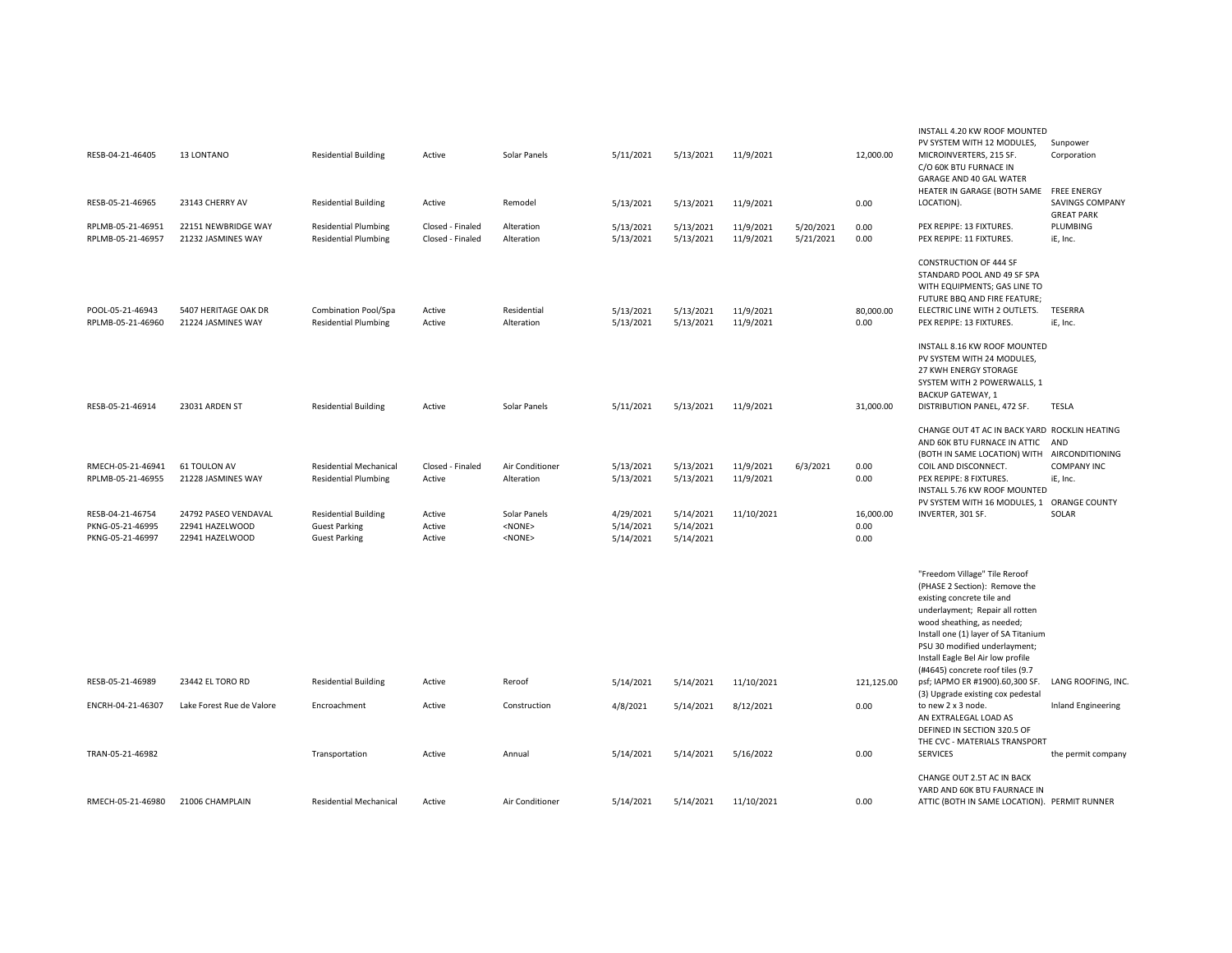| RESB-04-21-46362<br>ENCRH-05-21-46797<br>RPLMB-05-21-46985<br>PKNG-05-21-46996 | 23342 DUNE MEAR RD<br>23817 El Toro Rd.<br>26225 HILLSFORD PL<br>22941 HAZELWOOD | <b>Residential Building</b><br>Encroachment<br><b>Residential Plumbing</b><br><b>Guest Parking</b> | Active<br>Active<br>Active<br>Active | Solar Panels<br>Construction<br>Alteration<br><none></none> | 4/12/2021<br>5/4/2021<br>5/14/2021<br>5/14/2021 | 5/14/2021<br>5/14/2021<br>5/14/2021<br>5/14/2021 | 11/10/2021<br>8/12/2021<br>11/10/2021 |           | 5,720.00<br>0.00<br>0.00<br>0.00 | MODULES, 1 INVERTER, MAIN<br>PANEL UPGRADE TO 225A, 145.5<br>SF (338 SF TOTAL ARRAY).<br>Access (2) Manholes<br>PEX REPIPE: 9 FIXTURES, 2 HOSE<br>BIBS.                             | Vivint Solar<br>AT&T<br>SEVERSON<br>PLUMBING, INC. |
|--------------------------------------------------------------------------------|----------------------------------------------------------------------------------|----------------------------------------------------------------------------------------------------|--------------------------------------|-------------------------------------------------------------|-------------------------------------------------|--------------------------------------------------|---------------------------------------|-----------|----------------------------------|-------------------------------------------------------------------------------------------------------------------------------------------------------------------------------------|----------------------------------------------------|
| POOL-05-21-47000                                                               | 2011 ALISO PEAK                                                                  | Combination Pool/Spa                                                                               | Active                               | Residential                                                 | 5/14/2021                                       | 5/14/2021                                        | 11/10/2021                            |           | 68,000.00                        | CONSTRUCTION OF 625 SF POOL<br>AND 64 SPA WITH EQUIPMENTS;<br>GAS LINE TO BBQ AND FIRE PIT,<br>ELECT. LINE WITH 4 OUTLETS.                                                          | <b>BLUE VISTA POOLS</b>                            |
| RESB-05-21-46979                                                               | 72 MONSERRAT PL                                                                  | <b>Residential Building</b>                                                                        | Closed - Finaled                     | Reroof                                                      | 5/14/2021                                       | 5/14/2021                                        | 11/10/2021                            | 5/27/2021 | 15,000.00                        | 2700 SF TILE RE-LAY TO INCLUDE:<br>REMOVE EXISTING TILES AND<br>STORE THEM, INSTALL 1 LAYER OF<br>SYNTHETIC UNDERLAYMENT; RE- COSMIC RENOVATION<br>INSTALL THE EXISTING TILES.      | & ROOFING                                          |
|                                                                                |                                                                                  |                                                                                                    |                                      |                                                             |                                                 |                                                  |                                       |           |                                  | (FOLDED PLANS) REMOVE<br>MASONRY FIREPLACE AT 1ST AND<br>2ND FLOOR, CHANGE ROOF &<br>FLOOR SYSTEMS (REINFORCE DUE<br>TO FIREPLACE REMOVAL), ADDING                                  |                                                    |
| RESB-05-21-46851                                                               | 21842 TICONDEROGA LN                                                             | <b>Residential Building</b>                                                                        | Active                               | Remodel                                                     | 5/6/2021                                        | 5/14/2021                                        | 11/10/2021                            |           | 6,000.00                         | A STRUCTURAL BEAM, CAP OFF<br>GAS AND OR ELECTRIC.                                                                                                                                  | Elite Designs &<br>Remodeling                      |
| RPLMB-05-21-46983                                                              | 26223 HILLSFORD PL                                                               | <b>Residential Plumbing</b>                                                                        | Active                               | Alteration                                                  | 5/14/2021                                       | 5/14/2021                                        | 11/10/2021                            |           | 0.00                             | PEX REPIPE: 9 FIXTURES, 2 HOSE<br>BIBS.                                                                                                                                             | SEVERSON<br>PLUMBING, INC.                         |
| COMB-05-21-46890                                                               | 19701 DA VINCI                                                                   | <b>Commercial Building</b>                                                                         | Active                               | Tenant Improvement                                          | 5/10/2021                                       | 5/17/2021                                        | 11/15/2021                            |           | 0.00                             | REMOVE AND REPLACE (2) 990K<br>BTU ROOFTOP BOILERS WITH<br><b>EXISTING CURBS.</b>                                                                                                   | <b>EMCOR MESA ENERGY</b><br>SYSTEMS, INC.          |
| RPLMB-05-21-47025                                                              | 22692 SOUTH CANADA CT                                                            | <b>Residential Plumbing</b>                                                                        | Closed - Finaled                     | Alteration                                                  | 5/17/2021                                       | 5/17/2021                                        | 11/15/2021                            | 5/25/2021 | 0.00                             | PEX REPIPE: 13 FIXTURES                                                                                                                                                             | PACIFIC COAST<br>COPPER REPIPE, INC.               |
| RPLMB-05-21-47030                                                              | 22161 NEWBRIDGE WAY                                                              | <b>Residential Plumbing</b>                                                                        | Closed - Finaled                     | Alteration                                                  | 5/17/2021                                       | 5/17/2021                                        | 11/15/2021                            | 5/27/2021 | 0.00                             | PEX Repipe (13 fixtures)                                                                                                                                                            | <b>GREAT PARK</b><br>PLUMBING                      |
| RPLMB-05-21-47029                                                              | 26421 WATERFORD CIR                                                              | <b>Residential Plumbing</b>                                                                        | Closed - Finaled                     | Alteration                                                  | 5/17/2021                                       | 5/17/2021                                        | 11/15/2021                            | 5/27/2021 | 0.00                             | PEX Repipe (13 fixtures)<br>CHANGE OUT 3T AC IN SIDE YARD<br>AND 80K BTU FURNACE IN<br><b>CLODET (BOTH IN</b>                                                                       | <b>GREAT PARK</b><br>PLUMBING                      |
| RMECH-05-21-47021                                                              | 22831 ORCHID CREEK                                                               | <b>Residential Mechanical</b>                                                                      | Active                               | Air Conditioner                                             | 5/17/2021                                       | 5/17/2021                                        | 11/15/2021                            |           | 0.00                             | SAMELOCATION) WITH COIL.                                                                                                                                                            | iE, Inc.                                           |
| COMB-04-21-46614                                                               | 23626 EL TORO RD C                                                               | <b>Commercial Building</b>                                                                         | Active                               | Tenant Improvement                                          | 4/22/2021                                       | 5/17/2021                                        | 11/15/2021                            |           | 5,000.00                         | CRYSTAL CAVE T.I: 1237 SF<br><b>INTERIOR TENANT IMPROVEMENT</b><br>TO INCLUDE ADDING PARTITION<br>WALLS (NON STRUCTURAL), ADD<br>OPENING TO AN EXISTING WALL<br>FOR WALKWAY, 3 REC. | SAN DIEGO REAL<br><b>ESTATE TUNE UPS</b>           |
| RPLMB-05-21-47028                                                              | 22446 BYWATER RD                                                                 | <b>Residential Plumbing</b>                                                                        | Active                               | Alteration                                                  | 5/17/2021                                       | 5/17/2021                                        | 11/15/2021                            |           | 0.00                             | PEX REPIIPE: 13 FIXTURES.                                                                                                                                                           | Pipe It Right Plumbing,<br>Inc.                    |
|                                                                                |                                                                                  |                                                                                                    |                                      |                                                             |                                                 |                                                  |                                       |           |                                  | CHANGE OUT 36K BTU AIR<br>HANDLER UNIT IN ATTAIC (SAME                                                                                                                              |                                                    |
| RMECH-05-21-47024<br>PKNG-05-21-46992                                          | 19431 RUE DE VALORE 16A<br>23265 SKY DR                                          | <b>Residential Mechanical</b><br><b>Resident Parking</b>                                           | Active<br>Active                     | Air Conditioner<br>Permit Parking Type B                    | 5/17/2021<br>5/14/2021                          | 5/17/2021<br>5/17/2021                           | 11/15/2021<br>1/3/2022                |           | 0.00<br>0.00                     | LOCATION).<br>Parking Permits 1101*1102                                                                                                                                             | iE, Inc.                                           |

ADDITION TO AN EXISTING PV SYSTEM: INSTALL 2.6 KW ROOF MOUNTED PV SYSTEM WITH 8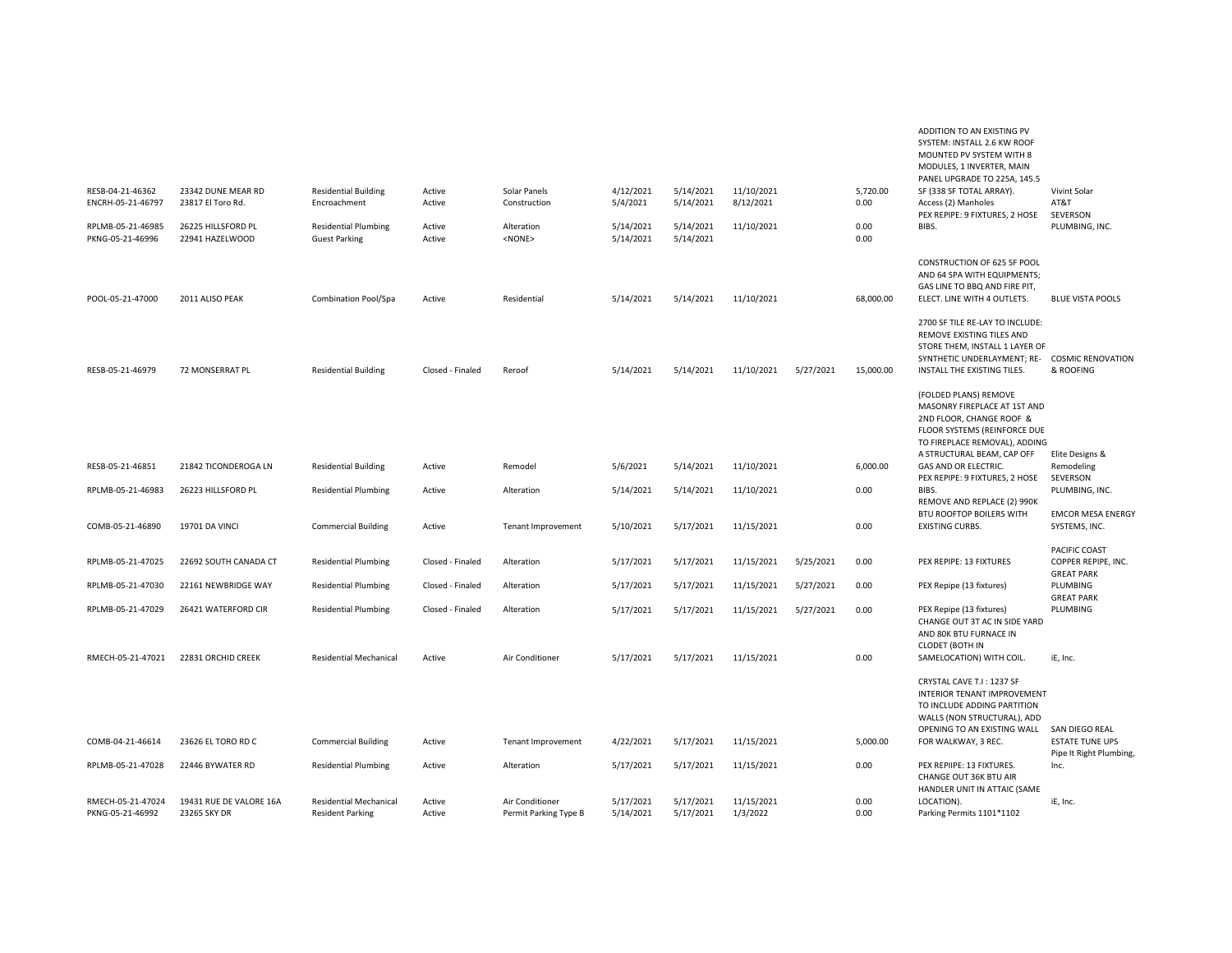| RPLMB-05-21-47031                                        | 22145 NEWBRIDGE WAY                                      | <b>Residential Plumbing</b>                                                    | Closed - Finaled                     | Alteration                                         | 5/17/2021                           | 5/17/2021                           | 11/15/2021             | 5/25/2021 | 0.00                      | PEX Repipe (13 fixtures)                                                                                                                                                                                                                                                                                  | <b>GREAT PARK</b><br>PLUMBING                 |
|----------------------------------------------------------|----------------------------------------------------------|--------------------------------------------------------------------------------|--------------------------------------|----------------------------------------------------|-------------------------------------|-------------------------------------|------------------------|-----------|---------------------------|-----------------------------------------------------------------------------------------------------------------------------------------------------------------------------------------------------------------------------------------------------------------------------------------------------------|-----------------------------------------------|
| RESB-05-21-47034                                         | 18 PARRELL AV                                            | <b>Residential Building</b>                                                    | Active                               | Remodel                                            | 5/17/2021                           | 5/17/2021                           | 11/15/2021             |           | 50,000.00                 | 2D FL MASTER/HALWAAY<br>BATHROOMS REMODEL TO<br>INCLUDE: DEMOLISHTION OF<br>EXTG CLOSET NON LOAD-BEARING<br>WALLS; CONSTRUCTION OF NEW<br>WALLS IN MASTER BEDROOM TO<br>CREATE NEW CLOSET; 2 BATH<br>TUBS, 3 SINKS, 1 SHOWER, 2<br>TOILETS, 2 FANS, 7 REC, 13<br>LIGHTS, 9 SW.                            | Sea Pointe<br>Construction and<br>Development |
| RESB-05-21-47038                                         | 50 BONITA VISTA                                          | <b>Residential Building</b>                                                    | Active                               | Patio Cover (Over 200 sq. ft.) 5/17/2021           |                                     | 5/17/2021                           | 11/15/2021             |           | 8,800.00                  | CONSTRUCTION OF 203 SF OPEN<br>LATTICE ATTACHED PATIO COVER;<br>ELECT. LINE TO FUTURE SPA AND<br>1 EXTRA OUTLET, 2 LIGHTS, 2 SW, Ralph Centolella<br>1 CEILING FAN.                                                                                                                                       | Landscaping                                   |
|                                                          |                                                          |                                                                                |                                      |                                                    |                                     |                                     |                        |           |                           | INSTALL 3.40 KW ROOF MOUNTED<br>PV SYSTEM FOR AN ADU UNIT<br>WITH 10 MODULES, 1 INVERTER,<br>183 SF. ** ORG HOUSE ADDRESS IS                                                                                                                                                                              |                                               |
| RESB-04-21-46749                                         | 22693 LA BRISA RD                                        | <b>Residential Building</b>                                                    | Closed - Finaled                     | Solar Panels                                       | 4/29/2021                           | 5/17/2021                           | 11/15/2021             | 5/20/2021 | 12,000.00                 | 22691 LA BRISA RD**<br>Master Bath Remodel: Remove<br>existing bath tub and replace with<br>a new shower (change drain size,<br>hot mop, and tile/lath shower);<br>Remove & replace: 2-Sinks 1-<br>Toilet; 2-Rec 2-Lights 2-Switches<br>1-Fixed Appl. (Fan); 1-Exhaust                                    | Barnes Solar, Inc.<br>Rovics Construction,    |
| RESB-05-21-47019<br>PKNG-05-21-47018<br>PKNG-05-21-46926 | 21092 AVENIDA FLORESTA<br>23026 ASHWOOD<br>22981 ASHWOOD | <b>Residential Building</b><br><b>Guest Parking</b><br><b>Resident Parking</b> | Active<br>Active<br>Active           | Remodel<br><none><br/>Permit Parking Type A</none> | 5/17/2021<br>5/17/2021<br>5/12/2021 | 5/17/2021<br>5/17/2021<br>5/17/2021 | 11/15/2021<br>1/3/2022 |           | 21,000.00<br>0.00<br>0.00 | Fan; Replace vanity cabinets.<br>Parking Permits 1103                                                                                                                                                                                                                                                     | Inc.<br>City of Lake Forest                   |
| RESB-05-21-47035                                         | 21471 STERLING DR                                        | <b>Residential Building</b>                                                    | Closed - Finaled                     | Reroof                                             | 5/17/2021                           | 5/17/2021                           | 11/15/2021             | 6/1/2021  | 12,491.00                 | Tile Relay: Remove existing roof<br>tiles and stack; Replace sheathing,<br>as necessary; Install one layer of<br>synthetic felt (slope = $4:12$ ); Re-<br>install existing roof tiles.<br>CHANGE OUT 2.5T HEAT PUMP IN<br>BACK YARD AND (1) WALL<br>MOUNTED AIR HANDLER UNIT IN<br>BATHROOM (BOTH IN SAME | <b>B.P. CUSTOM</b><br><b>ROOFING</b>          |
| RMECH-05-21-47023                                        | <b>62 CHAUMONT CIR</b>                                   | <b>Residential Mechanical</b>                                                  | Active                               | Air Conditioner                                    | 5/17/2021                           | 5/17/2021                           | 11/15/2021             |           | 0.00                      | LOCATION).                                                                                                                                                                                                                                                                                                | iE, Inc.                                      |
| ENCRH-05-21-47026                                        | 24672 Raymond Way                                        | Encroachment                                                                   | Active                               | Construction                                       | 5/17/2021                           | 5/17/2021                           | 8/16/2021              |           | 0.00                      | OC/El Toro Library - New Sidewalk OC Public Works<br>T/O 2400 SF 4:12 SLOPED ROOF;<br>WOOD REPAIR AS NEEDED,<br>INSTALL 1 LAYER OF #15<br>UNDERLAYMENT; INSTALL OSB<br>RADIANT BARRIER AS NEEDED,<br>INSTALL NEW CERTAINTEED<br>LANDMARK FIBERGLASS                                                       |                                               |
| RESB-05-21-47045<br>ETF-05-21-47076<br>PKNG-05-21-47073  | 24981 GREENBAY DR<br>21051 WHEATON<br>23015 ASHWOOD      | <b>Residential Building</b><br>Expand the Forest<br><b>Resident Parking</b>    | Closed - Finaled<br>Active<br>Active | Reroof<br>$<$ NONE $>$<br>Permit Parking Type A    | 5/18/2021<br>5/18/2021<br>5/18/2021 | 5/18/2021<br>5/18/2021<br>5/18/2021 | 11/15/2021<br>1/3/2022 | 6/3/2021  | 12,600.00<br>0.00<br>0.00 | SHINGLES.<br>1096 1097                                                                                                                                                                                                                                                                                    | LANG ROOFING, INC.                            |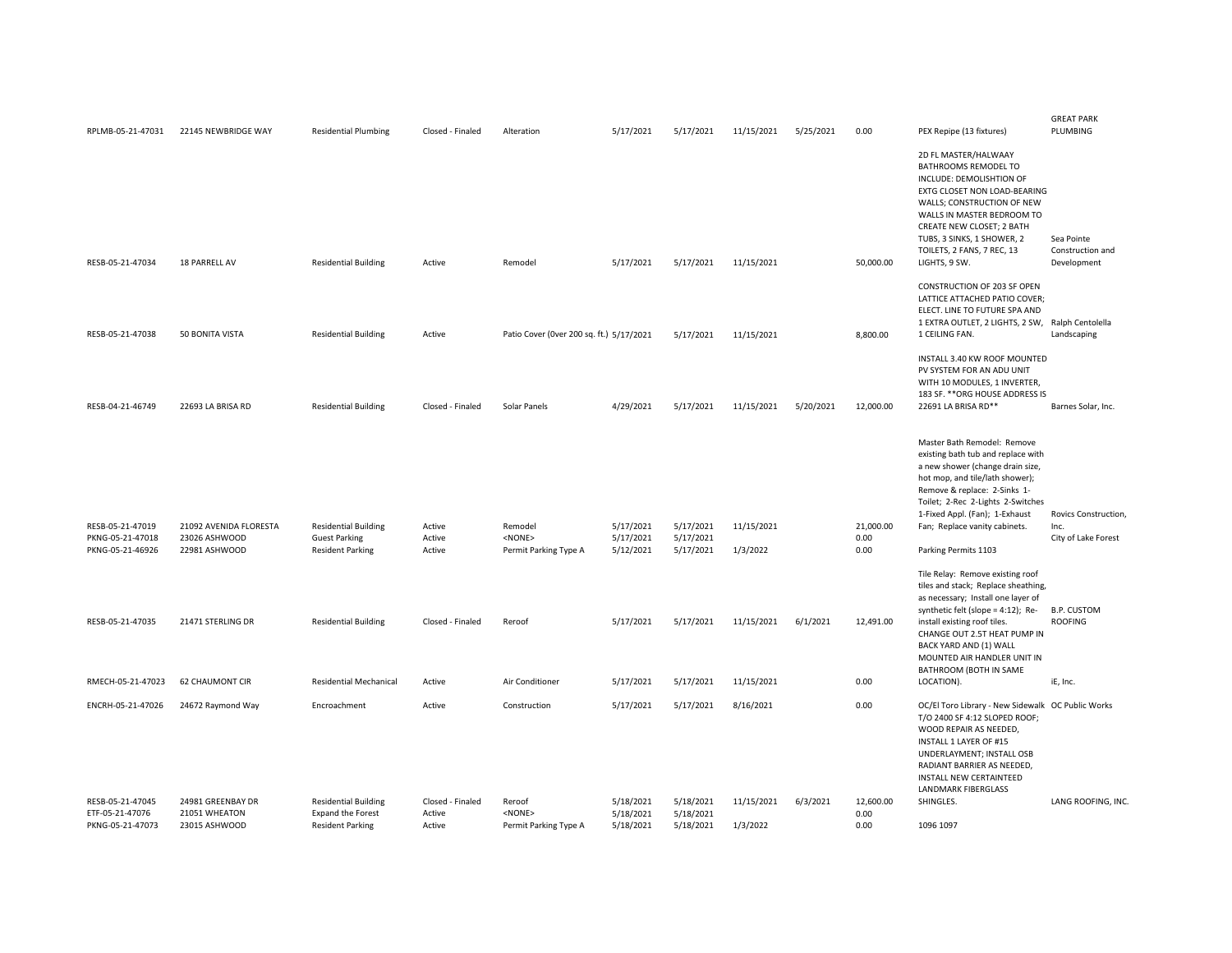|                   |                            |                               |                  |              |           |           |            |           |           | INSTALL 6.48 KW ROOF MOUNTED<br>PV SYSTEM WITH 18 MODULES, 1<br>INVERTER, 1 BACKUP LOAD<br>CENTER, 9.8 KWH ENERGY<br>STORAGE SYSTEM WITH 1                                                                                                                | Sunrun Installation                        |
|-------------------|----------------------------|-------------------------------|------------------|--------------|-----------|-----------|------------|-----------|-----------|-----------------------------------------------------------------------------------------------------------------------------------------------------------------------------------------------------------------------------------------------------------|--------------------------------------------|
| RESB-05-21-47033  | 22171 APACHE DR            | <b>Residential Building</b>   | Active           | Solar Panels | 5/17/2021 | 5/18/2021 | 11/15/2021 |           | 21,000.00 | POWERWALL, 353 SF.                                                                                                                                                                                                                                        | Services, Inc.<br><b>BARKER &amp; SONS</b> |
| RPLMB-05-21-47075 | 24822 WINTERWOOD DR        | <b>Residential Plumbing</b>   | Closed - Finaled | Alteration   | 5/18/2021 | 5/18/2021 | 11/15/2021 | 5/21/2021 | 0.00      | Sewer Cleanout (45' line)                                                                                                                                                                                                                                 | PLUMBING, INC.                             |
| POOL-05-21-47047  | 1700 SONORA CREEK LN       | Combination Pool/Spa          | Active           | Residential  | 5/18/2021 | 5/18/2021 | 11/15/2021 |           | 30,000.00 | New In-Ground Spa Only (90 SF,<br>gunite) to include new equipment<br>(400 k BTU heater, variable speed<br>pump and filter) suction line, pool<br>vacuum, salt system, ozone<br>system, remote system, and 2 spa AND CONSTRUCTION,<br>lights.             | MR CARLOS POOLS<br>INC.                    |
|                   |                            |                               |                  |              |           |           |            |           |           | INSTALL 6.48 KW ROOF MOUNTED<br>PV SYSTEMW ITH 18 MODULES, 1<br>INVERTER, 1 LOAD CENTER, 1<br>BACKUP GATEWAY, 27 KWH<br>ENERGY STORAGE SYSTEM WITH 2 Sunrun Installation                                                                                  |                                            |
| RESB-05-21-47065  | 19275 TERRACE VIEW CIR     | <b>Residential Building</b>   | Active           | Solar Panels | 5/18/2021 | 5/18/2021 | 11/15/2021 |           | 20,000.00 | POWERWALLS, 353 SF.<br>Install one NEMA 14-50 outlet in<br>garage for electric vehicle                                                                                                                                                                    | Services, Inc.                             |
| RELEC-05-21-47068 | 54 ECLIPSE                 | <b>Residential Electrical</b> | Active           | Alteration   | 5/18/2021 | 5/18/2021 | 11/15/2021 |           | 0.00      | charging.<br>ATF Leak Repair/Service                                                                                                                                                                                                                      |                                            |
| ENCRH-05-21-47069 | Muirlands Blvd. LaVaca     | Encroachment                  | Active           | Construction | 5/18/2021 | 5/18/2021 | 8/16/2021  |           | 0.00      | Abandonment                                                                                                                                                                                                                                               | So Cal Gas                                 |
|                   |                            |                               |                  |              |           |           |            |           |           | KITCHEN REMODEL TO INCLUDE:<br>R/R 1 SINK, 1 DISHWASHER; 8<br>REC, 8 LIGHTS, 2 SW; (DRYWALL                                                                                                                                                               |                                            |
| RESB-05-21-47046  | 22562 COTTONWOOD CIR       | <b>Residential Building</b>   | Active           | Remodel      | 5/18/2021 | 5/18/2021 | 11/15/2021 |           | 0.00      | PATCHING AS REQUIRED).                                                                                                                                                                                                                                    | Treeium, Inc.<br>INTEGRITY REPIPE,         |
| RPLMB-05-21-47050 | 21712 REGAL WAY            | <b>Residential Plumbing</b>   | Closed - Finaled | Alteration   | 5/18/2021 | 5/18/2021 | 11/15/2021 | 5/27/2021 | 0.00      | PEX REPIPE: 12 FIXTURES.                                                                                                                                                                                                                                  | INC.<br>INTEGRITY REPIPE,                  |
| RPLMB-05-21-47049 | 22195 TREERIDGE LN         | <b>Residential Plumbing</b>   | Closed - Finaled | Alteration   | 5/18/2021 | 5/18/2021 | 11/15/2021 | 5/25/2021 | 0.00      | PEX REPIPE: 12 FIXTURES.                                                                                                                                                                                                                                  | INC.                                       |
| TRAN-05-21-47041  | 17341 E SANTIAGO CANYON RD | Transportation                | Active           | Single Trip  | 5/18/2021 | 5/18/2021 | 5/21/2021  |           | 0.00      | CAT 336 EXCAVATOR                                                                                                                                                                                                                                         | The Permit Company                         |
| RESB-05-21-46986  | 21121 CANTEBURY LN         | <b>Residential Building</b>   | Active           | Solar Panels | 5/14/2021 | 5/18/2021 | 11/15/2021 |           | 25,000.00 | INSTALL 9.25 KW ROOF MOUNTED<br>PV SYSTEM WITH 25 MODULES,<br>MICROINVERTERS, 1 COMBINER<br>BOX, 1 EV CHARGER OUTLET IN<br>GARAGE, 500 SF.<br>INSTALL 4.015 KW ROOF<br>MOUNTED PV SYSTEM WITH 11<br>MODULES, MICROINVERTERS, 1<br>LOAD CENTER, MAIN PANEL | Aikyum Solar                               |
| RESB-05-21-46970  | 21481 MORESBY WAY          | <b>Residential Building</b>   | Active           | Solar Panels | 5/13/2021 | 5/18/2021 | 11/15/2021 |           | 11,000.00 | UPGRADE TO 200A, 205 SF.                                                                                                                                                                                                                                  | <b>SUNLUX</b>                              |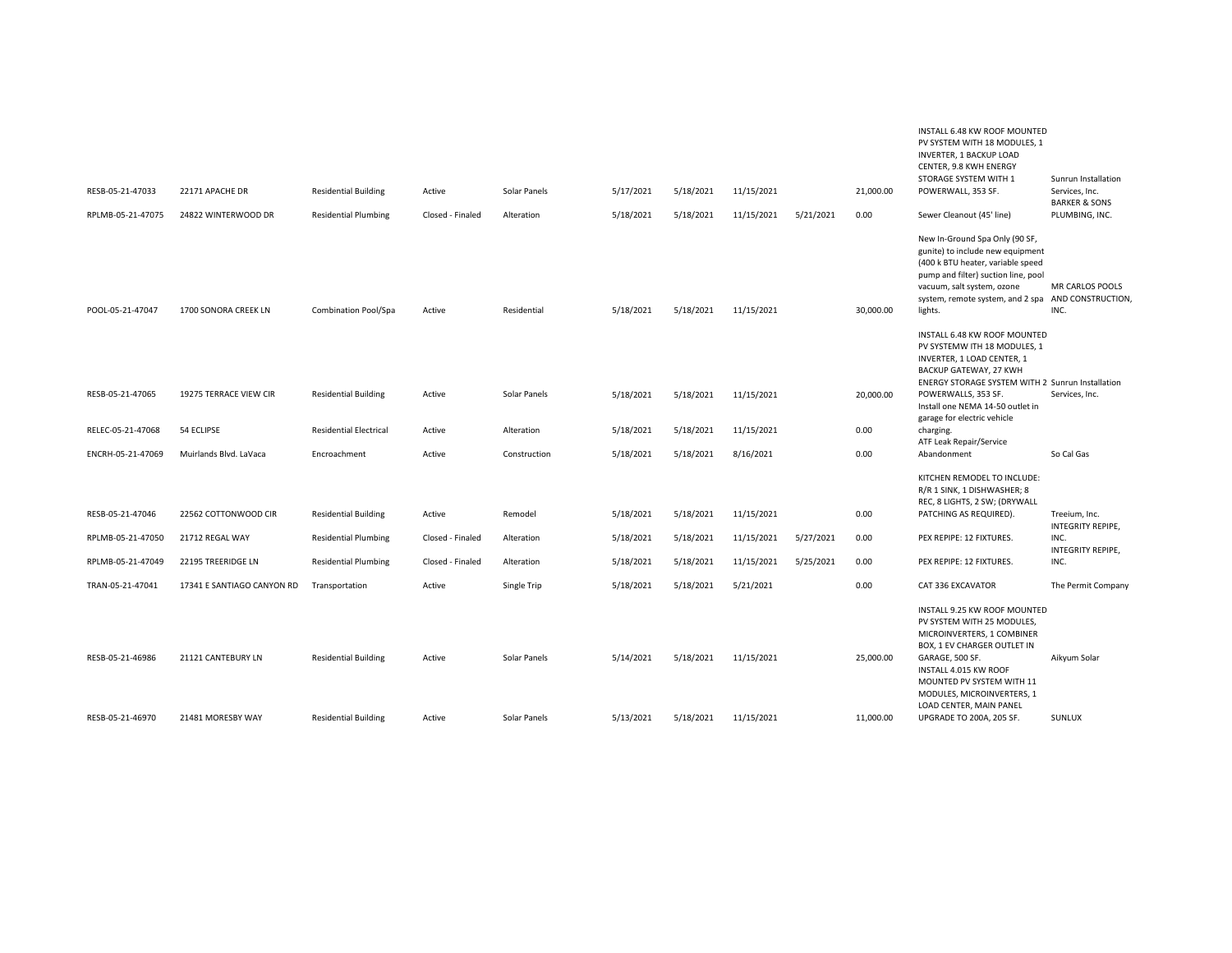| COMB-05-21-47070                     | 22731 ASPAN ST         | <b>Commercial Building</b>                    | Initiated        | Addition                                 | 5/18/2021              | 5/18/2021              | 11/15/2021              |           | 25,000.00         | BANQUET HALL for "MIRAGE";<br>DEMO EXT. WALL AND ADD NEW<br>ENTRY TO LOBBY/RESTAURANT<br>AREA, RAISING 2,117 SF EXTG<br>RETAIL AREA FOR 12"; 8 LIGHTS, 6<br>REC, 2 SW, NEW 20K BTU<br>DUCTLESS MINI SPLIT UNIT ON<br>CEILING, NEW ROOFTOP AIR<br>HANDLER UNIT. ** 228 SF OF<br>DEMO. UNDER FINALED PERMIT<br>#20643 TO BE USED AS A<br>CREDIT.** |                                                             |
|--------------------------------------|------------------------|-----------------------------------------------|------------------|------------------------------------------|------------------------|------------------------|-------------------------|-----------|-------------------|--------------------------------------------------------------------------------------------------------------------------------------------------------------------------------------------------------------------------------------------------------------------------------------------------------------------------------------------------|-------------------------------------------------------------|
|                                      |                        |                                               |                  |                                          |                        |                        |                         |           |                   |                                                                                                                                                                                                                                                                                                                                                  |                                                             |
|                                      |                        |                                               |                  |                                          |                        |                        |                         |           |                   | INSTALL 7.56 KW ROOF MOUNTED<br>PV SYSTEM WITH 21 MODULES, 1<br>INVERTER, 1 LOAD CENTER, 9.8<br>KWH ENERGY STORAGE SYSTEM                                                                                                                                                                                                                        | Sunrun Installation                                         |
| RESB-05-21-47027<br>TRAN-05-21-47085 | 22451 GOLDRUSH         | <b>Residential Building</b><br>Transportation | Active<br>Active | Solar Panels<br>Single Trip              | 5/17/2021<br>5/19/2021 | 5/18/2021<br>5/19/2021 | 11/15/2021<br>5/21/2021 |           | 22,000.00<br>0.00 | WITH 1 POWERWALL, 412 SF.                                                                                                                                                                                                                                                                                                                        | Services, Inc.<br><b>E-PERMITS INC</b><br><b>GREAT PARK</b> |
| RPLMB-05-21-47067                    | 26428 WATERFORD CIR    | <b>Residential Plumbing</b>                   | Closed - Finaled | Alteration                               | 5/18/2021              | 5/19/2021              | 11/15/2021              | 5/27/2021 | 0.00              | PEX REPIPE: 13 FIXTURES.<br>PEX REPIPE: 9 FIXTURES, 3 HOSE                                                                                                                                                                                                                                                                                       | PLUMBING<br><b>ULTIMATE BUILDERS</b>                        |
| RPLMB-05-21-47082                    | 25642 ORCHARD RIM LN   | <b>Residential Plumbing</b>                   | Active           | Alteration                               | 5/19/2021              | 5/19/2021              | 11/15/2021              |           | 0.00              | BIBS.                                                                                                                                                                                                                                                                                                                                            | INC., DBA REPIPE 1                                          |
|                                      |                        |                                               |                  |                                          |                        |                        |                         |           |                   | CONSTRUCTION OF 182 SF NEW<br>STANDARD POOL AND 49 SF NEW                                                                                                                                                                                                                                                                                        |                                                             |
| POOL-05-21-47088                     | 19232 SLEEPING OAK DR  | Combination Pool/Spa                          | Active           | Residential                              | 5/19/2021              | 5/19/2021              | 11/15/2021              |           | 22,000.00         | SPA WITH EQUIP (231 TOTAL SF).                                                                                                                                                                                                                                                                                                                   | Swan Pools<br><b>GREAT PARK</b>                             |
| RPLMB-05-21-47052                    | 22097 NEWBRIDGE DR     | <b>Residential Plumbing</b>                   | Closed - Finaled | Alteration                               | 5/18/2021              | 5/19/2021              | 11/15/2021              | 6/3/2021  | 0.00              | PEX REPIPE: 13 FIXTURES.<br><b>CONSTRUCTION OF 440 SF</b><br>ATTACHED SOLID ROOF<br>ALUMINUM PATIO COVER; 9                                                                                                                                                                                                                                      | PLUMBING                                                    |
| RESB-05-21-47043                     | 24 BIENVENU DR         | <b>Residential Building</b>                   | Active           | Patio Cover (Over 200 sq. ft.) 5/18/2021 |                        | 5/19/2021              | 11/15/2021              |           | 15,000.00         | LIGHTS, 4 REC, 1 SW, 2 CEILING<br>FANS.                                                                                                                                                                                                                                                                                                          | <b>Higher Quality</b><br>Construction                       |
| RPLMB-05-21-47081                    | 21852 BELLCROFT DR     | <b>Residential Plumbing</b>                   | Active           | Alteration                               | 5/19/2021              | 5/19/2021              | 11/15/2021              |           | 0.00              | PEX REPIPE: 16 FIXTURES, 2 HOSE<br>BIBS.                                                                                                                                                                                                                                                                                                         | <b>ULTIMATE BUILDERS</b><br>INC., DBA REPIPE 1              |
|                                      |                        |                                               |                  |                                          |                        |                        |                         |           |                   |                                                                                                                                                                                                                                                                                                                                                  | <b>GREAT PARK</b>                                           |
| RPLMB-05-21-47053                    | 22216 NEWBRIDGE WAY    | <b>Residential Plumbing</b>                   | Closed - Finaled | Alteration                               | 5/18/2021              | 5/19/2021              | 11/15/2021              | 6/3/2021  | 0.00              | PEX REPIPE: 13 FIXTURES.                                                                                                                                                                                                                                                                                                                         | PLUMBING                                                    |
|                                      |                        |                                               |                  |                                          |                        |                        |                         |           |                   | CONSTRUCTION OF 447 SF NEW<br>STANDARD POOL AND 49 SF SPA<br>WITH EQUIPMENT; GAS LINE TO<br>NEW FIRE PIT AND TO 2 NEW FIRE                                                                                                                                                                                                                       |                                                             |
| POOL-05-21-47087                     | 21781 RUSHFORD DR      | Combination Pool/Spa                          | Active           | Residential                              | 5/19/2021              | 5/19/2021              | 11/15/2021              |           | 31,500.00         | BOWLS (496 TOTAL SF).                                                                                                                                                                                                                                                                                                                            | Swan Pools<br><b>GREAT PARK</b>                             |
| RPLMB-05-21-47062                    | 22195 SUMMIT HILL DR   | <b>Residential Plumbing</b>                   | Active           | Alteration                               | 5/18/2021              | 5/19/2021              | 11/15/2021              |           | 0.00              | PEX REPIPE: 13 FIXTURES.                                                                                                                                                                                                                                                                                                                         | PLUMBING<br><b>GREAT PARK</b>                               |
| RPLMB-05-21-47055                    | 26344 SPRING CREEK CIR | <b>Residential Plumbing</b>                   | Active           | Alteration                               | 5/18/2021              | 5/19/2021              | 11/15/2021              |           | 0.00              | PEX REPIPE: 13 FIXTURES.                                                                                                                                                                                                                                                                                                                         | PLUMBING                                                    |

ENCLOSING 774 SF EXTG COURTYARD TO EXTEND THE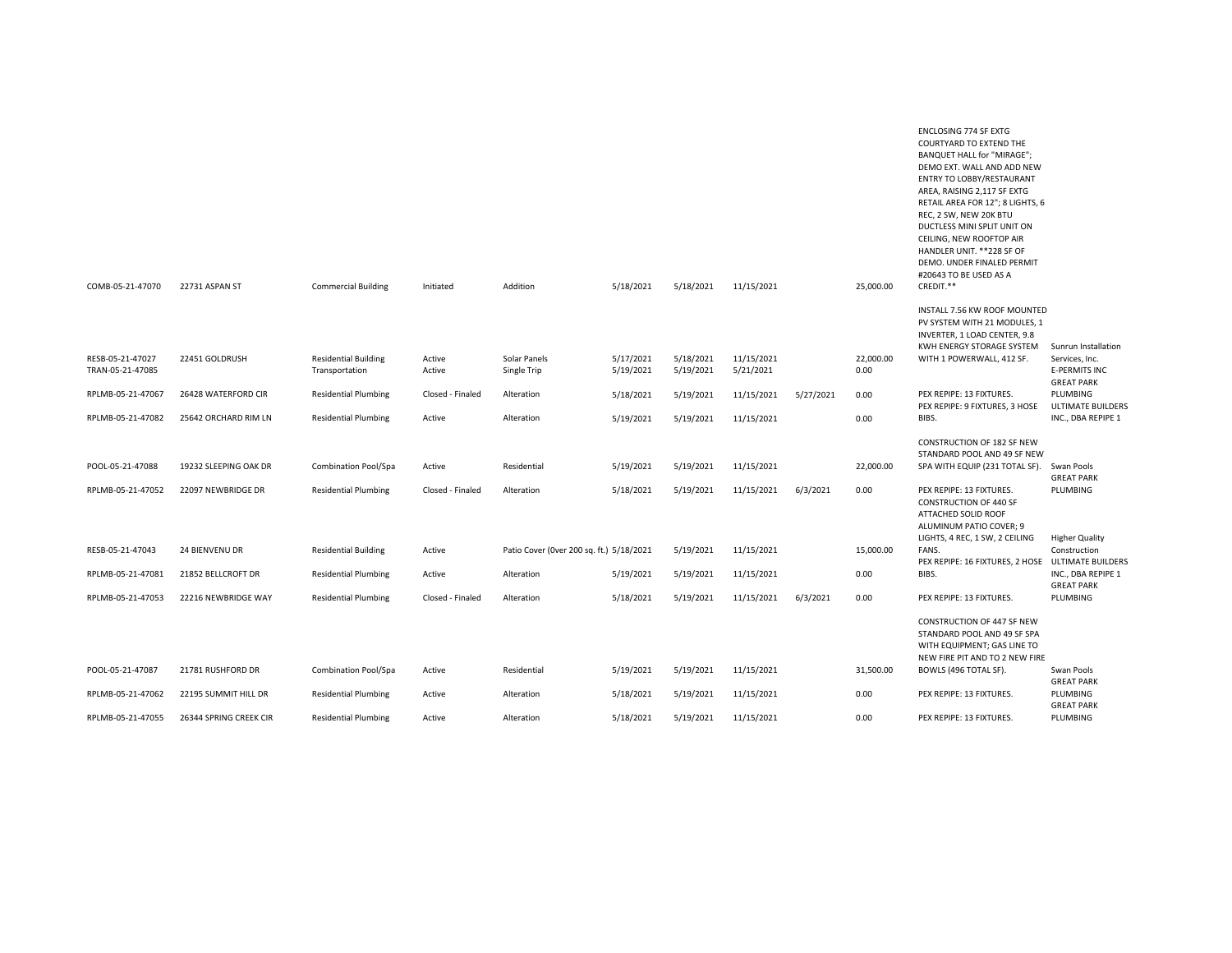|                                      |                                             |                                                           |                  |                                  |                        |                        |            |           |                   | REPAIR AS NEEDED, INSTALL 1<br><b>LAYER SYNTHETIC</b><br>UNDERLAYMENT, INSTALL NEW<br><b>GAF TIMBERLINE ASPHALT</b><br>SHINGLES (CRRC# 0676-0096,                           |                                          |
|--------------------------------------|---------------------------------------------|-----------------------------------------------------------|------------------|----------------------------------|------------------------|------------------------|------------|-----------|-------------------|-----------------------------------------------------------------------------------------------------------------------------------------------------------------------------|------------------------------------------|
| RESB-05-21-47084                     | 23772 LANDISVIEW AV                         | <b>Residential Building</b>                               | Closed - Finaled | Reroof                           | 5/19/2021              | 5/19/2021              | 11/15/2021 | 5/28/2021 | 11,700.00         | BIRCHWOOD COLOR).                                                                                                                                                           | <b>MENA ROOFING</b><br><b>GREAT PARK</b> |
| RPLMB-05-21-47054                    | 22246 NEWBRIDGE DR                          | <b>Residential Plumbing</b>                               | Active           | Alteration                       | 5/18/2021              | 5/19/2021              | 11/15/2021 |           | 0.00              | PEX REPIPE: 13 FIXTURES.                                                                                                                                                    | PLUMBING<br><b>GREAT PARK</b>            |
| RPLMB-05-21-47061                    | 22166 SUMMIT HILL DR                        | <b>Residential Plumbing</b>                               | Active           | Alteration                       | 5/18/2021              | 5/19/2021              | 11/15/2021 |           | 0.00              | PEX REPIPE: 13 FIXTURES.                                                                                                                                                    | PLUMBING<br><b>GREAT PARK</b>            |
| RPLMB-05-21-47060                    | 22071 SUMMIT HILL DR                        | <b>Residential Plumbing</b>                               | Active           | Alteration                       | 5/18/2021              | 5/19/2021              | 11/15/2021 |           | 0.00              | PEX REPIPE: 13 FIXTURES.                                                                                                                                                    | PLUMBING<br><b>GREAT PARK</b>            |
| RPLMB-05-21-47051                    | 22033 NEWBRIDGE DR                          | <b>Residential Plumbing</b>                               | Closed - Finaled | Alteration                       | 5/18/2021              | 5/19/2021              | 11/15/2021 | 6/1/2021  | 0.00              | PEX REPIPE: 13 FIXTURES.                                                                                                                                                    | PLUMBING                                 |
|                                      |                                             |                                                           |                  |                                  |                        |                        |            |           |                   | <b>CONSTRUCTION OF 278 SF</b><br>STANDARD POOL AND 64 SF SPA<br>WITH EQUIP. NEW GAS LINE TO<br>THE BBQ AND FIRE PIT; NEW                                                    |                                          |
| POOL-05-21-46994                     | 24221 ELROND LN                             | Combination Pool/Spa                                      | Active           | Residential                      | 5/14/2021              | 5/19/2021              | 11/15/2021 |           | 62,000.00         | ELECT. LINE WITH 2 OUTLETS.                                                                                                                                                 | TESERRA<br><b>GREAT PARK</b>             |
| RPLMB-05-21-47056                    | 26366 SPRING CREEK CIR                      | <b>Residential Plumbing</b>                               | Active           | Alteration                       | 5/18/2021              | 5/19/2021              | 11/15/2021 |           | 0.00              | PEX REPIPE: 13 FIXTURES.<br>PEX REPIPE: 12 FIXTURES, 2 HOSE                                                                                                                 | PLUMBING<br><b>ULTIMATE BUILDERS</b>     |
| RPLMB-05-21-47083                    | 21151 SERRA VISTA                           | <b>Residential Plumbing</b>                               | Active           | Alteration                       | 5/19/2021              | 5/19/2021              | 11/15/2021 |           | 0.00              | BIBS.                                                                                                                                                                       | INC., DBA REPIPE 1<br><b>GREAT PARK</b>  |
| RPLMB-05-21-47059                    | 22046 SUMMIT HILL DR                        | <b>Residential Plumbing</b>                               | Active           | Alteration                       | 5/18/2021              | 5/19/2021              | 11/15/2021 |           | 0.00              | PEX REPIPE: 13 FIXTURES.                                                                                                                                                    | PLUMBING<br><b>GREAT PARK</b>            |
| RPLMB-05-21-47063                    | 22202 SUMMIT HILL DR                        | <b>Residential Plumbing</b>                               | Closed - Finaled | Alteration                       | 5/18/2021              | 5/19/2021              | 11/15/2021 | 5/28/2021 | 0.00              | PEX REPIPE: 13 FIXTURES.<br>CONSTRUCTION OF 759 SF NEW<br>STANDARD POOL AND 64 SF SPA<br>WITH EQUIPMENT (823 TOTAL<br>SF).**PERMIT REVISED ON<br>5/27/21 TO ADD GAS LINE TO | PLUMBING                                 |
| POOL-05-21-47086<br>ETF-05-21-47135  | 24951 AVENIDA VERANEO<br>23236 CAVANAUGH RD | Combination Pool/Spa<br><b>Expand the Forest</b>          | Active<br>Active | Residential<br>$<$ NONE $>$      | 5/19/2021<br>5/20/2021 | 5/19/2021<br>5/20/2021 | 11/15/2021 |           | 53,000.00<br>0.00 | FUTURE BBQ.**                                                                                                                                                               |                                          |
|                                      |                                             |                                                           |                  |                                  |                        |                        |            |           |                   | CHANGE OUT 3T AC IN BACK YARD<br>AND 60K BTU FURNACE IN ATTIC<br>(BOTH IN SAME LOCATION) WITH                                                                               |                                          |
| RMECH-05-21-47112<br>ETF-05-21-47134 | 19011 CANYON MEADOWS DR<br>25001 RAVENSWOOD | <b>Residential Mechanical</b><br><b>Expand the Forest</b> | Active<br>Active | Air Conditioner<br><none></none> | 5/20/2021<br>5/20/2021 | 5/20/2021<br>5/20/2021 | 11/16/2021 |           | 0.00<br>0.00      | DUCTWORK AND COIL.                                                                                                                                                          | iE, Inc.                                 |
|                                      |                                             |                                                           |                  |                                  |                        |                        |            |           |                   | INSTALL (1) 2P POWER<br>RECEPTACLE, NEMA L6-30R IN<br>KITCHEN OF "MCDONALD'S" FOR                                                                                           |                                          |
| CELEC-05-21-47118                    | 23742 ROCKFIELD BLVD                        | <b>Commercial Electrical</b>                              | Active           | Alteration                       | 5/20/2021              | 5/20/2021              | 11/16/2021 |           | 0.00              | EQUIPMENT.<br>INSTALL (1) 2P POWER<br>RECEPTACLE, NEMA L6-30R IN<br>KITCHEN OF "MCDONALD'S" FOR                                                                             | DESIGN UA INC                            |
| CELEC-05-21-47117                    | 26692 PORTOLA PKWY                          | <b>Commercial Electrical</b>                              | Active           | Alteration                       | 5/20/2021              | 5/20/2021              | 11/16/2021 |           | 0.00              | EQUIPMENT.                                                                                                                                                                  | DESIGN UA INC                            |

T/O EXISTING 2 LAYERS COMP SHINGLES ON 2400 SF 4:12 SLOPED ROOF, SHEATHING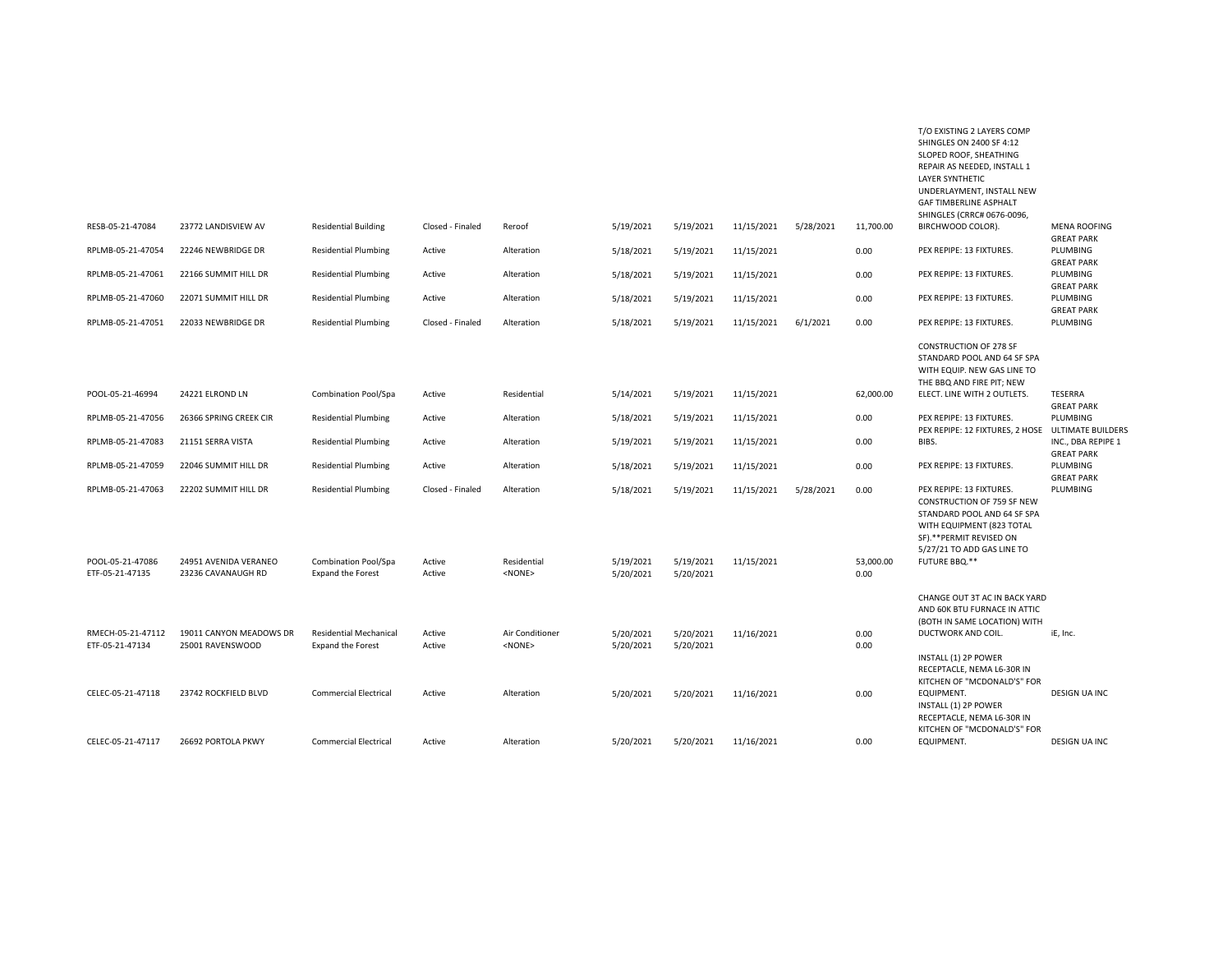| ADDR-05-21-46963                      | 22146 BELLCROFT DR                           | Address Assignment                                            | Closed - Finaled | Single Address - Assignment 5/13/2021 |                        | 5/20/2021              |            | 5/20/2021 | 0.00         | (ADU) located on a parcel<br>(APN:613-301-18) that currently<br>has a single-family residence<br>(22142 Bellcroft Drive). The City of<br>Lake Forest has approved the<br>following address new ADU:22146<br><b>Bellcroft Drive</b>                                       |                                |
|---------------------------------------|----------------------------------------------|---------------------------------------------------------------|------------------|---------------------------------------|------------------------|------------------------|------------|-----------|--------------|--------------------------------------------------------------------------------------------------------------------------------------------------------------------------------------------------------------------------------------------------------------------------|--------------------------------|
|                                       |                                              |                                                               |                  |                                       |                        |                        |            |           |              |                                                                                                                                                                                                                                                                          |                                |
| ETOOP-05-21-47141                     | 23862 BRIDGER RD                             | <b>Emergency Temporary</b><br><b>Outdoor Operating Permit</b> | Active           | <none></none>                         | 5/20/2021              | 5/20/2021              |            |           | 0.00         | ETOOP for "The Pub". Outdoor<br>dining area located in the parking<br>lot in approx. 4 parking stalls and<br>includes a 20'x40' tent.<br>GAS LINE TO BBQ; ELECT. LINE TO                                                                                                 | Lake Forest Pub &<br>Pizziaria |
| RESB-05-21-47122                      | 1081 SUMMIT OAK                              | <b>Residential Building</b>                                   | Active           | Remodel                               | 5/20/2021              | 5/20/2021              | 11/16/2021 |           | 0.00         | BBQ, WATER FEATURE AND UP TO<br>2 EXTRA OUTLETS.                                                                                                                                                                                                                         |                                |
|                                       |                                              |                                                               |                  |                                       |                        |                        |            |           |              | CHANGE OUT 3T HEAT PUMP IN<br>BACKYARD AND 30K BTU AIR<br>HANDLER IN ATTIC (BOTH IN                                                                                                                                                                                      |                                |
| RMECH-05-21-47110<br>PKNG-05-21-47105 | 25441 2ND ST<br>25241 CAMPO ROJO             | Residential Mechanical<br><b>Guest Parking</b>                | Active<br>Active | Air Conditioner<br><none></none>      | 5/20/2021<br>5/20/2021 | 5/20/2021<br>5/20/2021 | 11/16/2021 |           | 0.00<br>0.00 | SAME LOCATION) WITH COIL.<br>Parkers Birthday                                                                                                                                                                                                                            | iE, Inc.                       |
| RPLMB-05-21-47100                     | 25132 VISTA SERRANO                          | <b>Residential Plumbing</b>                                   | Active           | Alteration                            | 5/20/2021              | 5/20/2021              | 11/16/2021 |           | 0.00         | PEX REPIPE: 13 FIXTURES, 3 HOSE ULTIMATE BUILDERS<br>BIBS.<br>MAIN PANEL UPGRADE TO 200A;<br>INSTALL NEMA 14-50 OUTLET<br>INSIDE THE GARAGE FOR AN EV                                                                                                                    | INC., DBA REPIPE 1             |
| RELEC-05-21-47113                     | 16 TESSERA AV                                | <b>Residential Electrical</b>                                 | Active           | Remodel                               | 5/20/2021              | 5/20/2021              | 11/16/2021 |           | 0.00         | CHARGER.<br>INSTALL NEW 1.6T MINI SPLIT<br>DUCTLESS A/C LOCATED ON PATIO<br>DECK; WITH REQUIRED                                                                                                                                                                          | PROPOWER ELECTRIC              |
| RMECH-05-21-46999<br>PKNG-05-21-47129 | 20702 EL TORO RD 176<br>19441 JASPER HILL RD | <b>Residential Mechanical</b><br><b>Guest Parking</b>         | Active<br>Active | Air Conditioner<br>$<$ NONE $>$       | 5/14/2021<br>5/20/2021 | 5/20/2021<br>5/20/2021 | 11/16/2021 |           | 0.00<br>0.00 | ELECTRICAL.                                                                                                                                                                                                                                                              |                                |
| RESB-05-21-47119                      | 21075 PASEO VEREDA                           | <b>Residential Building</b>                                   | Active           | Reroof                                | 5/20/2021              | 5/20/2021              | 11/16/2021 |           | 16,500.00    | Tear-off existing tile roof; Replace<br>sheathing, as necessary; Install<br>one layer of 50 yr. synthetic<br>underlayment (slope = $4:12$ );<br>Install new Boral Saxony Slate 600<br>(IAPMO UES ER #412) roof tiles<br>(25 squares).<br>PEX REPIPE: 10 FIXTURES, 2 HOSE | <b>Stay Dry Roofing</b>        |
|                                       |                                              |                                                               |                  |                                       |                        |                        |            |           |              | BIBS. ***6/1/21 - PERMIT<br>REVISED TO ADD ONE<br>ADDITIONAL HOSE BIBB FOR A                                                                                                                                                                                             | <b>ULTIMATE BUILDERS</b>       |
| RPLMB-05-21-47101                     | 22452 SILVER SPUR                            | <b>Residential Plumbing</b>                                   | Active           | Alteration                            | 5/20/2021              | 5/20/2021              | 11/16/2021 |           | 0.00         | TOTAL OF 3 HOSE BIBBS.***<br>PEX REPIPE: 11 FIXTURES, 3 HOSE ULTIMATE BUILDERS                                                                                                                                                                                           | INC., DBA REPIPE 1             |
| RPLMB-05-21-47099                     | 22511 HUMMINGBIRD LN                         | <b>Residential Plumbing</b>                                   | Active           | Alteration                            | 5/20/2021              | 5/20/2021              | 11/16/2021 |           | 0.00         | BIBS.                                                                                                                                                                                                                                                                    | INC., DBA REPIPE 1             |
| RESB-08-20-41689                      | 24972 RAVENSWOOD                             | <b>Residential Building</b>                                   | Active           | Deck                                  | 8/21/2020              | 5/20/2021              | 11/16/2021 |           | 20,000.00    | REMOVE 126 SF EXISTING 2'D FL<br>DECK: REPAIR 56 SF EXISTING 2'D<br>FL DECK; CONSTRUCTION OF 320<br>SF NEW 2'D FL DECK.<br>INSTALL (1) 2P POWER<br>RECEPTACLE, NEMA L6-30R IN<br>KITCHEN OF "MCDONALD'S" FOR                                                             | ATC Construction, Inc.         |
| CELEC-05-21-47120                     | 23861 BRIDGER RD                             | <b>Commercial Electrical</b>                                  | Active           | Alteration                            | 5/20/2021              | 5/20/2021              | 11/16/2021 |           | 0.00         | EQUIPMENT.                                                                                                                                                                                                                                                               | <b>DESIGN UA INC</b>           |

A request for an address for a new detached accessory dwelling unit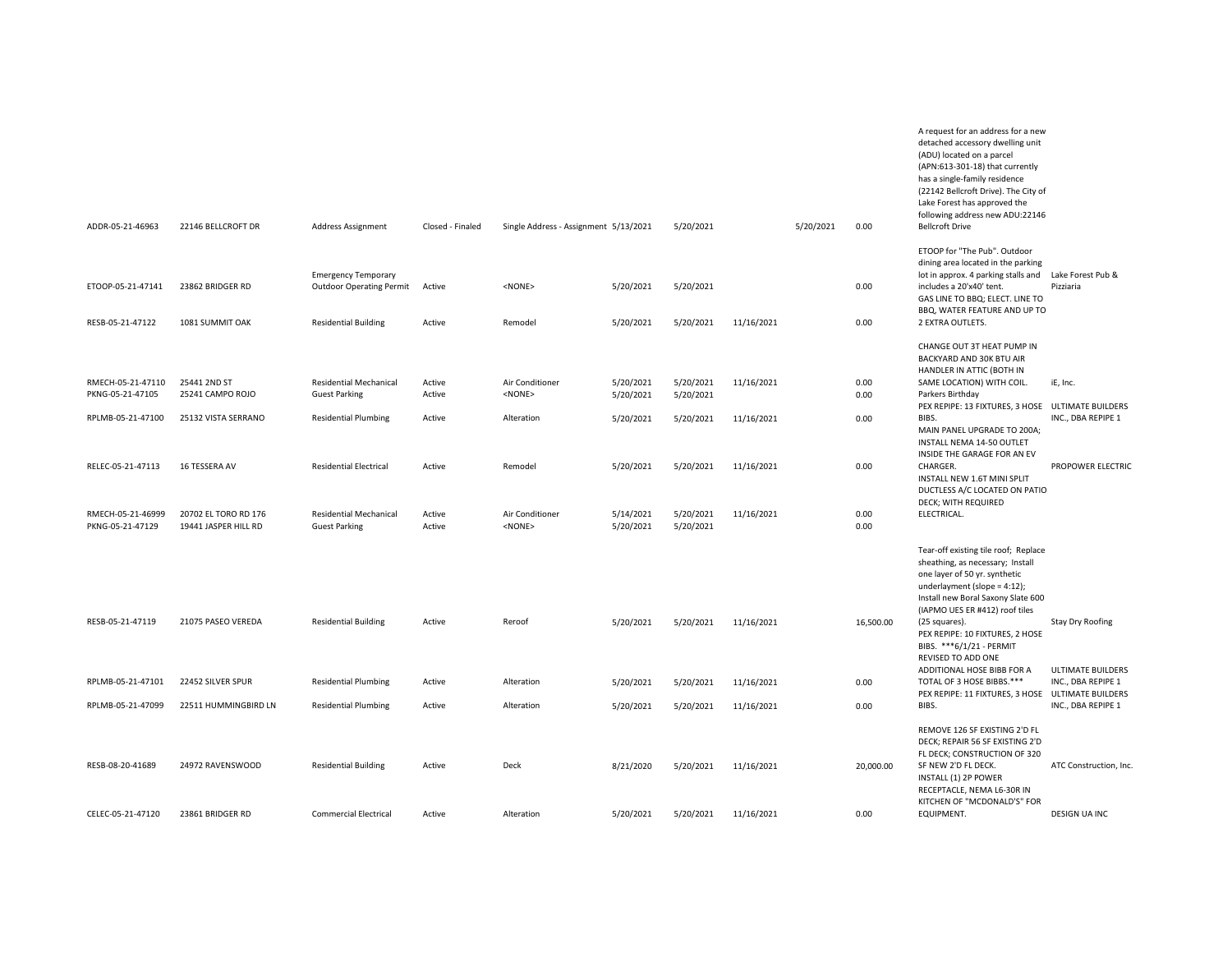| RELEC-05-21-47128<br>RELEC-05-21-47114 | 26531 ELMCREST WAY<br>23011 EL CABALLO ST            | <b>Residential Electrical</b><br><b>Residential Electrical</b> | Closed - Finaled<br>Active | Alteration<br>Alteration | 5/20/2021<br>5/20/2021 | 5/20/2021<br>5/20/2021 | 11/16/2021<br>11/16/2021 | 6/3/2021  | 0.00<br>0.00         | 1-Panel Upgrade to 200 amps.<br>1-Main Panel Upgrade to 200<br>amps.                                                                                                                                                                                                                                                                                                                                                                                                                                                                                                                                                             | <b>Specialized Creative</b><br>Power (SCP) Electrical,<br>Inc.<br><b>VIVINT SOLAR</b><br>DEVELOPER LLC dba<br><b>VIVINT SOLAR</b> |
|----------------------------------------|------------------------------------------------------|----------------------------------------------------------------|----------------------------|--------------------------|------------------------|------------------------|--------------------------|-----------|----------------------|----------------------------------------------------------------------------------------------------------------------------------------------------------------------------------------------------------------------------------------------------------------------------------------------------------------------------------------------------------------------------------------------------------------------------------------------------------------------------------------------------------------------------------------------------------------------------------------------------------------------------------|-----------------------------------------------------------------------------------------------------------------------------------|
| RESB-04-21-46771                       | 25452 NAVAJO DR                                      | <b>Residential Building</b>                                    | Active                     | Remodel                  | 4/30/2021              | 5/20/2021              | 11/16/2021               |           | 12,000.00            | CONVERSION OF 158 SF EXTG<br>LOFT TO A NEW BEDROOM;<br>DEMO. EXTG STAIRS TO INSTALL A<br>NEW LIFT AND NEW STAIRS (75<br>SF) FROM 1'ST TO 2'D FL; DEMO.<br>EXTG WINDOW AND INSTALL<br>NEW SLIDER DOOR; 4 REC, 4<br>LIGHTS, 2 SW, NEW ELECT.<br>CIRCIUT FROM PANEL TO LIFT.                                                                                                                                                                                                                                                                                                                                                        | M & M AFFORDABLE<br>CONSTRUCTION, INC.                                                                                            |
| RESB-05-21-47123                       | 21781 BELLCROFT DR                                   | <b>Residential Building</b>                                    | Closed - Finaled           | Reroof                   | 5/20/2021              | 5/20/2021              | 11/16/2021               | 5/24/2021 | 8,500.00             | Tear-off existing comp. shingles;<br>Replace sheathing, as necessary;<br>Install one layer of 15 lb. felt<br>underlayment (slope = 5:12);<br>Install new GAF Reflector Series<br>comp. shingles (23 squares) in<br>color Charcoal.                                                                                                                                                                                                                                                                                                                                                                                               | King Roofing                                                                                                                      |
| ENCRH-05-21-47109                      | 23251 Los Alisos Blvd.                               | Encroachment                                                   | Active                     | Construction             | 5/20/2021              | 5/20/2021              | 8/22/2022                |           | 0.00                 | <b>Tree Removals</b>                                                                                                                                                                                                                                                                                                                                                                                                                                                                                                                                                                                                             | <b>Brightview Tree Care</b><br>Services                                                                                           |
| RPLMB-05-21-47111                      | 213 DENALI                                           | <b>Residential Plumbing</b>                                    | Active                     | Alteration               | 5/20/2021              | 5/20/2021              | 11/16/2021               |           | 0.00                 | INSTALL NEW WATER SOFTNER<br>SYSTEM IN THE GARAGE.                                                                                                                                                                                                                                                                                                                                                                                                                                                                                                                                                                               | West Coast Water<br>Filtration, Inc.                                                                                              |
| CELEC-05-21-47116                      | 24511 TRABUCO RD                                     | <b>Commercial Electrical</b>                                   | Active                     | Alteration               | 5/20/2021              | 5/20/2021              | 11/16/2021               |           | 0.00                 | INSTALL (1) 2P POWER<br>RECEPTACLE, NEMA L6-30R IN<br>KITCHEN OF "MCDONALD'S" FOR<br>EQUIPMENT.                                                                                                                                                                                                                                                                                                                                                                                                                                                                                                                                  | <b>DESIGN UA INC</b>                                                                                                              |
| RESB-04-21-46492                       | 24233 GRAYSTON<br>412,414,416,418,420,422 COYOTE     | <b>Residential Building</b>                                    | Active                     | ADU                      | 4/16/2021              | 5/21/2021              | 11/17/2021               |           | 175,000.00           | (ROLL PLANS) CONSTRUCTION OF<br>850 SF DETACHED ADU TO<br>INCLUDE: 1 BEDROOM, 2<br>BATHROOMS, GREAT/DINING<br>ROOM, KITCHEN, LAUNDRY; 1<br>TANKLESS OUTSIDE WH, <5T AC<br>UNIT-OUTSIDE, <100K BTU FAU IN<br>ATTIC, 1 HOOD, 3 VENT. FANS, 1<br>GAS FIRE PLACE, 1 TUB, 1<br>SHOWER, 1 CLOTHES. W, 1 DRYER,<br>1 DISH. W, 1 HOSE BIB, 4 SINKS, 2<br>TOILETS, EXTENSION TO<br>GAS/WATER/SEWER LINES, NEW<br>ELECT. PANEL, 30 REC, 26 LIGHTS,<br>12 SW, 1 DISPOSAL, 1 OVEN.<br>** ORG. HOUSE ADDRESS: 24231<br>GRAYSTON WITH 1,361 SF**<br>New 12-Plex MFD Building<br>"Silveroak" / 17,620 SF / Garage<br>5,596 SF / Deck 1,084 SF / |                                                                                                                                   |
| RESB-04-21-46701<br>TRAN-05-21-47125   | PASS 301,303,305,307,309,311<br>AUTUMN SAGE BLDG #32 | <b>Residential Building</b><br>Transportation                  | Active<br>Active           | New<br>Single Trip       | 4/27/2021<br>5/20/2021 | 5/21/2021<br>5/21/2021 | 11/17/2021<br>5/25/2021  |           | 2,100,000.00<br>0.00 | Covered Entry 217 SF / P-E-M /<br><b>BUILDING #32</b><br><b>OVERSIZE LOAD</b>                                                                                                                                                                                                                                                                                                                                                                                                                                                                                                                                                    | LANDSEA HOMES<br><b>Quality Permits</b>                                                                                           |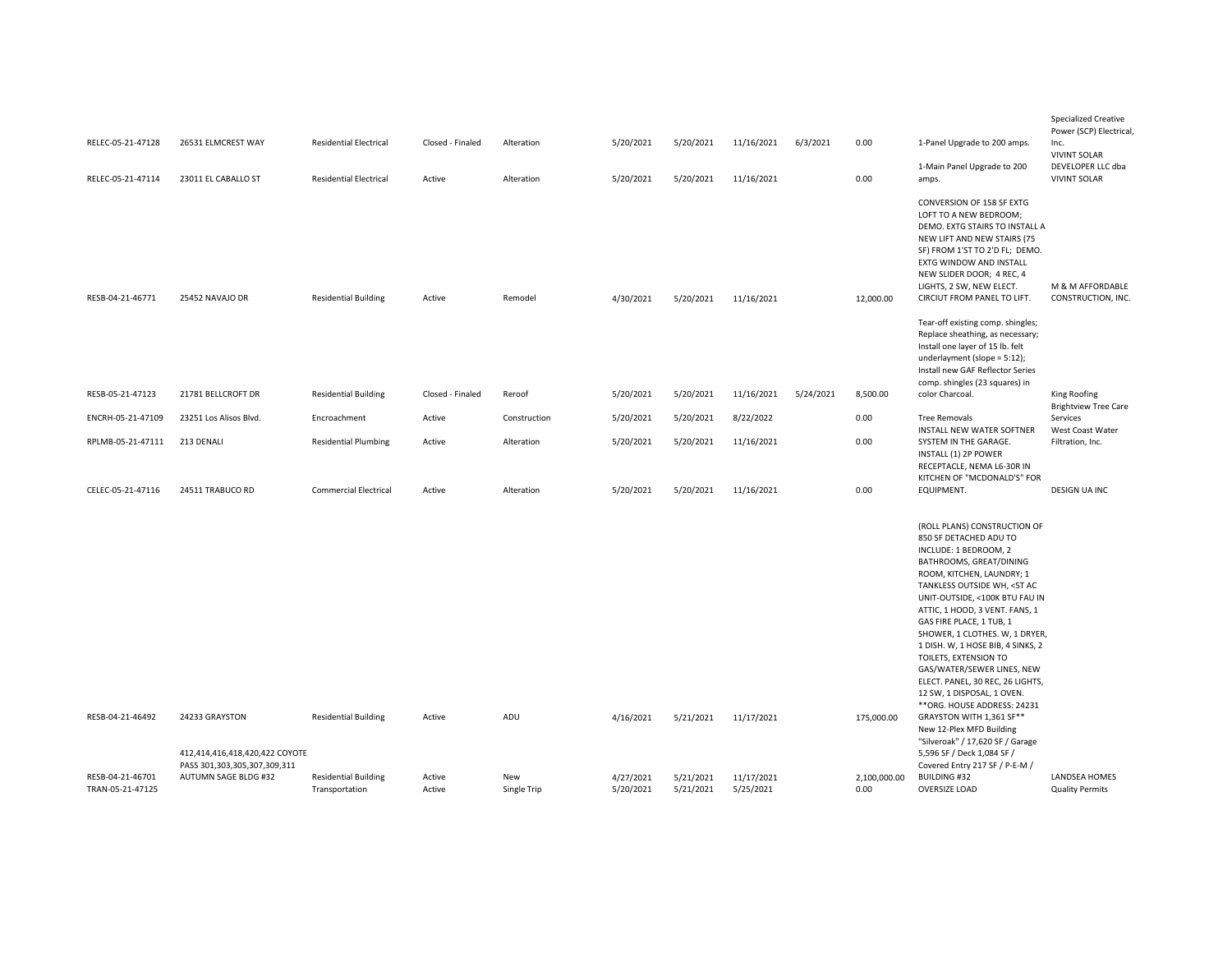| COMB-05-21-47152<br>PKNG-05-21-47146                     | 24001 MUIRLANDS BLVD<br>22961 Hazelwood                        | <b>Commercial Building</b><br><b>Resident Parking</b>                       | Active<br>Active           | Reroof<br>Permit Parking Type B              | 5/21/2021<br>5/21/2021              | 5/21/2021<br>5/21/2021              | 11/17/2021<br>5/23/2022 |           | 96,000.00<br>0.00        | FOREST GARDENS MOBILE HOME<br>PARK "CLUB HOUSE" ONLY<br>REROOF: REMOVE EXSTING TILES<br>AND STACK THEM ON ROOF;<br>REPLACE SHEATHING AS NEEDED,<br>INSTALL 2 LAYERS OF #40 FELT<br>UNDERLAYMENT; RE-INSTALL<br>EXISTING TILES ON "CLUB HOUSE"<br>ONLY (25,000 SF, 4:12 SLOPED<br>ROOF).                                                                                                      | OC CUSTOM ROOFING<br><b>INC</b>                           |
|----------------------------------------------------------|----------------------------------------------------------------|-----------------------------------------------------------------------------|----------------------------|----------------------------------------------|-------------------------------------|-------------------------------------|-------------------------|-----------|--------------------------|----------------------------------------------------------------------------------------------------------------------------------------------------------------------------------------------------------------------------------------------------------------------------------------------------------------------------------------------------------------------------------------------|-----------------------------------------------------------|
| POOL-05-21-47150<br>TRAN-05-21-46837                     | 5547 HERITAGE OAK<br>14635 Valley Blvd.                        | Combination Pool/Spa<br>Transportation                                      | Active<br>Active           | Residential<br>Annual                        | 5/21/2021<br>5/6/2021               | 5/21/2021<br>5/22/2021              | 11/17/2021<br>5/23/2022 |           | 40,000.00<br>0.00        | <b>CONSTRUCTION OF 384 SF</b><br>STANDARD POOL AND 49 SF SPA<br>WITH EQUIPMENT; GAS LINE TO<br>BBQ/W SINK, 2 - ELECTRIC LINES<br>FROM PANEL TO BBQ AND WATER<br>FEATURE WITH 2 OUTLETS, (433<br>TOTAL SF). *** 5/25/21 - PERMIT<br>REVISED to add sewer connection<br>to sink and also to note that water<br>feature pump, if exterior, should<br>be min 3' from property line.***<br>Annual | California Coast<br>Contracting<br><b>Quality Permits</b> |
| TRAN-05-21-46838                                         | 14635 Valley Blvd.                                             | Transportation                                                              | Active                     | Annual                                       | 5/6/2021                            | 5/23/2021                           | 5/23/2022               |           | 0.00                     | Annual<br>T/O (E) 2700 SF 4:12 SLOPED<br>ROOF; WOOD REPAIR AS NEEDED;<br><b>INSTALL 2 LAYERS #30</b><br>UNDERLAYMENT; INSTALL NEW<br>FLASHING; INSTALL NEW BORAL<br>SAX 600 SHAKE CONCRETE TILES<br>(5.9 PSF PER IAPMO ER-412); R/R                                                                                                                                                          | <b>Quality Permits</b>                                    |
| RESB-05-21-47180                                         | 25131 WANDERING LN                                             | <b>Residential Building</b><br><b>Emergency Temporary</b>                   | Active                     | Reroof                                       | 5/24/2021                           | 5/24/2021                           | 11/22/2021              |           | 12,500.00                | (2) SKYLIGHTS (ICC - ESR #4063).<br>Outdoor Tent for employee<br>communication sessions<br>throughout the day from 5am to                                                                                                                                                                                                                                                                    | <b>BRANNON'S ROOFING</b>                                  |
| ETOOP-05-21-47189                                        | 1 ICON                                                         | <b>Outdoor Operating Permit</b><br><b>Temporary Outdoor</b>                 | Active - Expired           | $<$ NONE $>$                                 | 5/24/2021                           | 5/24/2021                           | 6/10/2021               |           | 0.00                     | 10pm on June 10, 2021.<br>Outdoor Tent for employee<br>communication sessions<br>throughout the day from 5am to                                                                                                                                                                                                                                                                              | Oakley Inc.                                               |
| TOPP-05-21-47187                                         | 1 ICON                                                         | Promotion                                                                   | Void                       | <none></none>                                | 5/24/2021                           | 5/24/2021                           | 6/10/2021               | 5/24/2021 | 0.00                     | 10pm on June 10, 2021.                                                                                                                                                                                                                                                                                                                                                                       | Oakley Inc.                                               |
| RESB-05-21-47133                                         | 19302 SHADOW OAK DR                                            | <b>Residential Building</b>                                                 | Active                     | Solar Panels                                 | 5/20/2021                           | 5/24/2021                           | 11/22/2021              |           | 26,000.00                | INSTALL 9.62 KW ROOF MOUNTED<br>PV SYSTEM WITH 26 MODULES,<br>MICROINVERTERS, 484 SF.<br>INSTALL 4.88 KW ROOF MOUNTED<br>PV SYSTEM ON DECK ROOF WITH<br><b>16 MODULES WITH</b><br>MICROCONVERTERS, 1 GATEWAY,                                                                                                                                                                                | <b>FORME SOLAR</b><br><b>ELECTRIC</b>                     |
| RESB-09-20-42076<br>PKNG-05-21-47193<br>PKNG-05-21-47178 | 24321 URSULA CIR<br>24125 BIG TIMBER ST<br>23402 RED ROBIN WAY | <b>Residential Building</b><br><b>Guest Parking</b><br><b>Guest Parking</b> | Active<br>Active<br>Active | Solar Panels<br>$<$ NONE $>$<br>$<$ NONE $>$ | 9/14/2020<br>5/24/2021<br>5/24/2021 | 5/24/2021<br>5/24/2021<br>5/24/2021 | 11/22/2021              |           | 5,000.00<br>0.00<br>0.00 | 290 SF.<br><b>Guest Parking</b>                                                                                                                                                                                                                                                                                                                                                              |                                                           |
| RPLMB-05-21-47175                                        | 172 DENALI                                                     | <b>Residential Plumbing</b>                                                 | Closed - Finaled           | Alteration                                   | 5/24/2021                           | 5/24/2021                           | 11/22/2021              | 6/2/2021  | 0.00                     | <b>EXTEND GAS LINE TO PORTABLE</b><br>BBQ.                                                                                                                                                                                                                                                                                                                                                   | SAVANNASCAPES                                             |
| ENCRH-03-19-31697                                        |                                                                | Encroachment                                                                | Active                     | Encroachment                                 | 3/21/2019                           | 5/24/2021                           | 5/31/2022               |           | 0.00                     | ETWD Annual Maintenance Permit ETWD                                                                                                                                                                                                                                                                                                                                                          |                                                           |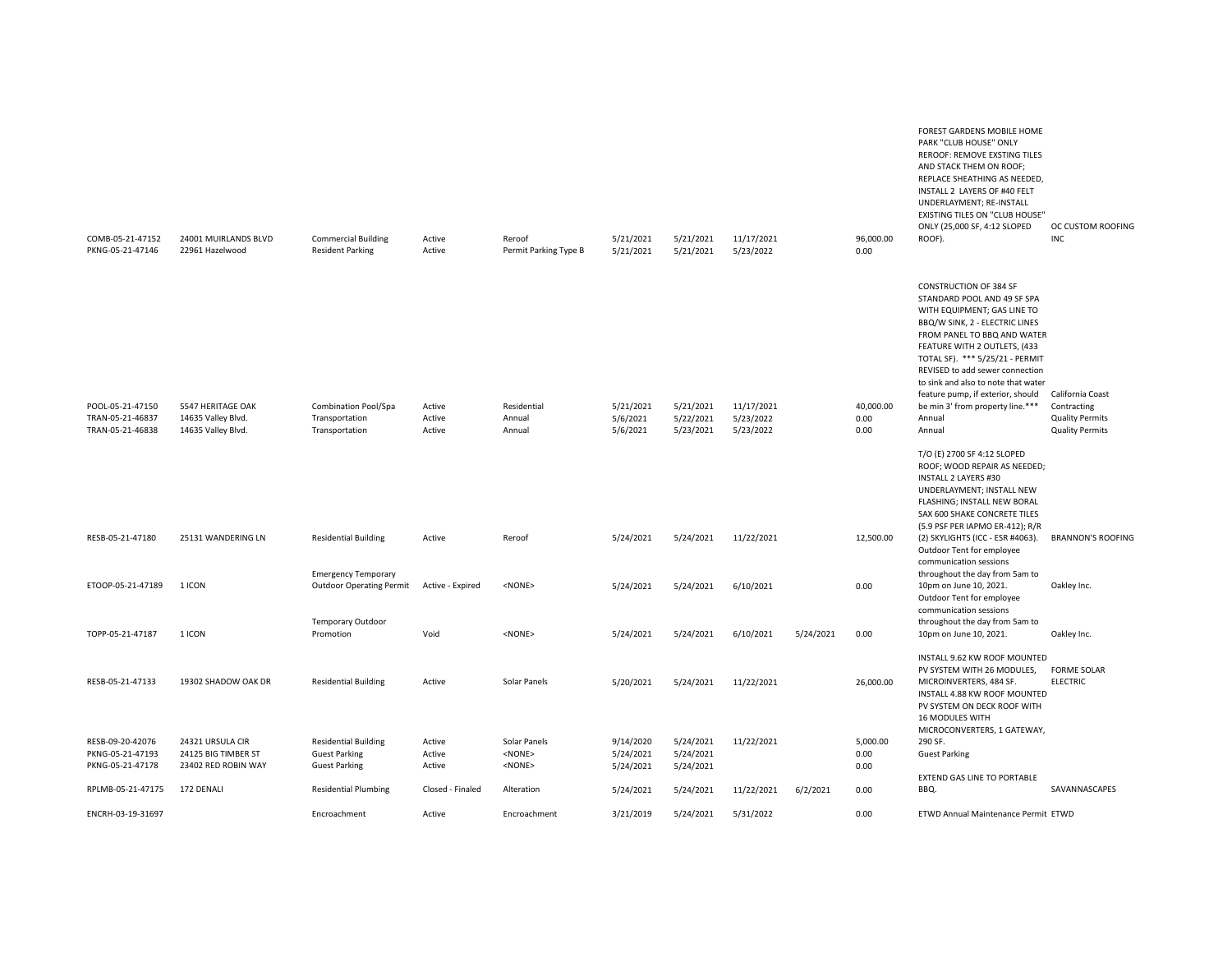| 21515 VIA DEL ANGEL                     | <b>Residential Building</b>                                                                                                           | Active                                                                                                                       |                                    |                                                               | 5/24/2021                                                                                    | 11/22/2021                                       |                                                      | 5,000.00       | CONSTRUCTION OF 280 SF SOLID<br>ROOF AND 82 OPEN LATTICE<br>ATTACHED ALUMINUM PATIO<br>COVER.<br>INSTALL 6.12 KW ROOF MOUNTED                                                                                                                                                                                                                                                     | OWNER-BUILDER                                                                                                                                                                                         |
|-----------------------------------------|---------------------------------------------------------------------------------------------------------------------------------------|------------------------------------------------------------------------------------------------------------------------------|------------------------------------|---------------------------------------------------------------|----------------------------------------------------------------------------------------------|--------------------------------------------------|------------------------------------------------------|----------------|-----------------------------------------------------------------------------------------------------------------------------------------------------------------------------------------------------------------------------------------------------------------------------------------------------------------------------------------------------------------------------------|-------------------------------------------------------------------------------------------------------------------------------------------------------------------------------------------------------|
| 1699 SONORA CREEK                       | <b>Residential Building</b>                                                                                                           | Active                                                                                                                       | Solar Panels                       | 5/20/2021                                                     | 5/24/2021                                                                                    | 11/22/2021                                       |                                                      | 16,000.00      | MICROINVERTERS, 1 COMBINER<br>BOX, 310 SF.                                                                                                                                                                                                                                                                                                                                        | <b>TLP Electric</b><br>Integrations, Inc.                                                                                                                                                             |
| 26501 RANCHO PKWY S                     | <b>Commercial Building</b>                                                                                                            | Active                                                                                                                       | Tenant Improvement                 | 3/31/2021                                                     | 5/25/2021                                                                                    | 11/22/2021                                       |                                                      | 51,000.00      | (ROLL PLANS) 1670 SF INT. t/I FOR<br>A MEDICAL OFFICE TO INCLUDE:<br>DEMO. WALLS/CEILING, NEW<br>WALLS, 31 REC, 16 LIGHTS, 21 SW,<br>9 J. BOXES, 5 INSTA-HOT WATER<br>HEATERS, 1 DISH WASHER, 5<br>SINKS, EXTENSION TO WATER<br>LINE/SEWER LINE, DUCTWORK.<br>C/O 4T A/C IN SIDE YARD AND 80K<br>BTU FURNACE IN ATTIC (BOTH<br>SAME LOCATION), WITH COIL AND 1st Choice Heating & | Pacific Orca<br>Corporation<br>Air Conditioning, Inc.                                                                                                                                                 |
|                                         |                                                                                                                                       |                                                                                                                              |                                    |                                                               |                                                                                              |                                                  |                                                      |                | CHANGE OUT 5T HEAT PUMP IN                                                                                                                                                                                                                                                                                                                                                        |                                                                                                                                                                                                       |
|                                         |                                                                                                                                       |                                                                                                                              |                                    |                                                               |                                                                                              |                                                  |                                                      |                | SIDE YARD (SAME LOCATION);<br>RELOCATE AIR HANDLER UNIT<br>INTO ATTIC WITH REQUIRED                                                                                                                                                                                                                                                                                               |                                                                                                                                                                                                       |
|                                         |                                                                                                                                       |                                                                                                                              |                                    |                                                               |                                                                                              |                                                  |                                                      |                | 1-Water Heater Changeout (50                                                                                                                                                                                                                                                                                                                                                      | LIQUID PLUMBING,                                                                                                                                                                                      |
| 24112 BIG TIMBER ST                     | <b>Resident Parking</b>                                                                                                               | Active                                                                                                                       | Permit Parking Type A              | 5/25/2021                                                     | 5/25/2021                                                                                    | 1/3/2022                                         |                                                      | 0.00           | Parking Permits 1099                                                                                                                                                                                                                                                                                                                                                              | INC.                                                                                                                                                                                                  |
|                                         |                                                                                                                                       |                                                                                                                              |                                    |                                                               |                                                                                              |                                                  |                                                      |                | INSTALL 7.15 KW ROOF MOUNTED<br>PV SYSTEM WITH 22 MODULES, 1<br>INVERTER, MAIN PANEL UPGRADE                                                                                                                                                                                                                                                                                      |                                                                                                                                                                                                       |
| 22971 BELQUEST DR                       | <b>Residential Building</b>                                                                                                           | Active                                                                                                                       | Solar Panels                       | 5/10/2021                                                     | 5/25/2021                                                                                    | 11/22/2021                                       |                                                      | 17,930.00      | TO 200A, 412 SF.<br>REWIRE EXISTING GARAGE AND                                                                                                                                                                                                                                                                                                                                    | <b>VIVINT SOLAR</b>                                                                                                                                                                                   |
| 24416 CALLE TORCIDO                     | <b>Residential Electrical</b>                                                                                                         | Active                                                                                                                       | Alteration                         | 5/25/2021                                                     | 5/25/2021                                                                                    | 11/22/2021                                       |                                                      | 0.00           | FIRE.<br>PEX REPIPE: 14 FIXTURES, 4 HOSE<br><b>BIBS; INSTALL NEW WATER</b><br>FILTRATION SYSTEM IN GARAGE                                                                                                                                                                                                                                                                         | <b>PAUL KRENSKY</b>                                                                                                                                                                                   |
| 25372 ELDERWOOD                         | <b>Residential Plumbing</b>                                                                                                           | Active                                                                                                                       | Water Heater                       | 5/25/2021                                                     | 5/25/2021                                                                                    | 11/22/2021                                       |                                                      | 0.00           | AND NEW WATER HEATER IN<br>GARAGE.<br>C/O 5T A/C IN BACK YARD AND<br>100K BTU FURNACE IN ATTIC                                                                                                                                                                                                                                                                                    | <b>ULTIMATE BUILDERS</b><br>INC., DBA REPIPE 1                                                                                                                                                        |
| <b>12 PASTORA</b>                       | <b>Residential Mechanical</b>                                                                                                         | Active                                                                                                                       | Air Conditioner                    | 5/25/2021                                                     | 5/25/2021                                                                                    | 11/22/2021                                       |                                                      | 0.00           | AND DISCONNECT.                                                                                                                                                                                                                                                                                                                                                                   | Aura Operations, Inc.                                                                                                                                                                                 |
|                                         |                                                                                                                                       |                                                                                                                              |                                    |                                                               |                                                                                              |                                                  |                                                      |                | C/O 3.5T A/C IN BACK YARD AND<br>80K BTU FURNACE IN ATTIC (BOTH<br>SAME LOCATIONS), COIL AND                                                                                                                                                                                                                                                                                      | Aura Operations, Inc.                                                                                                                                                                                 |
| 26005 FALLBROOK                         | <b>Resident Parking</b>                                                                                                               | Active                                                                                                                       | Permit Parking Type A              | 5/16/2021                                                     | 5/25/2021                                                                                    | 1/3/2022                                         |                                                      | 0.00           | Parking Permits - 1098<br>INSTALLATION OF 146' LINEAR<br>108" HIGH DARYWALLS AND<br>SHIPLAP BOARDS OVER THE<br>INTERIOIR GARAGE WALL (OVER                                                                                                                                                                                                                                        |                                                                                                                                                                                                       |
| 22272 PARKWOOD ST<br>19222 RED BLUFF DR | <b>Residential Building</b><br><b>Resident Parking</b>                                                                                | Active<br>Active                                                                                                             | Remodel<br>Permit Parking Type A   | 5/25/2021<br>5/25/2021                                        | 5/25/2021<br>5/25/2021                                                                       | 11/22/2021<br>1/3/2022                           |                                                      | 350.00<br>0.00 | ROUGH FRAMING).<br>Parking Permit - 1100                                                                                                                                                                                                                                                                                                                                          |                                                                                                                                                                                                       |
| RPLMB-05-21-47227<br>RPLMB-05-21-47220  | RMECH-05-21-47212<br>9 AURORE AV<br>21795 TWINFORD DR<br>23232 LA VACA ST<br>RMECH-05-21-47222<br>RMECH-05-21-47221<br>93 CARRIAGE DR | <b>Residential Mechanical</b><br><b>Residential Building</b><br><b>Residential Plumbing</b><br><b>Residential Mechanical</b> | Active<br>Active<br>Void<br>Active | Air Conditioner<br>Remodel<br>Water Heater<br>Air Conditioner | Patio Cover (Over 200 sq. ft.) 4/15/2021<br>5/25/2021<br>5/25/2021<br>5/25/2021<br>5/25/2021 | 5/25/2021<br>5/25/2021<br>5/25/2021<br>5/25/2021 | 11/22/2021<br>11/22/2021<br>11/22/2021<br>11/22/2021 | 6/2/2021       | 0.00<br>0.00<br>0.00<br>0.00                                                                                                                                                                                                                                                                                                                                                      | PV SYSTEM WITH 17 MODULES,<br>DISCONNECT.<br>ELECTRICAL, 1 LIGHT, 1 REC, 1 SW. iE, Inc.<br>gal., in same garage location).<br>BREAKFAST AREA DAMAGED BY<br>(BOTH SAME LOCATIONS), COIL<br>DISCONNECT. |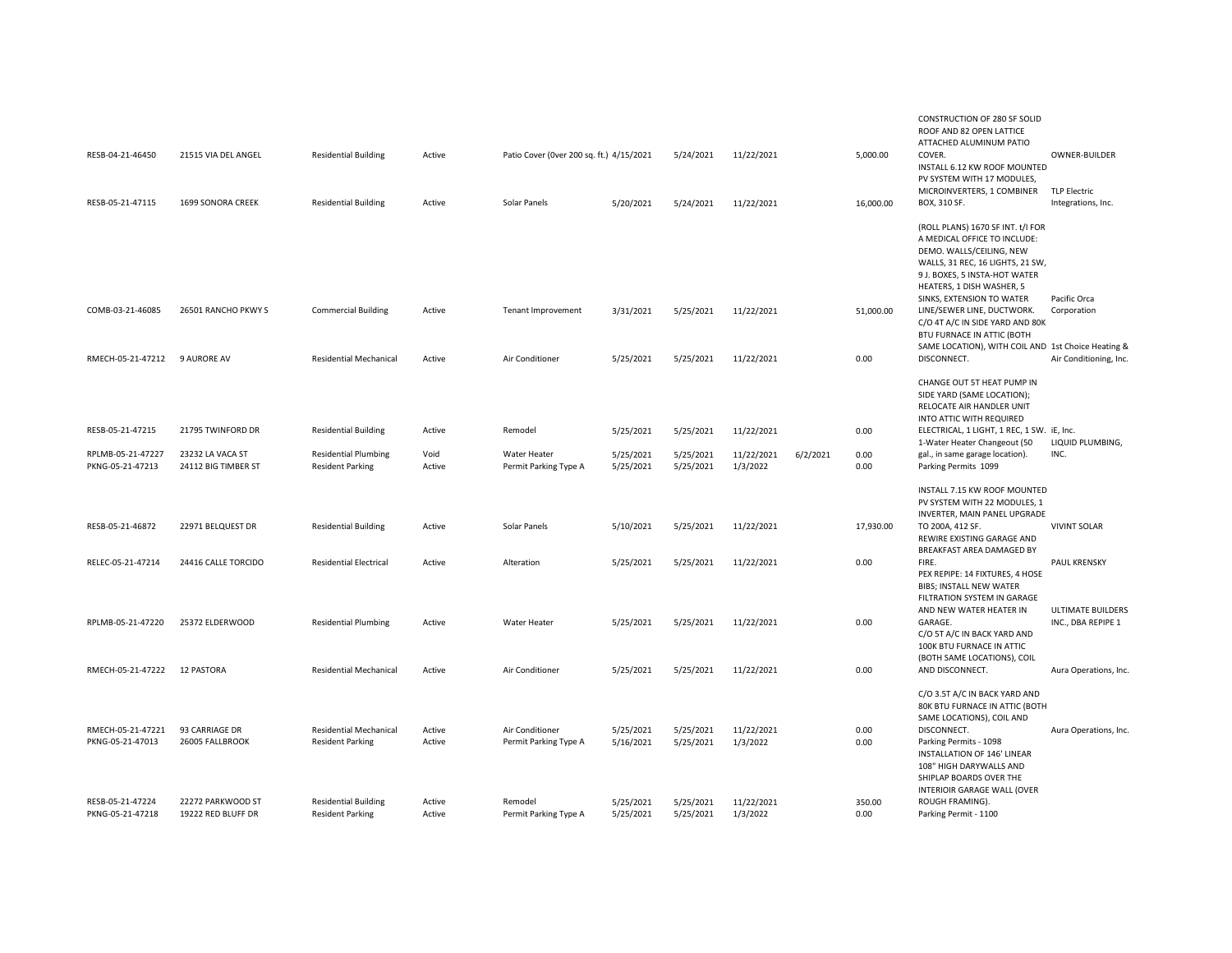| RELEC-05-21-47130<br>RMECH-05-21-47223 | 19277 JASPER HILL RD<br>22016 ELSBERRY WAY | <b>Residential Electrical</b><br>Residential Mechanical | Active<br>Active | Remodel<br>Air Conditioner | 5/20/2021<br>5/25/2021 | 5/25/2021<br>5/25/2021 | 11/22/2021<br>11/22/2021 | 0.00<br>0.00 | <b>INSTALL 27 KWH ENERGY</b><br>STORAGE SYSTEM WITH 2<br>POWERWALLS, 1 BACKUP<br>GATEWAY, 1 LOAD CENTER.<br>C/O 4T A/C IN BACKYARD AND 80K<br>BTU FURNACE IN ATTIC (BOTH<br>SAME LOCATIONS), COIL AND<br>DISCONNECT.                                                                                                                                                                                                                                                                                    | Semper Solaris<br>Aura Operations, Inc. |
|----------------------------------------|--------------------------------------------|---------------------------------------------------------|------------------|----------------------------|------------------------|------------------------|--------------------------|--------------|---------------------------------------------------------------------------------------------------------------------------------------------------------------------------------------------------------------------------------------------------------------------------------------------------------------------------------------------------------------------------------------------------------------------------------------------------------------------------------------------------------|-----------------------------------------|
|                                        |                                            |                                                         |                  |                            |                        |                        |                          |              |                                                                                                                                                                                                                                                                                                                                                                                                                                                                                                         |                                         |
| RESB-05-21-47234                       | 24212 MCCOY RD                             | <b>Residential Building</b>                             | Active           | Reroof                     | 5/26/2021              | 5/26/2021              | 11/22/2021               | 9,000.00     | Tear-off existing comp. shingles<br>and reroof 2-story home with<br>attached garage (30 squares) - NO<br>flat roof work included. Install<br>new sheathing and one layer of<br>Boral synthetic underlayment<br>(slope = 4:12); Install new Boral<br>Duralite Saxony Shake 600 (5.7<br>lbs/sf; IAPMO UES ER #412).                                                                                                                                                                                       | Reliable Roofing                        |
|                                        |                                            |                                                         |                  |                            |                        |                        |                          |              | FIRE DAMAGE REPAIR TO<br>INCLUDE: REINFORCE GARAGE<br>BEAM, RAFTERS AT THE MAIN<br>ENTRY, ROOF TRUSSES; R/R<br>DAMAGED JOIST MEMBERS, RE-<br>LOCATE ENTRY COAT CLOSET AND<br>MANDOOR TO GARAGE WITH<br>NEW STEPS, R/R 1600 SF APPROX.<br>DAMAGED DRYWALLS/CEILINGS<br>AND GARAGE WALLS, HOUSE RE-<br>WIRE WITH NEW REC, LIGHTS, SW<br>AS NEEDED, DUCTWORK REPAIR,<br>INSTALL NEW <10K BTU FAU IN<br>ATTIC WITH REQ. ELECT/GAS LINE,<br>C/O <5T AC UNIT IN SIDE YARD, RE-<br>INSTALL 50 GAL WH IN GARAGE |                                         |
| RESB-05-21-46966                       | 24416 CALLE TORCIDO                        | <b>Residential Building</b>                             | Active           | Remodel                    | 5/13/2021              | 5/26/2021              | 11/22/2021               | 20,000.00    | (SAME LOCATION).<br>INSTALL 3.25 KW ROOF MOUNTED                                                                                                                                                                                                                                                                                                                                                                                                                                                        |                                         |
| RESB-05-21-47184                       | 21581 VIA DEL ANGEL                        | <b>Residential Building</b>                             | Active           | Solar Panels               | 5/24/2021              | 5/26/2021              | 11/22/2021               | 7,150.00     | PV SYSTEM WITH 10 MODULES, 1<br>INVERTER, 206 SF.<br>INSTALL 6.205 KW ROOF<br>MOUNTED PV SYSTEM WITH 17<br>MODULES, MICROINVERTERS, 1                                                                                                                                                                                                                                                                                                                                                                   | <b>VIVINT SOLAR</b>                     |
| RESB-05-21-47186                       | 2024 ALSIO CANYON DR                       | <b>Residential Building</b>                             | Active           | Solar Panels               | 5/24/2021              | 5/26/2021              | 11/22/2021               | 19,000.00    | COMBINER BOX, 316 SF.                                                                                                                                                                                                                                                                                                                                                                                                                                                                                   | SOLARMAX                                |
| RESB-05-21-47204                       | 209 DENALI                                 | <b>Residential Building</b>                             | Active           | Solar Panels               | 5/24/2021              | 5/26/2021              | 11/22/2021               | 12,000.00    | INSTALL 3.24 KW ROOF MOUNTED<br>PV SYSTEM WITH 9 MODULES,<br>MICROINVERTERS, 161 SF.<br>ADDITION TO EXISTING PV<br>SYSTEM: INSTALL 4.875 KW ROOF<br>MOUNTED PV SYSTEM WITH 15<br>MODULES, 1 INVERTER, 273 SF<br>NEW ARRAY (752.30 SF TOTAL                                                                                                                                                                                                                                                              | SunPower Corp                           |
| RESB-05-21-47185                       | 21972 ANNETTE AV                           | <b>Residential Building</b>                             | Active           | Solar Panels               | 5/24/2021              | 5/26/2021              | 11/22/2021               | 10,725.00    | ARRAY).                                                                                                                                                                                                                                                                                                                                                                                                                                                                                                 | <b>VIVINT SOLAR</b>                     |
| RMECH-05-21-47232                      | 24891 KNOLLWOOD                            | Residential Mechanical                                  | Active           | Air Conditioner            | 5/26/2021              | 5/26/2021              | 11/22/2021               | 0.00         | C/O 4T HEAT PUMP IN BACK YARD WE GREEN SOUTHERN<br>(SAME LOCATION).<br>Upgrade existing aerial line                                                                                                                                                                                                                                                                                                                                                                                                     | CALIFORNIA, LLC                         |
| ENCRH-05-21-46853                      | 23861 Landisview Way                       | Encroachment                                            | Active           | Construction               | 5/6/2021               | 5/26/2021              | 8/24/2021                | 0.00         | extender to vecima node.                                                                                                                                                                                                                                                                                                                                                                                                                                                                                | <b>IES</b>                              |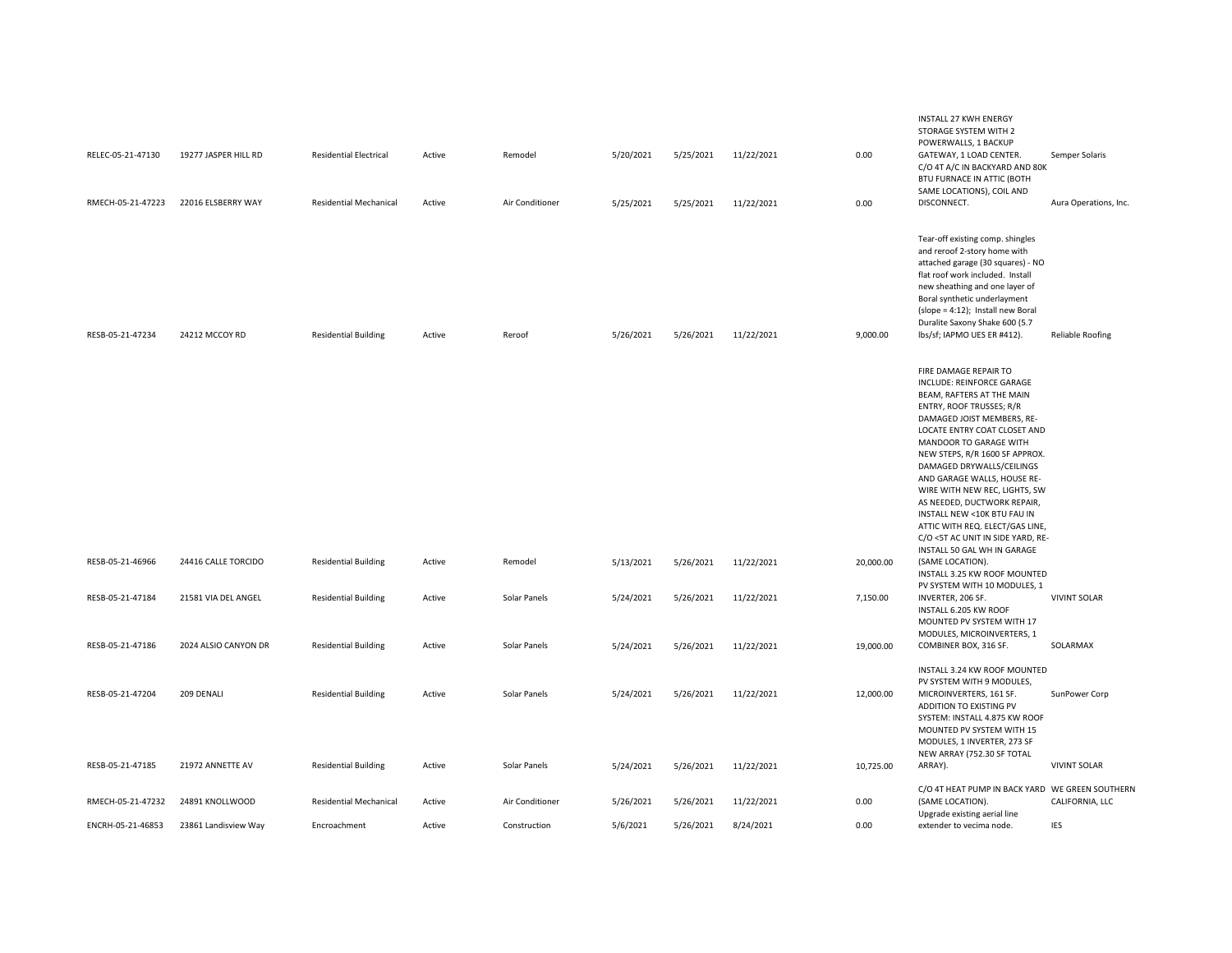| TRAN-05-21-47233  |                         | Transportation                | Active           | Single Trip     | 5/26/2021 | 5/27/2021 | 5/28/2021  |          | 0.00       | GROVE RT9130 CRANE                                        | <b>Quality Permits</b>        |
|-------------------|-------------------------|-------------------------------|------------------|-----------------|-----------|-----------|------------|----------|------------|-----------------------------------------------------------|-------------------------------|
| PKNG-05-21-47283  | 23396 RED ROBIN WAY     | <b>Guest Parking</b>          | Active           | <none></none>   | 5/27/2021 | 5/27/2021 |            |          | 0.00       |                                                           |                               |
| TRAN-05-21-47279  | 28562 Oso Pkwy D-427    | Transportation                | Active           | Annual          | 5/27/2021 | 5/27/2021 | 5/27/2022  |          | 0.00       | Wide Load                                                 |                               |
|                   |                         |                               |                  |                 |           |           |            |          |            | 200A MAIN SERVICE PANEL                                   |                               |
| RELEC-05-21-47286 | 25982 DONEGAL LN        | <b>Residential Electrical</b> | Active           | Alteration      | 5/27/2021 | 5/27/2021 | 11/23/2021 |          | 0.00       | UPGRADE (SAME LOCATION).                                  | JOHNNY ELECTRIC               |
|                   |                         |                               |                  |                 |           |           |            |          |            | Install one (1) new NEMA 14-50                            |                               |
|                   |                         |                               |                  |                 |           |           |            |          |            | outlet (50 amp rated / 240 v)                             |                               |
|                   |                         |                               |                  |                 |           |           |            |          |            | inside of garage for electric vehicle ECO-TECH ELECTRICAL |                               |
| RELEC-05-21-47251 | 1114 VIEJO HILLS DRIVE  | <b>Residential Electrical</b> | Closed - Finaled | Alteration      | 5/27/2021 | 5/27/2021 | 11/23/2021 | 6/1/2021 | 0.00       | charging.                                                 | SERVICES, INC.                |
|                   |                         |                               |                  |                 |           |           |            |          |            |                                                           |                               |
|                   |                         |                               |                  |                 |           |           |            |          |            | (ROLL PLANS) CELL SITE                                    |                               |
|                   |                         |                               |                  |                 |           |           |            |          |            | MODIFICATION FOR "AT&T" TO                                |                               |
|                   |                         |                               |                  |                 |           |           |            |          |            | INCLUDE: REMOVE/REPLACE 6                                 |                               |
| COMB-01-21-44597  | 21682 LAKE FOREST DR    | <b>Commercial Building</b>    | Active           | Cell Site       | 1/13/2021 | 5/27/2021 | 11/23/2021 |          | 50,000.00  | RRUs; INSTALL 3 NEW RRUs.                                 | <b>PERMIT RUNNER</b>          |
|                   |                         |                               |                  |                 |           |           |            |          |            |                                                           |                               |
|                   |                         |                               |                  |                 |           |           |            |          |            | TILE RE-LAY: REMOVE AND STORE                             |                               |
|                   |                         |                               |                  |                 |           |           |            |          |            | EXISTING TILES; REMOVE (E)<br>UNDERLAYMENT AND INSTALL 2  |                               |
|                   |                         |                               |                  |                 |           |           |            |          |            | LAYERS OF #40 UNDERLAYMENT;                               |                               |
| RESB-05-21-47250  | 21372 LAKE FOREST DR    | <b>Residential Building</b>   | Active           | Reroof          | 5/27/2021 | 5/27/2021 | 11/23/2021 |          | 19,000.00  | RE-INSTALL (E) TILES (6200 SF).                           | Gorman Roofing                |
|                   |                         |                               |                  |                 |           |           |            |          |            |                                                           | <b>GREAT PARK</b>             |
| RPLMB-05-21-47247 | 26417 WATERFORD CIR     | <b>Residential Plumbing</b>   | Active           | Alteration      | 5/27/2021 | 5/27/2021 | 11/23/2021 |          | 0.00       | PEX REPIPE: 13 FIXTURES.                                  | PLUMBING                      |
|                   |                         |                               |                  |                 |           |           |            |          |            | 1-AC Changeout (4 ton, in same                            |                               |
| RMECH-05-21-47267 | 24461 VIA SECRETO       | <b>Residential Mechanical</b> | Active           | Air Conditioner | 5/27/2021 | 5/27/2021 | 11/23/2021 |          | 0.00       | right side yard location).                                | PERMIT RUNNER                 |
|                   |                         |                               |                  |                 |           |           |            |          |            | INSTALL 7.560 KW ROOF                                     |                               |
|                   |                         |                               |                  |                 |           |           |            |          |            | MOUNTED PV SYSTEMW ITH 21                                 | SULLIVAN SOLAR                |
|                   |                         |                               |                  |                 |           |           |            |          |            | MODULES, 1 INVERTER, 1 SUB                                | POWER OF SOUTHERN             |
| RESB-05-21-47188  | 23 DOGWOOD              | <b>Residential Building</b>   | Active           | Solar Panels    | 5/24/2021 | 5/27/2021 | 11/23/2021 |          | 20,000.00  | PANEL, 379 SF.                                            | <b>CALIFORNIA INC</b>         |
|                   |                         |                               |                  |                 |           |           |            |          |            | ADDITION OF 110 SF BY                                     | COMPLETE                      |
|                   |                         |                               |                  |                 |           |           |            |          |            | ENCLOSING THE EXTG CALIFORNIA CONSTRUCTION                |                               |
| RESB-04-21-46528  | 2243 ARROYO VIEJO COURT | <b>Residential Building</b>   | Active           | Addition        | 4/19/2021 | 5/27/2021 | 11/23/2021 |          | 2,000.00   | ROOM.                                                     | <b>PARTNERSHIPS</b>           |
|                   |                         |                               |                  |                 |           |           |            |          |            | INSTALL NEMA 14-50 OUTLET                                 |                               |
|                   |                         |                               |                  |                 |           |           |            |          |            | INSIDE THE GARAGE FOR AN EV                               |                               |
| RELEC-05-21-47285 | 55 SANTA BARBARA CT     | <b>Residential Electrical</b> | Active           | Remodel         | 5/27/2021 | 5/27/2021 | 11/23/2021 |          | 0.00       | CHARGER.                                                  | JOHNNY ELECTRIC               |
|                   |                         |                               |                  |                 |           |           |            |          |            |                                                           |                               |
|                   |                         |                               |                  |                 |           |           |            |          |            | TILE RE-LAY: REMOVE AND STORE                             |                               |
|                   |                         |                               |                  |                 |           |           |            |          |            | EXISTING TILES; REMOVE (E)                                |                               |
|                   |                         |                               |                  |                 |           |           |            |          |            | UNDERLAYMENT AND INSTALL 2                                |                               |
|                   |                         |                               |                  |                 |           |           |            |          |            | LAYERS OF #40 UNDERLAYMENT;                               |                               |
| RESB-05-21-47249  | 21392 LAKE FOREST DR    | <b>Residential Building</b>   | Active           | Reroof          | 5/27/2021 | 5/27/2021 | 11/23/2021 |          | 19,000.00  | RE-INSTALL (E) TILES (6200 SF).                           | Gorman Roofing                |
|                   |                         |                               |                  |                 |           |           |            |          |            | INSTALL 10.4 KW ROOF MOUNTED                              |                               |
|                   |                         |                               |                  |                 |           |           |            |          |            | PV SYSTEM WITH 26 MODULES,                                |                               |
|                   |                         |                               |                  |                 |           |           |            |          |            | MICROINVERTERS, 1 COMBINER                                |                               |
| RESB-05-21-47190  | 25452 NAVAJO DR         | <b>Residential Building</b>   | Active           | Solar Panels    | 5/24/2021 | 5/27/2021 | 11/23/2021 |          | 26,000.00  | BOX, 553.54 SF.                                           | Bright Life Solar             |
|                   |                         |                               |                  |                 |           |           |            |          |            | T/O BUILT UP 53,800 SF ROOF;                              | <b>HOWARD ROOFING</b>         |
|                   |                         |                               |                  |                 |           |           |            |          |            | INSTALL NEW CLASS A BUILT-UP                              | COMPANY                       |
| COMB-05-21-47262  | 25242 ARCTIC OCEAN DR   | <b>Commercial Building</b>    | Active           | Reroof          | 5/27/2021 | 5/27/2021 | 11/23/2021 |          | 132,500.00 | ROOF SYSTEM.                                              | INCORPORATED                  |
|                   |                         |                               |                  |                 |           |           |            |          |            |                                                           |                               |
|                   |                         |                               |                  |                 |           |           |            |          |            | TILE RE-LAY: REMOVE AND STORE                             |                               |
|                   |                         |                               |                  |                 |           |           |            |          |            | <b>EXISTING TILES; REMOVE (E)</b>                         |                               |
|                   |                         |                               |                  |                 |           |           |            |          |            | UNDERLAYMENT AND INSTALL 2                                |                               |
|                   |                         |                               |                  |                 |           |           |            |          |            | LAYERS OF #40 UNDERLAYMENT;                               |                               |
| RESB-05-21-47248  | 21362 LAKE FOREST DR    | <b>Residential Building</b>   | Active           | Reroof          | 5/27/2021 | 5/27/2021 | 11/23/2021 |          | 14,000.00  | RE-INSTALL (E) TILES (4800 SF).                           | Gorman Roofing                |
| PKNG-05-21-47284  | 23885 GOWDY AV          | <b>Guest Parking</b>          | Active           | <none></none>   | 5/27/2021 | 5/27/2021 |            |          | 0.00       |                                                           |                               |
|                   | Santiago Canyon Live    | Encroachment                  |                  |                 | 4/20/2021 | 5/27/2021 | 11/29/2021 |          | 0.00       | SCE to remove and replace 2 poles<br>and OH wire.         | SCE - Claudene Duke           |
| ENCRH-04-21-46554 |                         |                               |                  |                 |           |           |            |          |            |                                                           |                               |
|                   | Oak/Ridgeline           |                               | Active           | Construction    |           |           |            |          |            |                                                           |                               |
| ENCRH-05-21-47261 | <b>Bennett Ranch</b>    | Encroachment                  | Active           | Construction    | 5/27/2021 | 5/27/2021 | 8/25/2021  |          | 0.00       | <b>Tree Trimming</b>                                      | Modern Tree Care              |
| RPLMB-05-21-47246 | 22121 NEWBRIDGE WAY     | <b>Residential Plumbing</b>   | Active           | Alteration      | 5/27/2021 | 5/27/2021 | 11/23/2021 |          | 0.00       | PEX REPIPE: 13 FIXTURES.                                  | <b>GREAT PARK</b><br>PLUMBING |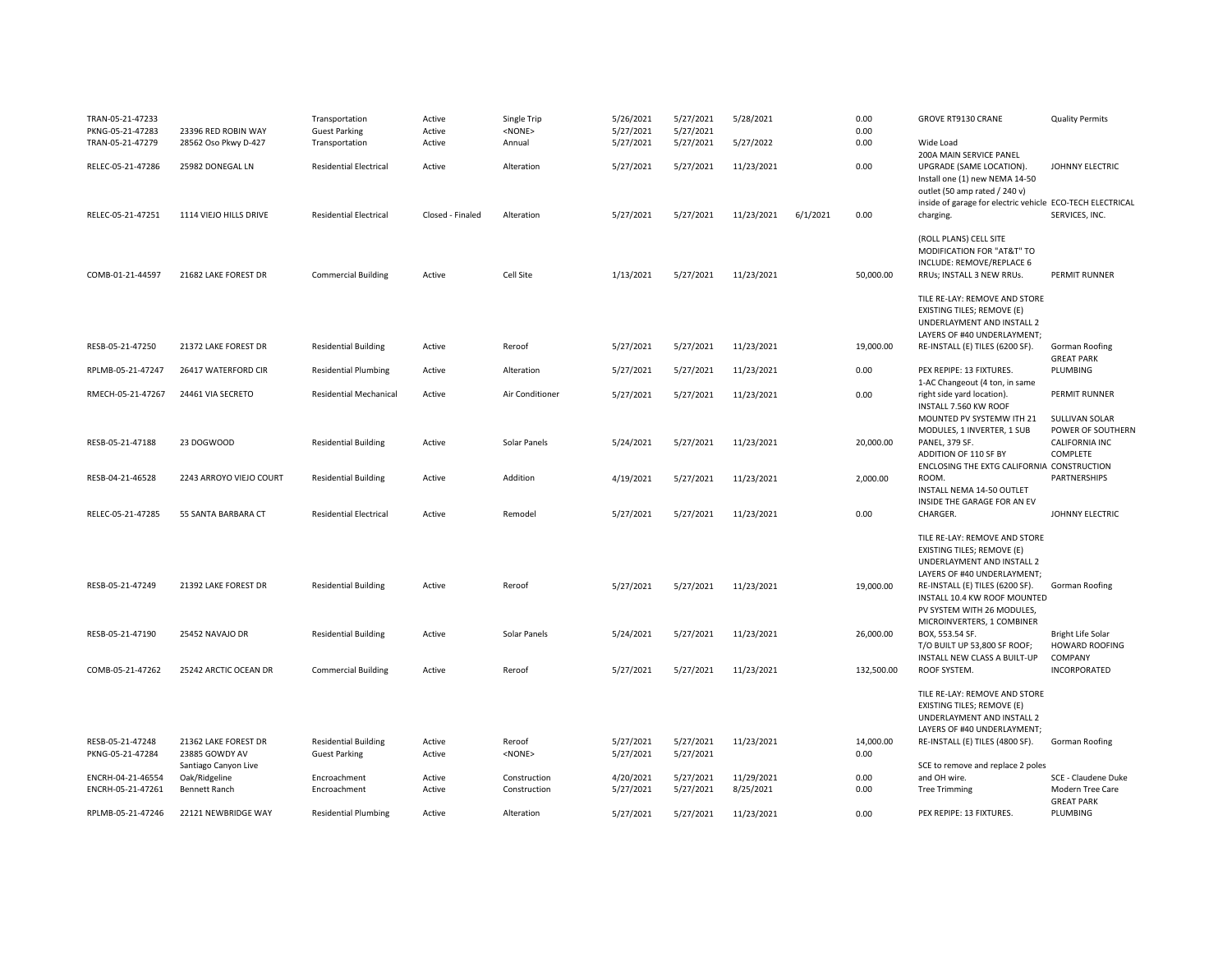| RESB-05-21-47282 | 25062 PASEO CIPRES       | <b>Residential Building</b> | Active | Reroof       | 5/27/2021 | 5/27/2021 | 11/23/2021 | 5,000.00   | (10 squares) and stack; Replace<br>sheathing, as needed; Install one<br>new layer of synthetic<br>underlayment (slope = 4:12); Re-<br>install existing tiles (10 squares).                                                                                                                  | Reliable Roofing                  |
|------------------|--------------------------|-----------------------------|--------|--------------|-----------|-----------|------------|------------|---------------------------------------------------------------------------------------------------------------------------------------------------------------------------------------------------------------------------------------------------------------------------------------------|-----------------------------------|
|                  |                          |                             |        |              |           |           |            |            | Tear-off existing comp. shingles<br>and reroof 2-story home with<br>attached garage (30 squares) - NO<br>flat roof work included. Install<br>new sheathing and one layer of<br>Boral synthetic underlayment<br>(slope = 4:12); Install new Boral<br>Duralite Saxony Shake 600 (5.7          |                                   |
| RESB-05-21-47281 | 24212 MCCOY RD           | <b>Residential Building</b> | Active | Reroof       | 5/27/2021 | 5/27/2021 | 11/23/2021 | 9,000.00   | lbs/sf; IAPMO UES ER #412).<br>MASTER BATHROOM REMODEL:<br>CONVERT (E) BATHTUB TO A<br>SHOWER WITH NEW ACRYLIC                                                                                                                                                                              | POWER ROOFING INC                 |
| RESB-05-21-47268 | 24761 ROLLINGWOOD RD     | <b>Residential Building</b> | Active | Remodel      | 5/27/2021 | 5/27/2021 | 11/23/2021 | 0.00       | WALLS.<br>INSTALL 5.76 KW ROOF MOUNTED<br>PV SYSTEM WITH 16 MODULES,<br>MICROINVERTERS, 1 COMBINER                                                                                                                                                                                          | Permit Services, Inc.             |
| RESB-05-21-47090 | 1970 ALISO CANYON        | <b>Residential Building</b> | Active | Solar Panels | 5/19/2021 | 5/27/2021 | 11/23/2021 | 11,000.00  | BOX, 301.50 SF.                                                                                                                                                                                                                                                                             | <b>SOLAR OPTIMUM</b>              |
| RESB-03-21-45937 | 2962 VIEJO RIDGE DRIVE N | <b>Residential Building</b> | Active | New          | 3/24/2021 | 5/28/2021 | 11/24/2021 | 557,988.00 | New SFD, Plan 6030 AR, Residence<br>8," The Oaks @ Portola Hills N.E."<br>4,754 sq ft, Garage 670 sq ft,<br>Porch 67 sq ft, California Room<br>286 sq ft / LOT 80.                                                                                                                          | USA PORTOLA EAST,<br>LLC          |
| RESB-03-21-45939 | 2972 VIEJO RIDGE DRIVE N | <b>Residential Building</b> | Active | <b>New</b>   | 3/24/2021 | 5/28/2021 | 11/24/2021 | 461,140.00 | New SFD, Plan 6050 BR,<br>Residence 6, "The Oaks @ Portola<br>Hills N.E." 3,789 sq ft. / Garage<br>579 sq ft. / Porch 128 sq ft. /<br>California Room 328 sq ft. / 2nd.<br>Floor Deck 89 sq ft. / LOT 79.                                                                                   | USA PORTOLA EAST,<br><b>LLC</b>   |
|                  |                          |                             |        |              |           |           |            |            | New SFD, Plan 6020 CR, Residence<br>7, "The Oaks @ Portola Hills N.E."<br>; 4,432 sq ft, (1) Garage 183 sq ft /<br>(2) Garage 477 sq ft / California                                                                                                                                        |                                   |
| RESB-03-21-45936 | 2952 VIEJO RIDGE DRIVE N | <b>Residential Building</b> | Active | <b>New</b>   | 3/24/2021 | 5/28/2021 | 11/24/2021 | 522,290.00 | Room 337 sq ft. / Porch 21 sq ft. / USA PORTOLA EAST,<br>LOT 81.<br>(3) BATHROOMS REMODEL TO<br>INCLUDE: 2 BATH TUBS, 4 SINKS, 1<br>SHOWER, 3 TOILETS, R/R 1 VENT.<br>FAN, INSTALL 1 NEW VENT. FAN,<br>13 LIGHTS, 3 SW, 1 REC;<br>ELECTRICAL IMPROVEMENT IN<br>KITCHEN, ENTRANCE AND LIVING | <b>LLC</b>                        |
| RESB-05-21-47301 | 25082 CASTLEWOOD         | <b>Residential Building</b> | Active | Remodel      | 5/28/2021 | 5/28/2021 | 11/24/2021 | 0.00       | AREA TO INCLUDE: 20 LIGHTS, 4<br>SW.                                                                                                                                                                                                                                                        | <b>ESKAN Development</b><br>Group |
|                  |                          |                             |        |              |           |           |            |            |                                                                                                                                                                                                                                                                                             |                                   |

TILE RELAY: Remove existing tiles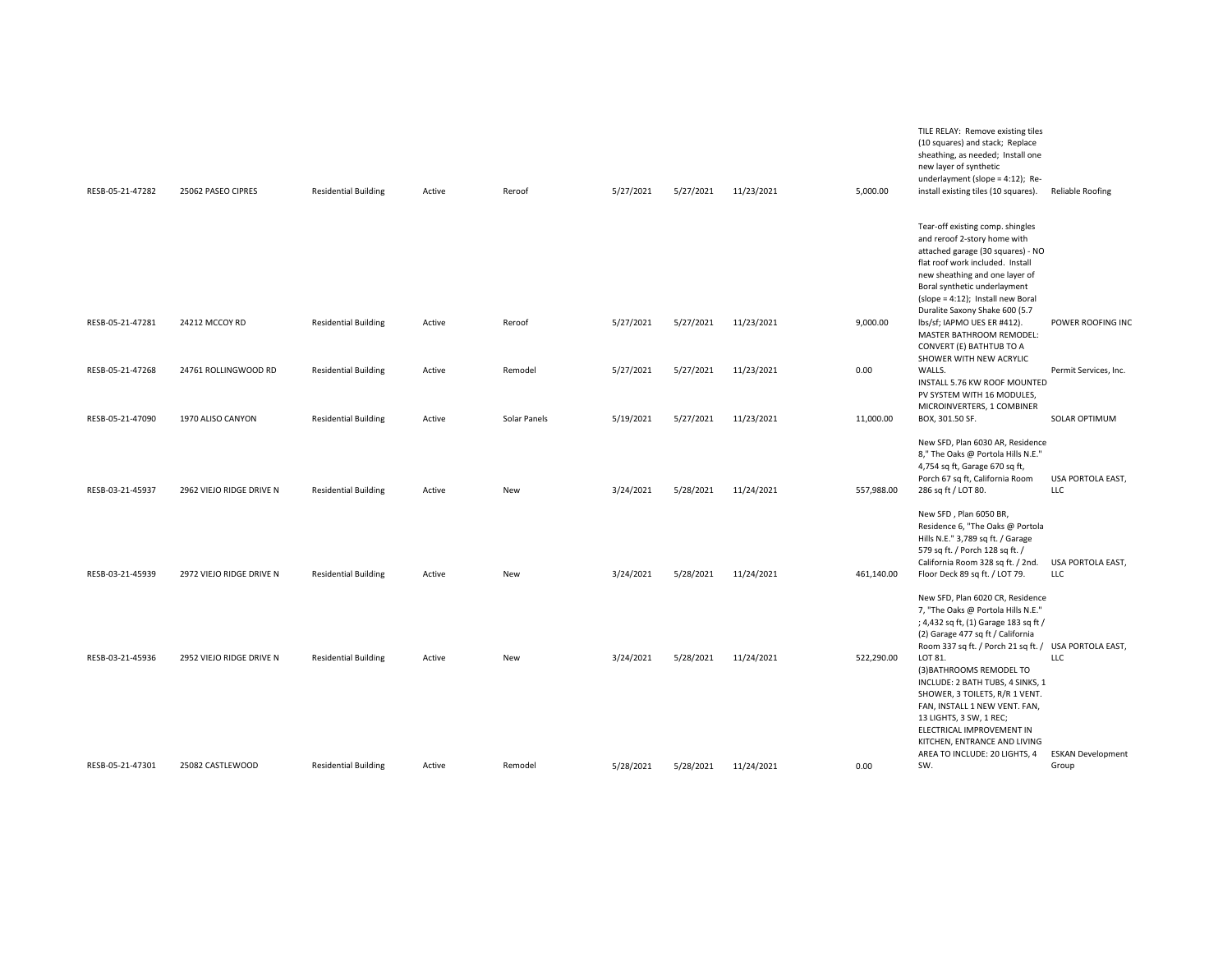| RESB-03-21-45942                      | 2992 VIEJO RIDGE DRIVE N                | <b>Residential Building</b>                               | Active           | New                              | 3/25/2021              | 5/28/2021              | 11/24/2021               | 522,290.00         | 7, "The Oaks @ Portola Hills N.E.";<br>4,432 sq ft, (1) Garage 183 sq ft /<br>(2) Garage 477 sq ft / California<br>Room 337 sq ft. / Porch 21 sq ft. / USA PORTOLA EAST,<br>LOT 77.                                                                 | LLC                                                       |
|---------------------------------------|-----------------------------------------|-----------------------------------------------------------|------------------|----------------------------------|------------------------|------------------------|--------------------------|--------------------|-----------------------------------------------------------------------------------------------------------------------------------------------------------------------------------------------------------------------------------------------------|-----------------------------------------------------------|
| RESB-05-21-47304                      | 18935 CANYON HILL DR                    | <b>Residential Building</b>                               | Active           | Reroof                           | 5/28/2021              | 5/28/2021              | 11/24/2021               | 36,000.00          | TILE RELAY: REMOVE EXISTING<br>TILES; WOOD REPAIR AS NEEDED;<br><b>INSTALL 2 LAYERS OF #30</b><br>UNDERLAYMENT; RE-INSTALL<br>EXISTING TILES (5200 SF).<br>INSTALL (1) CHARGEPOINT<br><b>EXPRESS 250 EV FAST CHARGER</b><br>AT THE INVENTORY LOT AT | LUKE ROOFING, INC.                                        |
| COMB-05-21-47148<br>RPLMB-05-21-47276 | 81 AUTO CENTER DR<br>21206 JASMINES WAY | <b>Commercial Building</b><br><b>Residential Plumbing</b> | Active<br>Active | Tenant Improvement<br>Alteration | 5/21/2021<br>5/27/2021 | 5/28/2021<br>5/28/2021 | 11/24/2021<br>11/24/2021 | 14,000.00<br>0.00  | MERCEDES-BENZ DEALERSHIP<br>WITH NEW CONCRETE PAD.<br>PEX REPIPE: 11 FIXTURES.<br>PEX REPIPE: 15 FIXTURES AND 2                                                                                                                                     | <b>BRYTEMOVE ENERGEY</b><br>iE, Inc.                      |
| RPLMB-05-21-47306                     | 21405 STONEHAVEN LN                     | <b>Residential Plumbing</b>                               | Active           | Alteration                       | 5/28/2021              | 5/28/2021              | 11/24/2021               | 0.00               | HOSE BIBS; REPLACING 7 DRAINS<br>ON 2D FL.                                                                                                                                                                                                          | REPIPE 1                                                  |
| RESB-03-21-45940                      | 2982 VIEJO RIDGE DRIVE N                | <b>Residential Building</b>                               | Active           | New                              | 3/24/2021              | 5/28/2021              | 11/24/2021               | 464,539.00         | New SFD, Plan 6012 CR, Residence<br>1, "The Oaks @ Portola Hills N.E."<br>3,867 sq ft, Garage(1) 234 sq ft<br>Garage (2) 503 sq ft, CA Room 265 USA PORTOLA EAST,<br>sq ft, Porch 42 sq ft, LOT 78.<br><b>INSTALL 5.525 KW</b>                      | LLC                                                       |
| RESB-05-21-47263                      | 24422 PEACOCK ST                        | <b>Residential Building</b>                               | Active           | Solar Panels                     | 5/27/2021              | 5/28/2021              | 11/24/2021               | 12,155.00          | ROOFMOUNTED PV SYSTEM WITH<br>17 MODULES, 1 INVERTER, 315 SF. VIVINT SOLAR                                                                                                                                                                          |                                                           |
| RESB-03-21-45913<br>TRAN-05-21-47290  | 2942 VIEJO RIDGE DRIVE N.               | <b>Residential Building</b><br>Transportation             | Active<br>Active | New<br>Single Trip               | 3/23/2021<br>5/27/2021 | 5/28/2021<br>5/28/2021 | 11/24/2021<br>6/1/2021   | 464,539.00<br>0.00 | New SFD, Plan 6012 BR, Residence<br>1, "The Oaks @ Portola Hills N.E."<br>3,867 sq ft, Garage(1) 234 sq ft<br>Garage (2) 503 sq ft, CA Room<br>265 sq ft, Porch 42 sq ft, LOT 82.<br><b>GROVE RT130 CRANE</b>                                       | USA PORTOLA EAST,<br><b>LLC</b><br><b>Quality Permits</b> |
| RESB-05-21-47305                      | 28951 CANYON LAKE DR                    | <b>Residential Building</b>                               | Active           | Reroof                           | 5/28/2021              | 5/28/2021              | 11/24/2021               | 9,500.00           | TILE RELAY: REMOVE EXISTING<br>TILES; WOOD REPAIR AS NEEDED;<br>INSTALL 2 LAYERS OF #30<br>UNDERLAYMENT; RE-INSTALL<br>EXISTING TILES (1200 SF).                                                                                                    | LUKE ROOFING, INC.                                        |
| RESB-03-21-45943                      | 3002 VIEJO RIDGE DRIVE N                | <b>Residential Building</b>                               | Active           | New                              | 3/25/2021              | 5/28/2021              | 11/24/2021               | 461,140.00         | New SFD, Plan 6050 AR,<br>Residence 6, "The Oaks @ Portola<br>Hills N.E." 3,789 sq ft. / Garage<br>579 sq ft. / Porch 128 sq ft. /<br>California Room 328 sq ft. / 2nd.<br>Floor Deck 89 sq ft. / LOT 76.                                           | USA PORTOLA EAST,<br><b>LLC</b>                           |
| RESB-05-21-47303                      | 28956 CANYON LAKE DR                    | <b>Residential Building</b>                               | Active           | Reroof                           | 5/28/2021              | 5/28/2021              | 11/24/2021               | 44,750.00          | TILE RELAY: REMOVE EXISTING<br>TILES; WOOD REPAIR AS NEEDED;<br>INSTALL 2 LAYERS OF #30<br>UNDERLAYMENT; RE-INSTALL<br>EXISTING TILES (5700 SF).                                                                                                    | LUKE ROOFING, INC.                                        |

New SFD, Plan 6020 BR, Residence